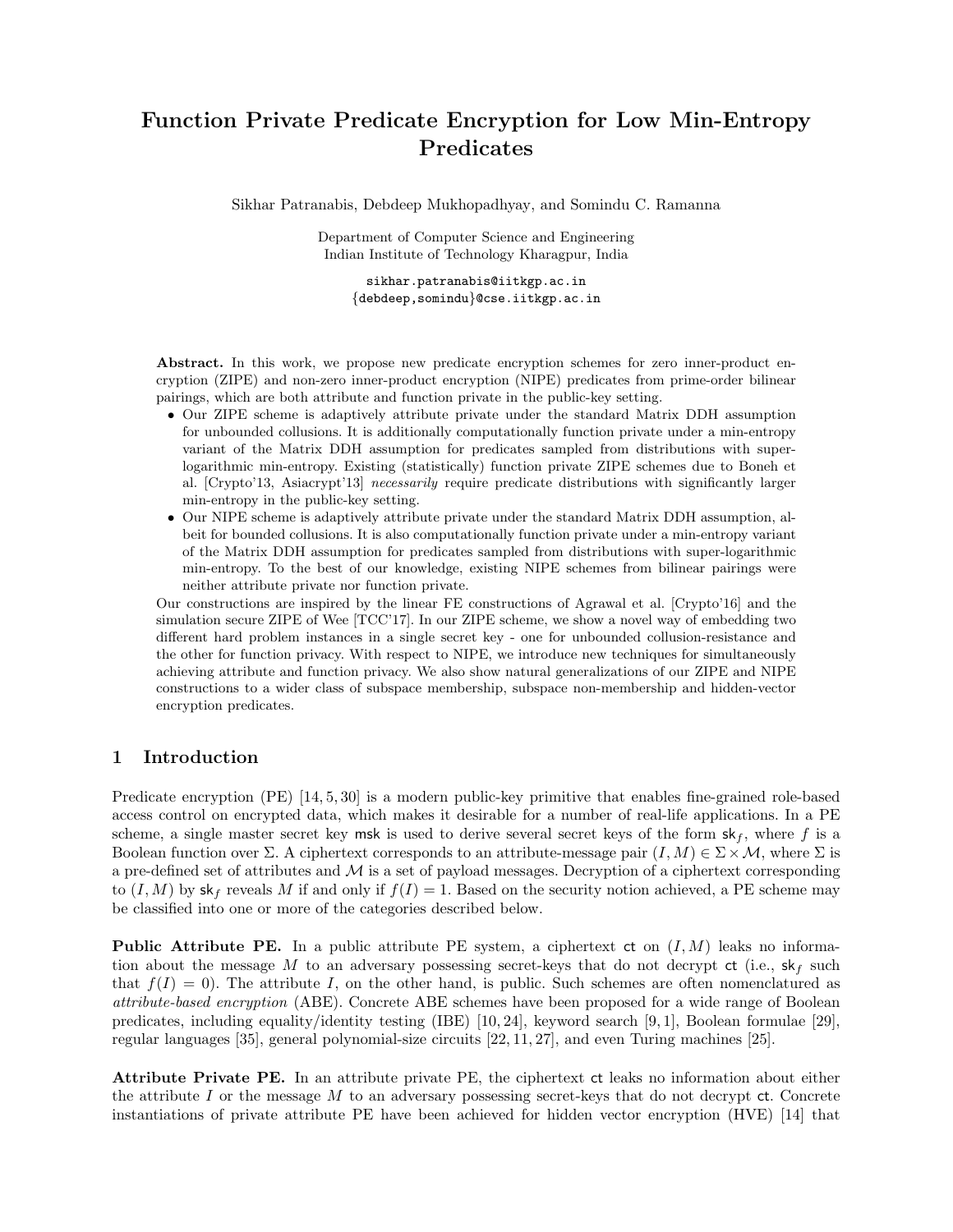supports, in addition to equality, conjunctive, range and subset predicates, and also for zero-inner-product encryption (ZIPE) [30, 33]. ZIPE has been realized using bilinear maps [30, 33] and also from lattice-based techniques  $[5, 2, 6]$ .

In a more recent work [36], Wee demonstrated many new techniques for achieving selectively simulationsecure attribute private PE from prime-order bilinear groups under the standard Matrix DDH assumption. The main result of this work is a partially hiding predicate encryption scheme for functions that compute an arithmetic branching program on public attributes, followed by an inner product predicate on private attributes. In the realm of lattices, Gorbunov et al. [28] showed how to construct attribute private PE for all circuits from the learning with errors (LWE) assumption.

Although attribute privacy has been realized for many different predicates from bilinear pairings, it remains open to construct pairing-based attribute private PE for certain simple predicates such as non-zero inner-product encryption (NIPE) [7] and its natural generalization to a broader class of subspace nonmembership encryption (SNME) predicates.

**Function Private PE.** In a function private PE, a secret-key  $s \nmid t$  reveal no information beyond the absolute minimum about the underlying predicate  $f$ . Note that the notions of attribute and function privacy for a PE are mutually exclusive in the sense that one does not necessarily imply the other. In the setting of private-key PE, there already exist function private constructions from pairings for predicates such as ZIPE [8, 20]. In fact, using techniques introduced by Brakerski et al. [15], any private-key PE can be made function private in a generic manner. However, in the setting of public-key PE, formalizing a realistic notion of function privacy is significantly more challenging [12, 13].

Consider, for example, an adversary against an IBE scheme who is given a secret-key  $s_{\text{ki}}$  corresponding to an identity id. As long as the adversary has some apriori information that id belongs to a set  $S$  such that |S| is at most polynomial in the security parameter  $\lambda$ , it can fully recover id from  $s_{\text{kd}}$  : it can simply resort to encrypting a random message M under each identity in  $S$ , and decrypting using  $sk_{id}$  to check for a correct recovery.

Hence, in the setting of public-key PE, function privacy can only hold under the minimal assumption that each predicate is sampled from a distribution with min-entropy at least super logarithmic in the security parameter  $\lambda$  [12, 13]. Under similar assumptions, function private public-key constructions have been reported for IBE [12], ZIPE [3] and subspace membership encryption (SME) [13], which is essentially a generalization of ZIPE. These works throw open several interesting questions. We discuss them below.

- 1. The PE schemes proposed in [12, 13] are inherently restricted to satisfying a statistical notion of function privacy. For a vast majority of applications, a relaxed computational notion of function privacy suffices. It is currently open to design public-key PE schemes with function privacy in this relaxed computational setting.
- 2. The function private PE schemes in [12, 13] necessarily assume predicate distributions with min-entropy  $k \geq \lambda$  (where  $\lambda$  is the security parameter). <sup>1</sup> This is a rather stringent assumption in the context of real-world predicates. An interesting question is whether a public-key PE scheme can be function private for predicate distributions with only super-logarithmic min-entropy.

There are several real-world applications that warrant the study of PE schemes which are simultaneously attribute and function private. These include searching on encrypted data, secure information retrieval, secure mail gateways and payment gateways, and many others. The reader is referred to [12] for an elaborate discussion of these applications.

## 1.1 Our Contributions

We focus on the following questions discussed in the previous section:

Is it possible to design attribute private PE from bilinear maps for the non-zero inner product functionality?

 $1$  The PE schemes in [12, 13] are not function private, even in the weaker computational setting, if the min-entropy requirements are relaxed any further.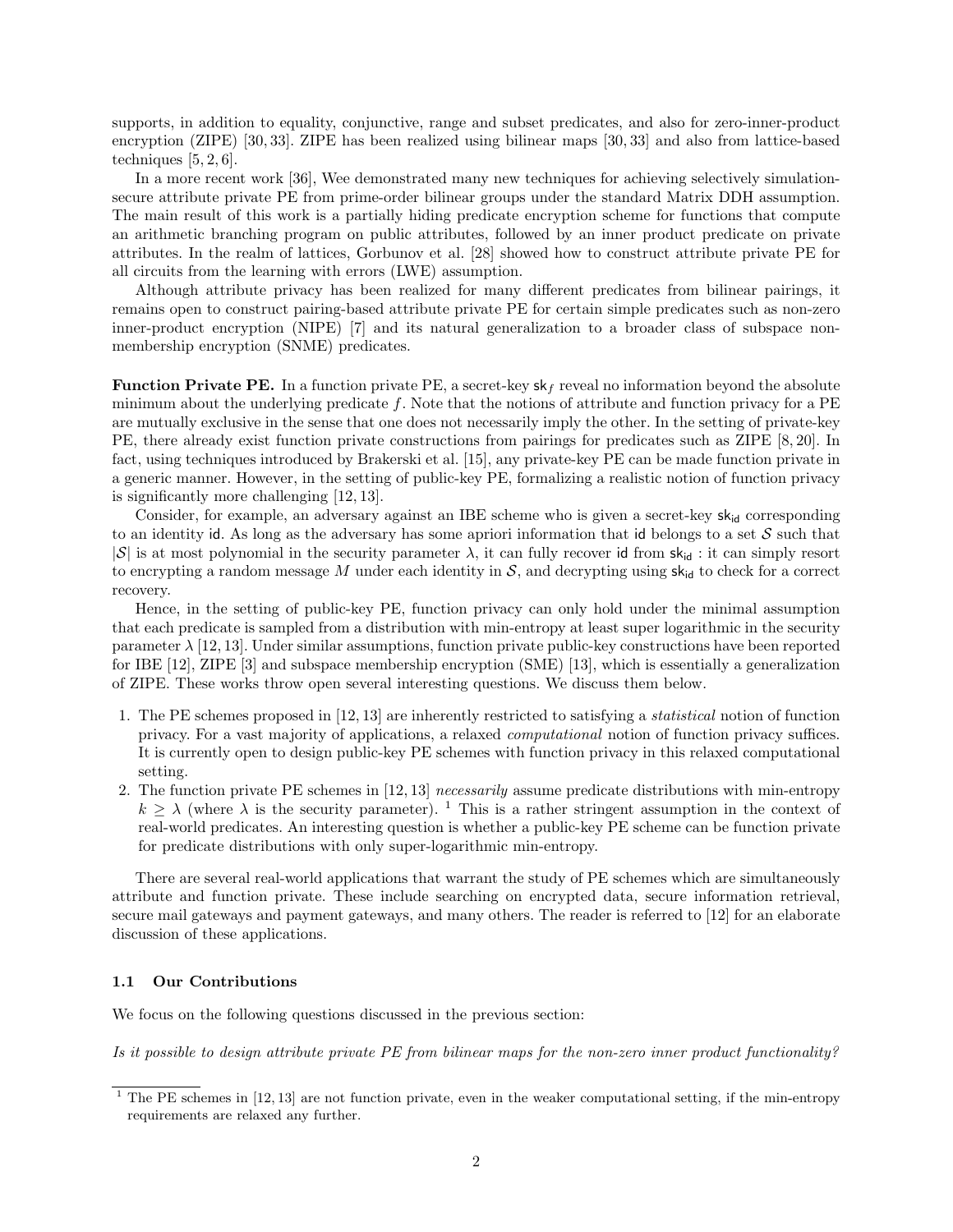What is a meaningful definition of function privacy against resource-bounded adversaries?

Can the min-entropy requirements on the underlying predicate distributions be restricted to a bare minimum while defining function privacy?

Are there constructions for public-key PE that are provably function private, with respect to the relaxed definition, under standard computational assumptions?

In this paper, we answer these questions in the affirmative by first presenting a relaxed definition of function privacy taking into account resource bounded adversaries and restricting the min-entropy requirements of the underlying predicate distributions to  $\omega(\log \lambda)$ . We then present new pairing-based constructions in the public key setting for subspace membership encryption (SME) and subspace non-membership encryption (SNME) that generalize ZIPE and NIPE respectively. Our constructions are adaptively attribute private and computationally function private in tandem, under variants of the well-known matrix Diffie-Hellman (MDDH) assumption.

Our ZIPE scheme is the first to achieve computational function privacy for predicates with superlogarithmic min-entropy. As already mentioned, existing (statistically) function private ZIPE schemes due to Boneh et al. [13] necessarily require predicate distributions with significantly larger min-entropy in the public-key setting. Our NIPE scheme is first to achieve both attribute and function privacy under grouptheoretic assumptions, albeit in the bounded collusion setting. Existing constructions for NIPE based on group-theoretic assumptions [7, 16] were neither attribute nor function private, even in the bounded collusion setting.

Our key technical contributions may be summarized as follows.

- Relaxing function privacy definition to account for resource-bounded adversraries and underlying predicates sampled from distributions with min-entropy  $k = \omega \left(\log \lambda\right)$  ( $\lambda$  being the security parameter).
- Introduction of a min-entropy variant of MDDH assumption where the matrix provided in the instance does not have the uniform distribution but guaranteed to have  $\omega(\log \lambda)$  min-entropy.
- Simple and efficient constructions for ZIPE and NIPE from prime-order asymmetric bilinear pairings, that are simultaneously attribute and function private under the presumed hardness of matrix DDH and its min-entropy variant, respectively, so long as the predicates are sampled from distributions with super-logarithmic min-entropy.
- Generalizations of the aforementioned constructions to a broader class of predicates, namely SME and SNME.

Our constructions are inspired by the linear FE constructions of Agrawal et al. [6] and the simulation secure ZIPE of Wee [36]. In our SME (and hence ZIPE) scheme, we show a novel way of embedding two different hard problem instances in a single secret key - one for unbounded collusion-resistance and the other for function privacy. With respect to SNME (and hence NIPE), we introduce new techniques for simultaneously achieving attribute and function privacy, albeit in the bounded collusion setting.

## 1.2 Overview of Results and Techniques

In this section, we briefly explain the core ideas of our attribute private and function private SME/SNME in terms of the simplest cases, namely, ZIPE/NIPE. The security of our constructions follow from different variants of the Matrix DDH assumption over both source groups of a bilinear pairing.

The Matrix DDH assumption in a group  $\mathbb G$  of prime order q given by a generator g requires distinguishing between two distributions  $-(g^{\mathbf{A}}, g^{\mathbf{A}\mathbf{r}})$  and  $(g^{\mathbf{A}}, g^{\mathbf{u}})$  – where  $\mathbf{A} \in \mathbb{Z}_q^{(k+1) \times k}$ ,  $\mathbf{r} \in \mathbb{Z}_q^k$  and  $\mathbf{u} \in \mathbb{Z}_q^{k+1}$  are sampled uniformly and independently from their respective domains (here  $k \geq 1$  and it is assumed that **A** has full rank with overwhelming probability). For the function privacy proofs we rely on a special form of the MDDH assumption parameterized by  $(m, n)$  – an instance (with respect to a group  $\mathbb{G} = \langle g \rangle$ ) consists of  $g^{\mathbf{W}}, g^{\mathbf{u}}$  where  $\mathbf{W} \leftarrow R \mathbf{V}^*$  for some source distribution  $\mathbf{V}^*$  over  $\mathbb{Z}_q^{m \times n}$  of min-entropy  $\omega(\log \lambda)$  and the task is to determine if  $\mathbf{u} = \mathbf{W}^{\mathbf{T}} \cdot \mathbf{y}$  for  $\mathbf{y} \stackrel{R}{\leftarrow} \mathbb{Z}_q^m$  or  $\mathbf{u}$  is randomly distributed in  $\mathbb{Z}_q^n$ .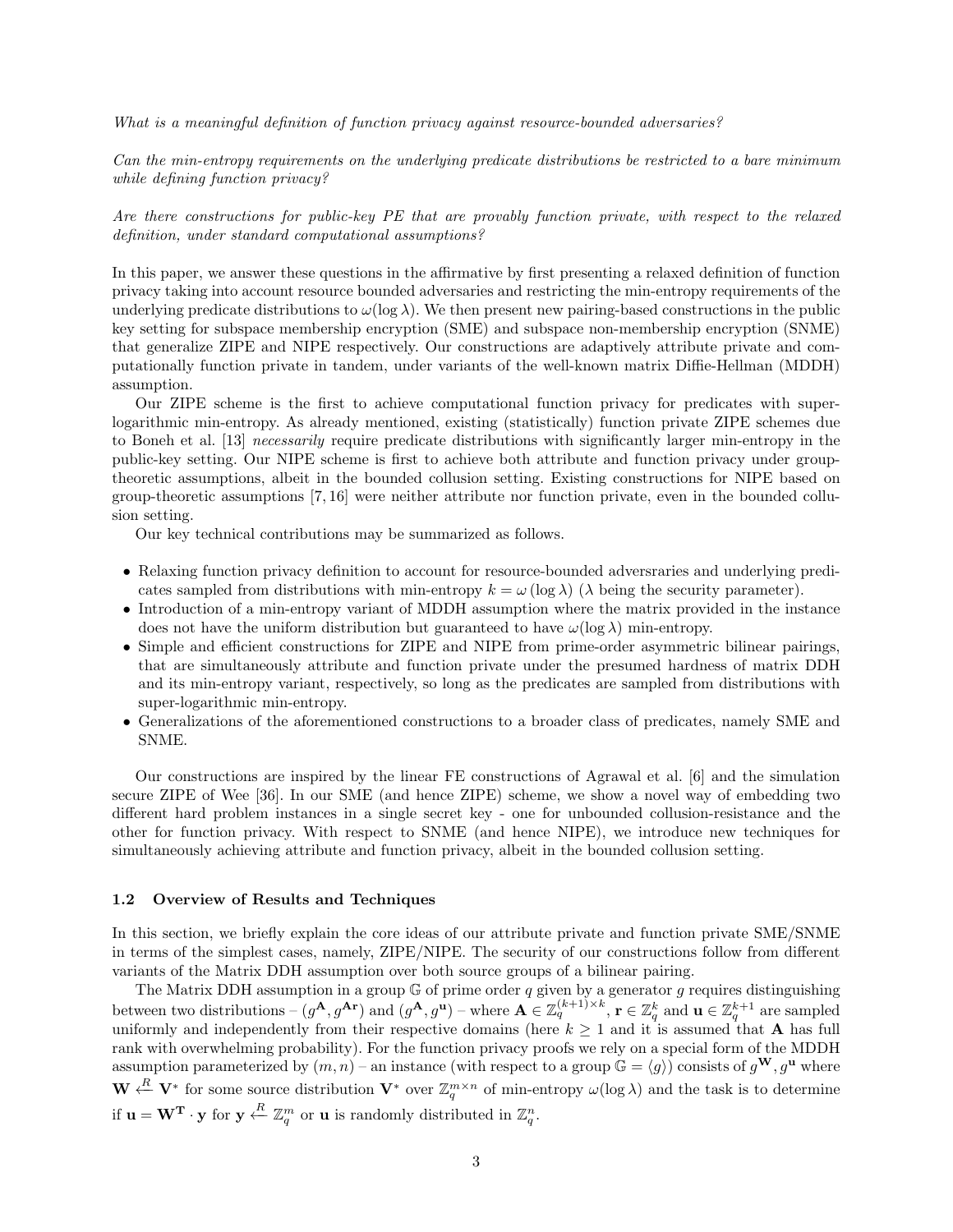Denote an asymmetric pairing by the 7-tuple  $\mathcal{G} = (\mathbb{G}_1, \mathbb{G}_2, \mathbb{G}_T, q, g_1, g_2, e)$  where  $|\mathbb{G}_1| = |\mathbb{G}_2| = |\mathbb{G}_T| = q$ ,  $g_1, g_2$  respectively generate  $\mathbb{G}_1, \mathbb{G}_2$  and  $e : \mathbb{G}_1 \times \mathbb{G}_2 \to \mathbb{G}_T$  is a non-degenerate, efficiently computable bilinear map. Call G Matrix DDH-hard if the Matrix DDH assumption holds in both  $\mathbb{G}_1$  and  $\mathbb{G}_2$ .

Zero Inner-Product Encryption (ZIPE). Our attribute and function private ZIPE construction, named ΠZIPE, is inspired by the simulation secure ZIPE scheme of Wee [36]. The public parameters and the master secret key in  $\Pi^{\text{ZIPE}}$  are given by

$$
\mathsf{pp} = \left(g_1, g_1^{\mathbf{A}}, g_1^{\mathbf{S}_0 \cdot \mathbf{A}}, g_1^{\mathbf{S}_1 \cdot \mathbf{A}}, \dots, g_1^{\mathbf{S}_n \cdot \mathbf{A}}, e(g_1, g_2)^{\mathbf{K} \cdot \mathbf{A}}\right),
$$
  

$$
\mathsf{msk} = (g_2, \mathbf{S}_0, \mathbf{S}_1, \dots, \mathbf{S}_n, \mathbf{K}, \mathbf{B}_0),
$$

where  $\mathbf{A} \leftarrow \mathbb{Z}_q^{(k+1)\times k}$ ,  $\mathbf{S}_0, \mathbf{S}_1, \ldots, \mathbf{S}_n \leftarrow \mathbb{Z}_q^{(2k+1)\times (k+1)}$ ,  $\mathbf{K} \leftarrow \mathbb{Z}_q^{1\times (k+1)}$  and  $\mathbf{B}_0 \leftarrow \mathbb{Z}_q^{(2k+1)\times k}$  are sampled uniformly. A ciphertext ct on attribute vector  $\mathbf{x} = (x_1, \ldots, x_n) \in \mathbb{Z}_q^n$  and message M is given by

$$
\mathbf{ct} = \left(c_0, \{c_j\}_{j=1}^n, c_{n+1}\right) = \left(g_1^{\left(\mathbf{A}\cdot\mathbf{r}\right)^{\mathbf{T}}}, \left\{g_1^{\left((x_j \cdot \mathbf{S}_0 + \mathbf{S}_j) \cdot \mathbf{A}\cdot\mathbf{r}\right)^{\mathbf{T}}}\right\}_{j=1}^n, M \cdot e(g_1, g_2)^{\left(\mathbf{K}\cdot\mathbf{A}\cdot\mathbf{r}\right)^{\mathbf{T}}}\right),
$$

for  $\mathbf{r} \leftarrow R \mathbb{Z}_q^k$ . The secret key sk<sub>w</sub> on a vector  $\mathbf{w} = (w_1, \ldots, w_n) \in \mathbb{Z}_q^n$  is defined as

$$
\mathsf{sk}_{\mathbf{w}} = \left(h_0, \{h_j\}_{j=1}^n\right) = \left(g_2^{\mathbf{K} + y \sum_{j=1}^n w_j \cdot \mathbf{t} \cdot \mathbf{S}_j}, \left\{g_2^{yw_j\mathbf{t}}\right\}_{j=1}^n\right),
$$

where  $y \stackrel{R}{\leftarrow} \mathbb{Z}_q$  and  $\mathbf{t} = (\mathbf{B}_0 \cdot \mathbf{s})^{\mathbf{T}}$  for  $\mathbf{s} \stackrel{R}{\leftarrow} \mathbb{Z}_q^k$ .

For correctness, we restrict the message space  $\mathcal M$  to an exponentially smaller subset of  $\mathbb G_T$ . The decryption algorithm computes

$$
M = c_{n+1} \cdot \left( \prod_{j=1}^{n} e(c_j, h_j) \right) / e(c_0, h_0),
$$

which returns the correct message if  $\langle \mathbf{x}, \mathbf{w} \rangle = 0$ . When  $\langle \mathbf{x}, \mathbf{w} \rangle \neq 0$  the message thus computed is uniformly distributed in  $\mathbb{G}_T$  and with high probability will be outside M. In such a case, the decryption algorithm may return a symbol ⊥ indicating failure.

We prove that ΠZIPE is adaptively attribute private assuming the hardness of the decisional MDDH problems in  $\mathbb{G}_1$  and  $\mathbb{G}_2$ . The attribute privacy game asks an adversary to distinguish between encryptions to attribute vectors  $x_0$  and  $x_1$ . Or in other words, the adversary is given a challenge ciphertext for  $x_b$  where  $b \leftarrow R$  {0, 1} and its task is to guess b. Essentially, we need to argue that the components  ${c_j}_{j=1}^n$  in the challenge ciphertext hide the attribute x.

The proof relies on the dual system proof methodology and proceeds through a sequence of games, each changing the distribution of challenge ciphertext and keys. The key steps in the proof are listed below.

- 1. The reduction first embeds an instance of MDDH in  $\mathbb{G}_1$  in the challenge ciphertext to make it semifunctional. At this stage, the exponent of ciphertext component  $c_0$  is no longer correlated to **A** and this is consistent with the other components.
- 2. In a series of subsequent games, we turn each secret key provided to the adversary upon a key extract query to semi-functional form by embedding MDDH instances in the group  $\mathbb{G}_2$ . This step is crucial for unbounded collusion resistance.
- 3. Once the distribution of all keys are modified, we apply a "change of basis" to the challenge ciphertext, and argue that  $x_b$  is information theoretically hidden from the adversary.

We prove the indistinguishability of each pair of consecutive games by resorting to a set of techniques involving dual bases in prime-order bilinear groups (similar techniques have been used in prior works, notably [23, 26, 17]). The reader may refer to Section 4 and Appendix ?? for the detailed proof.

For showing function privacy of ΠZIPE, we rely on the min-entropy variant of the MDDH assumption. In the function privacy experiment, the adversary picks two vector distributions, each component of which is an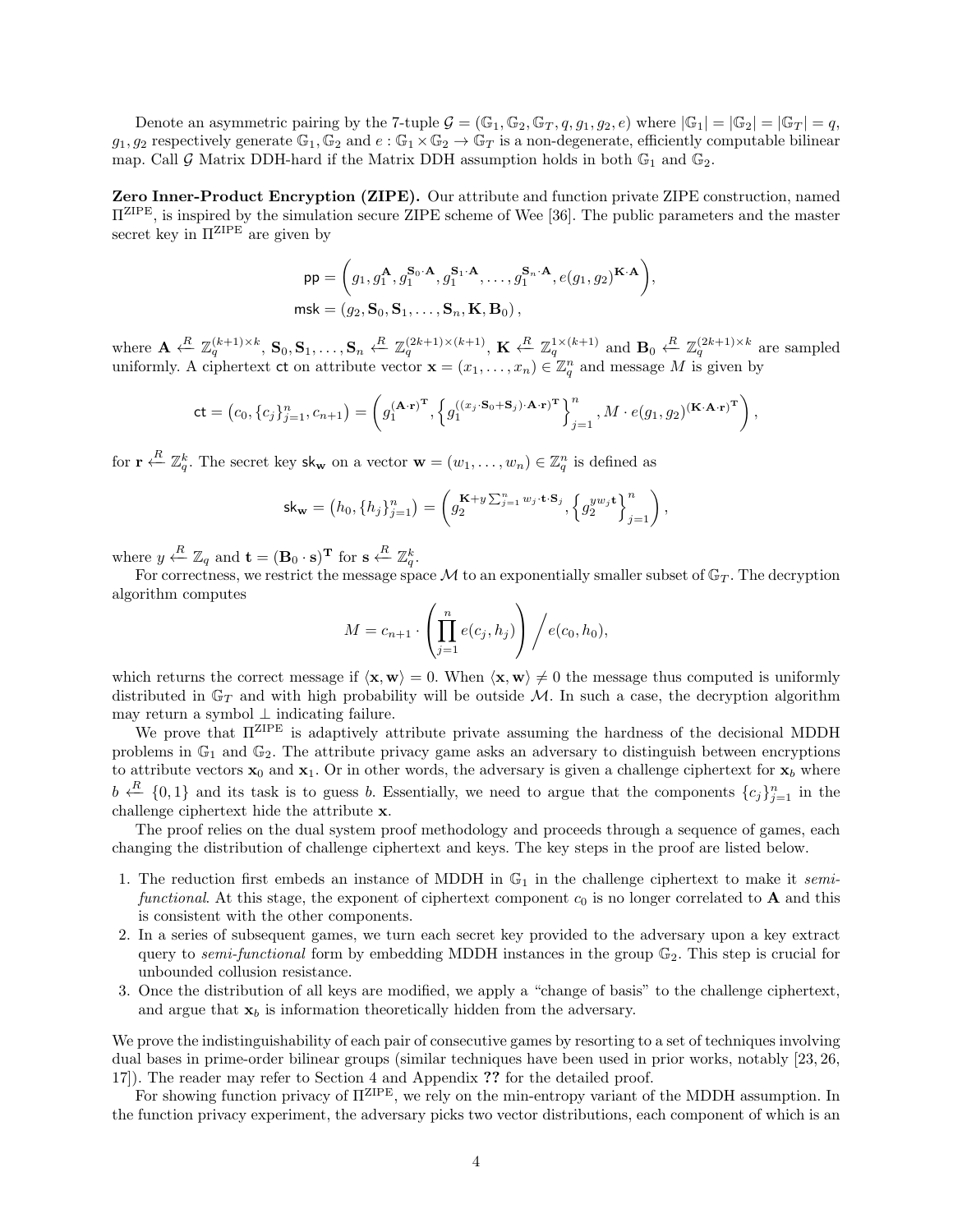$\omega(\log \lambda)$ -source over  $\mathbb{Z}_q$ . The challenger samples a vector **w** according to one of the distributions, computes a secret key  $sk_w$  for vector  $w$  and gives it to the adversary. The adversary's task is to determine the distribution of w looking at  $sk_w$ . To prove that the secret key hides the distribution from which w was sampled, we embed an instance of the min-entropy variant of the MDDH assumption in the challenge secret key provided to the adversary. If the instance is sampled from the correct distribution, the secret key is well-formed. On the other hand, if the instance is uniformly random, the secret key perfectly hides the distribution from which w was sampled. The reader may refer to Section 4 for the detailed proof.

Note that our ZIPE scheme essentially embeds two different problem instances in the same secret key - an MDDH problem instance over  $\mathbb{G}_2$  that is exploited to achieve unbounded collusion-resistance in the attribute privacy experiment, and a min-entropy MDDH instance over  $\mathbb{G}_2$ , which is the basis for the proof of function privacy. We believe that this "simultaneous embedding" strategy is of independent interest, and may be useful in other applications.

Non-Zero Inner-Product Encryption (NIPE). Our NIPE scheme is inspired by the linear FE construction of Agrawal, Libert and Stehlé [6] referred to as LinFE in what follows. A LinFE ciphertext ct is created by encrypting a vector  $x$  of length n. Decryption of  $ct$  by a secret key, generated for a linear function (given by a length *n* vector **w**), returns the value of the inner-product  $\langle \mathbf{x}, \mathbf{w} \rangle$ .

In a NIPE scheme, a ciphertext is associated with a payload message Mand a vector **x** while a secret key corresponds to a vector y. to be encoded in the ciphertext. Decryption algorithm should be designed to return M iff  $\langle x, w \rangle \neq 0$ . To derive NIPE from LinFE, we use two instantiations of the LinFE with independent master secret keys. The public parameters and master secret key for the resulting scheme would be

$$
\mathsf{pp} = \big(g, g^\mathbf{A}, g^{\mathbf{S}_1}, g^{\mathbf{S}_2}\big) \quad \text{ msk} = (\mathbf{S}_1, \mathbf{S}_2).
$$

The ciphertext for  $(x, M)$  will result from encoding x and  $M \cdot x$  using the two individual schemes as shown below:

$$
\mathsf{ct} = (g^{\mathbf{Ar}_1}, g^{\mathbf{x} + \mathbf{S}_1 \mathbf{Ar}_1}, g^{\mathbf{Ar}_2}, g^{M \cdot \mathbf{x} + \mathbf{S}_2 \mathbf{Ar}_2}).
$$

Here  $\mathbf{r}_1, \mathbf{r}_2$  are sampled uniformly at random from  $\mathbb{Z}_q^k$ . A secret key  $\mathbf{sk_w} = (\mathbf{w}^T \mathbf{S}_1, \mathbf{w}^T \mathbf{S}_2)$  helps in recovering  $g^{M\langle\mathbf{x},\mathbf{w}\rangle}$  and  $g^{\langle\mathbf{x},\mathbf{w}\rangle}$  with respect to g. One may recover M by simply computing the discrete logarithm of  $g^{M\langle \mathbf{x},\mathbf{w}\rangle}$  by  $g^{\langle \mathbf{x},\mathbf{w}\rangle}$  which is possible only when  $\langle \mathbf{x},\mathbf{w}\rangle\neq 0$ . The restriction on the inner-products now shifts to the messages that is, the messages have to lie in a polynomial-sized subset of  $\mathbb{Z}_q$ . A similar technique has been previously used in [4] to construct public revocation and traitor-tracing from LinFE and revocation, in particular, can be seen as a special case of NIPE. However, our naive construction is not sufficient to (simultaneously) achieve attribute privacy and function privacy since the secret key already reveals too much information about w.

To circumvent the problem, we adapt the construction to the bilinear map setting. This is because functions are associated with secret keys and a basic step to ensure privacy of the function encoded in the secret key components is to hide them in the exponents of elements coming from a discrete log hard group. Ciphertext components already live in a cyclic group. Decryption requires combining the ciphertext and key components to recover the message which can be facilitated if the two groups are equipped with a pairing/bilinear map. Furthermore, the secret key is additionally randomized with  $y \in \mathbb{Z}_q$  (for the generalized case of SNME, this would be a vector  $y \in \mathbb{Z}_q^m$  where w is replaced by a matrix  $\mathbf{W} \in \mathbb{Z}_q^{m \times n}$ ). Randomization is essential for the function privacy proof, which exploits the hardness of a min-entropy variant of the MDDH assumption. We now discuss the construction of a NIPE scheme possessing both attribute and function privacy.

Let  $\mathcal{G} = (\mathbb{G}_1, \mathbb{G}_2, \mathbb{G}_T, q, g_1, g_2, e)$  denote an asymmetric bilinear map ensemble. The public parameters and master secret key for our modified scheme ΠNIPE would be similar to the naive scheme we described earlier except that **pp** components now live in  $\mathbb{G}_1$ .

$$
\mathsf{pp} = \left(g_1, g_1^\mathbf{A}, g_1^{\mathbf{S}_1}, g_1^{\mathbf{S}_2}\right) \quad \text{msk} = \left(g_2, \mathbf{S}_1, \mathbf{S}_2\right).
$$

Similarly, the ciphertext for  $({\bf x}, M)$  for  $\Pi^{\text{NIPE}}$  is given by

$$
\mathsf{ct} = \left(g_1^{\mathbf{Ar}_1}, g_1^{\mathbf{x} + \mathbf{S}_1 \mathbf{Ar}_1}, g_1^{\mathbf{Ar}_2}, g_1^{M \cdot \mathbf{x} + \mathbf{S}_2 \mathbf{Ar}_2}\right),
$$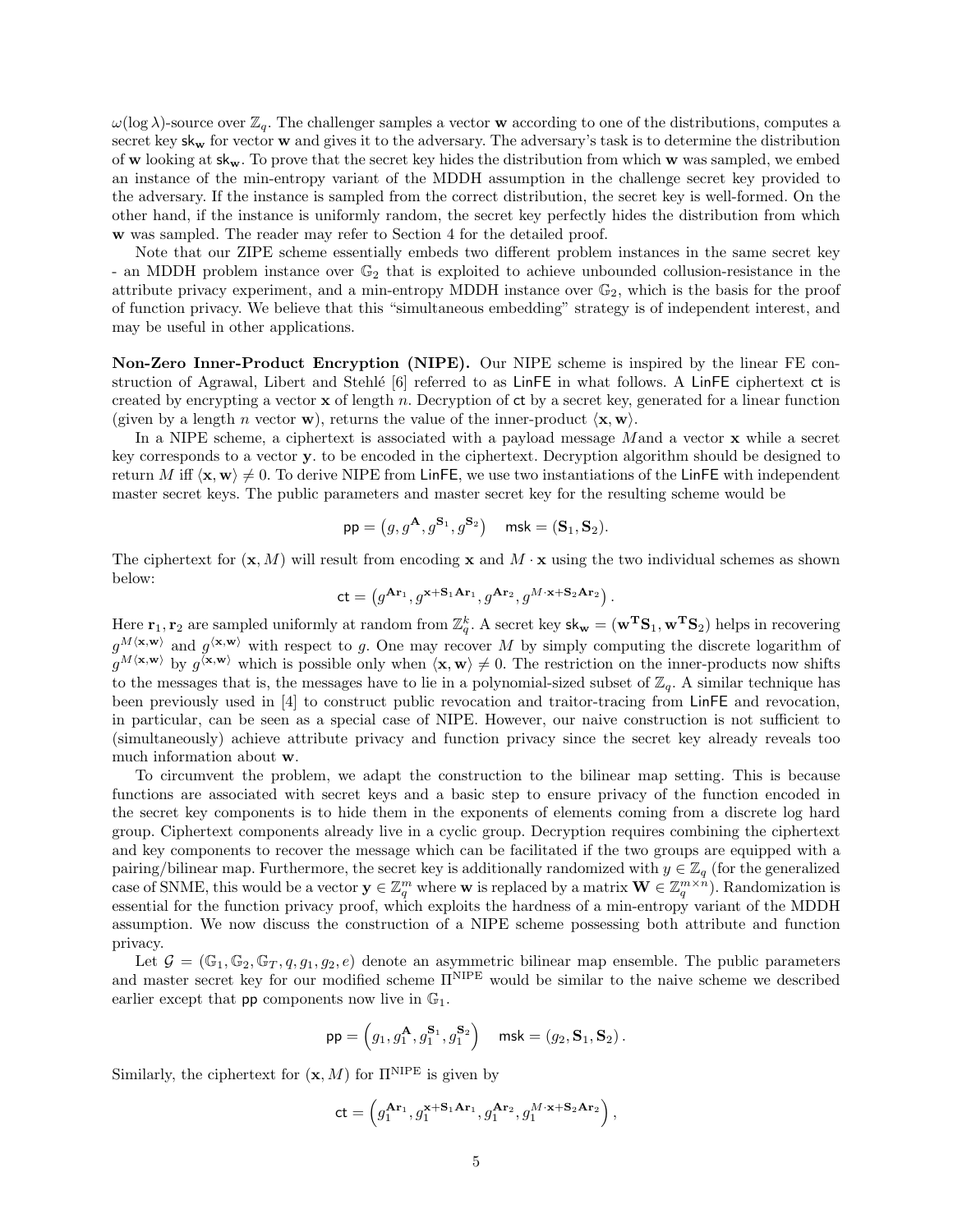where  $\mathbf{r}_1, \mathbf{r}_2$  are uniformly distributed in  $\mathbb{Z}_q^k$ . Secret key for **w** would now be defined as

$$
\mathsf{sk}_{\mathbf{w}}=\left(g^{y\cdot\mathbf{w}}_2,g^{y\cdot\mathbf{w^T}}_2\mathbf{S}_1,g^{y\cdot\mathbf{w^T}}_2\mathbf{S}_2\right)
$$

randomized by y sampled uniformly from  $\mathbb{Z}_q$ . During decryption, ciphertext and key components are paired to obtained  $e(g_1, g_2)^{My(\mathbf{x}, \mathbf{w})}$  and  $e(g_1, g_2)^{y(\mathbf{x}, \mathbf{w})}$ . Message M can be recovered by computing the discrete logarithm of the former with respect to the latter, conditioned on  $\langle \mathbf{x}, \mathbf{w} \rangle \neq 0$ .

Unlike the SME case, we can only prove attribute privacy of our SNME scheme in the bounded collusion model. More precisely, an adversary is allowed to query at most  $n - 1$  secret keys, so that the master secret key components  $S_0, S_1, \ldots, S_n$  retain sufficient entropy from the adversary's point of view. The proof then proceeds via a sequence of two hybrid experiments, in each of which the proof embeds a fresh MDDH instance in the challenge ciphertext.

We argue that when these instances are sampled from the "random" distribution instead of the "real" distribution, the challenge ciphertext perfectly hides which attribute-message pair among  $(\mathbf{x}_0, M_0)$  and  $(\mathbf{x}_1, M_1)$ is being encrypted. The argument for perfect hiding relies on hash proof systems [18, 19], similar to those used by Agrawal et al. in proving the security of their linear FE scheme [6]. Finally, the scheme is adaptively secure because the reduction knows the master secret key at any time, which allows it to answer all secret key queries without knowing the challenge attributes beforehand. The reader may refer to Section 5 and Appendix ?? for the detailed proof.

To prove function privacy, we again rely on the min-entropy variant of the MDDH assumption over the group  $\mathbb{G}_2$ . This proof is technically very similar to the proof of function privacy for our SME scheme. The reader may refer to Section 5 for the detailed proof.

Hidden Vector Encryption (HVE). We extend our techniques to construct a hidden vector encryption wherein a secret key for a vector  $y \in (\Sigma \cup \{\star\})^n$  allows decryption of a ciphertext on attribute vector  $\mathbf{x} \in \Sigma^n$ if for each  $j \in [1, n]$ , either  $y_j = x_j$  or  $y_j = \star$ . Although attribute-private HVE is implied by attribute-private SME, the implication does not extend to function privacy. In fact, defining function privacy for HVE itself is tricky given the presence of wildcard characters. We overcome this issue by presenting a weaker notion of function privacy for HVE that allows revealing positions of the *wildcard*  $(\star)$  characters in a given predicate vector, while hiding the contents of the other "non-wildcard" positions. Also presented is a construction of HVE that is provably function private in this weaker model from bilinear maps. The construction is quite similar to our SME construction, except for certain minor tweaks to account for the presence of wildcard characters. The proofs of attribute and function privacy (in the weak model) also follow analogously.

## 1.3 Open Problems

Several interesting questions remain unanswered. The construction of NIPE/SNME we present have a restriction – attribute privacy only holds in the bounded collusions model. It would be interesting to obtain constructions free of this restriction. Another problem is to construct efficient function-private PE for richer functionalities such as Boolean and arithmetic span programs from standard assumptions.

#### 1.4 Organization of the Paper

In Section 2, we present the notation, a quick review of bilinear maps and related assumptions followed by definitions of PE and associated security notions. This is followed by a description of min-entropy variants of MDDH assumption required for our proofs. We formalize the relaxed computational notion of function privacy and discuss related issues in Section 3. In Section 4, we present our SME construction followed by proofs of attribute privacy and function privacy. Section 5 describes our construction of SNME. Due to lack of space, we provide details of some proofs in Appendices ?? and ??. In addition, we describe the function private hidden vector encryption and its proof idea in Appendix 6.

# 2 Background and Preliminary Definitions

In this section, we fix notation, present background material on predicate encryption and recall certain standard computational assumptions in bilinear groups. We also introduce certain min-entropy variants of these assumptions useful for our proofs.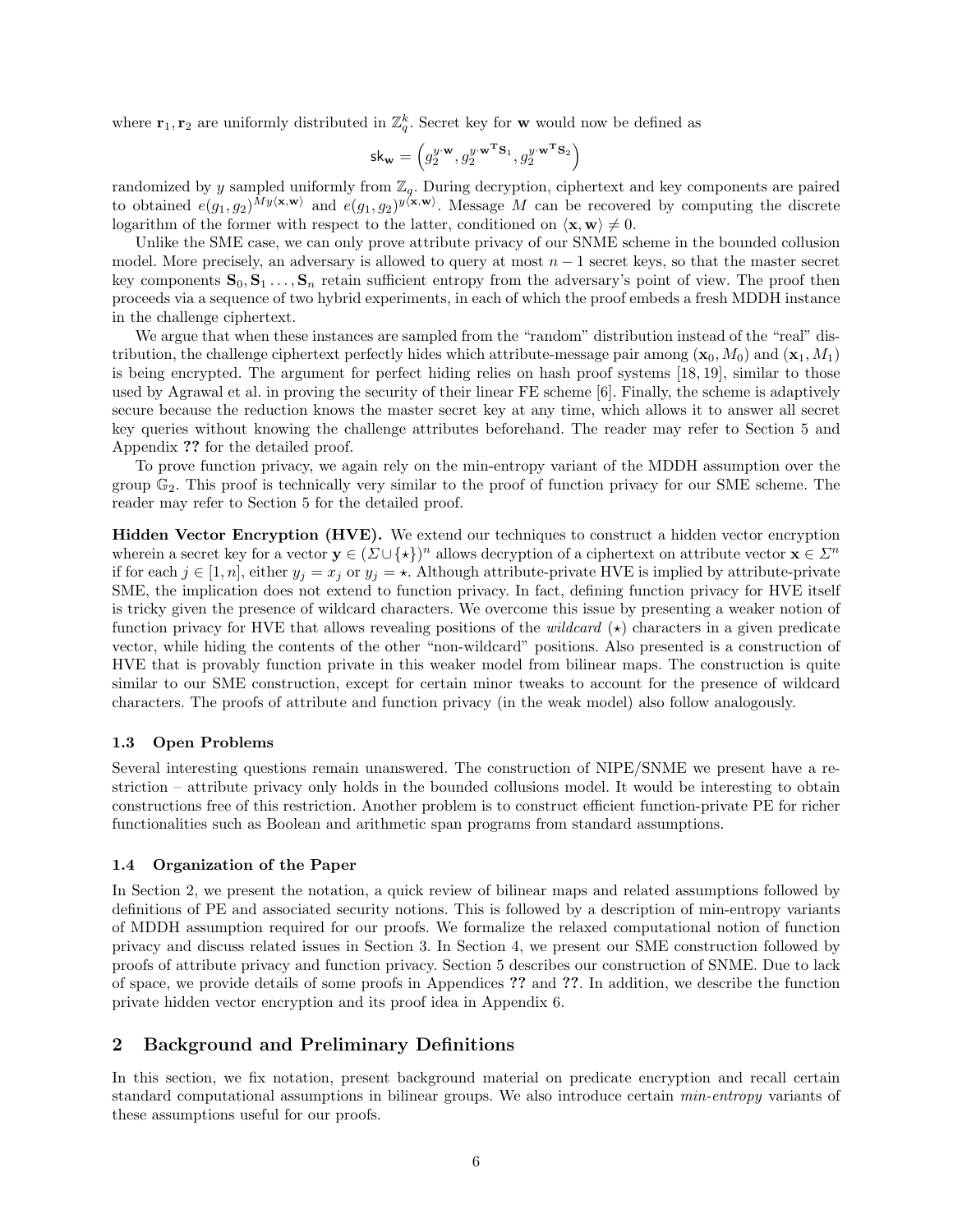#### 2.1 Notation

This section summarizes the notations used throughout the rest of the paper. We write  $x \stackrel{R}{\leftarrow} \chi$  to represent that an element x is sampled uniformly at random from a set/distribution  $\mathcal X$ . The output a of a deterministic algorithm A is denoted by  $x = A$  and the output a' of a randomized algorithm A' is denoted by  $x' \leftarrow A'$ .

We refer to  $\lambda \in \mathbb{N}$  as the security parameter, and denote by  $exp(\lambda)$ ,  $poly(\lambda)$  and  $neg(\lambda)$  any generic (unspecified) exponential function, polynomial function and negligible function in  $\lambda$  respectively. Note that a function  $f : \mathbb{N} \to \mathbb{N}$  is said to be negligible in  $\lambda$  if for every positive polynomial p,  $f(\lambda) < 1/p(\lambda)$  when  $\lambda$  is sufficiently large.

For  $a, b \in \mathbb{Z}$  such that  $a \leq b$ , we denote by [a, b] the set of integers lying between a and b (both inclusive). For a finite field  $\mathbb{F}_q$  (q being a  $\lambda$ -bit prime) and  $m, n \in \mathbb{N}$ , we denote by  $\mathbb{F}_q^{m \times n}$  the space of all  $m \times n$  matrices W with elements from  $\mathbb{F}_q$ . We use the short-hand notation  $\mathbb{F}_q^m$  to represent the vector space  $\mathbb{F}_q^{m \times 1}$ . The transpose of a matrix  $\mathbf{W} \in \mathbb{F}_q^{m \times n}$  is denoted as  $\mathbf{W}^T$ . The symbol 0 is used to denote an all-zero matrix of appropriate dimension.

Finally, the min-entropy of a random variable Y is denoted as  $H_{\infty}(Y)$  and is evaluated as  $H_{\infty}(Y)$  =  $-\log(\max_y \Pr[Y = y])$ . A random variable Y is said to be a k-source if  $\mathbf{H}_{\infty}(Y) \geq k$ .

#### 2.2 Predicate Encryption

Definition 1. (Predicate Encryption). A predicate encryption (PE) scheme for a class of predicates F over an attribute space  $\Sigma$  and a payload-message space M is a quadruple of PPT algorithms  $\Pi =$  $(Setup,KeyGen, Enc, Dec), defined as follows:$ 

- Setup( $1^{\lambda}$ ): On input the security parameter  $\lambda$ , the setup algorithm generates the public parameter pp and the master secret key msk.
- KeyGen(pp, msk, f): On input the public parameter pp, the master secret key msk and a predicate  $f \in \mathcal{F}$ , the key-generation algorithm outputs a secret key  $sk_f$ .
- Enc(pp, I, M): On input the public parameter pp, an attribute  $I \in \Sigma$  and a payload message  $M \in \mathcal{M}$ , the encryption algorithm outputs a ciphertext ct.
- Dec(pp,  $sk_f$ , ct): On input the public parameter pp, a ciphertext ct and a secret key  $sk_f$ , the decryption algorithm outputs either a payload-message  $M \in \mathcal{M}$  or the symbol  $\bot$ .

**Correctness.** A PE scheme is said to be functionally correct if for any security parameter  $\lambda \in \mathbb{N}$ , any predicate  $f \in \mathcal{F}$ , any attribute  $I \in \Sigma$ , and any payload message  $M \in \mathcal{M}$ , letting  $(pp, msk) \leftarrow$  Setup $(1^{\lambda})$ ,  $\mathsf{sk}_f \leftarrow \mathsf{KeyGen}\left(\mathsf{pp}, \mathsf{msk}, f\right)$  and  $\mathsf{ct} \leftarrow \mathsf{Enc}\left(\mathsf{pp}, I, M\right)$ , the following hold:

- 1. If  $f(I) = 1$ , Pr [Dec (pp, ct, sk  $_f$ ) = M] = 1,
- 2. If  $f(I) = 0$ , Pr [Dec (pp, ct, sk<sub>f</sub>) =  $\perp$ ] with overwhelmingly large probability,

where the probabilities are computed over the randomness of the Setup, KeyGen and Enc algorithms.

**Attribute Privacy.** Define the experiment  $\text{Expt}_{AP,\Pi,\mathcal{A}}^{(b)}(\lambda)$  as in Fig. 1 for a PE  $\Pi$  = (Setup, KeyGen, Enc, Dec), a security parameter  $\lambda \in \mathbb{N}$  and a bit  $b \in \{0,1\}$ . Let  $\text{Adv}_{\Pi,\mathcal{A}}^{\text{AP}}(\lambda)$  denote the advantage of the adversary  $A$  in the aforementioned experiment, defined as

$$
\mathbf{Adv}_{\Pi,\mathcal{A}}^{\mathsf{AP}}(\lambda) := \bigg|\Pr\Big[\mathsf{Expt}_{\mathsf{AP},\Pi,\mathcal{A}}^{(0)}(\lambda) = 1\Big] - \Pr\Big[\mathsf{Expt}_{\mathsf{AP},\Pi,\mathcal{A}}^{(1)}(\lambda) = 1\Big]\bigg| \leq \mathsf{negl}(\lambda).
$$

Definition 2. (Attribute Private PE.) A PE scheme Π is said to be attribute private if for all security parameters  $\lambda \in \mathbb{N}$  and for all PPT adversaries A, it holds that  $\mathbf{Adv}_{\Pi,\mathcal{A}}^{\mathsf{AP}}(\lambda) \leq \mathsf{negl}(\lambda)$ .

Note that a stronger definition of attribute privacy allows the adversary  $A$  in the attribute privacy experiment to query secret keys that can decrypt the challenge ciphertext  $ct^*$ , subject to the restriction that the challenge messages  $M_0$  and  $M_1$  are identical. A PE scheme that is attribute private under this definition is said to be strongly attribute private.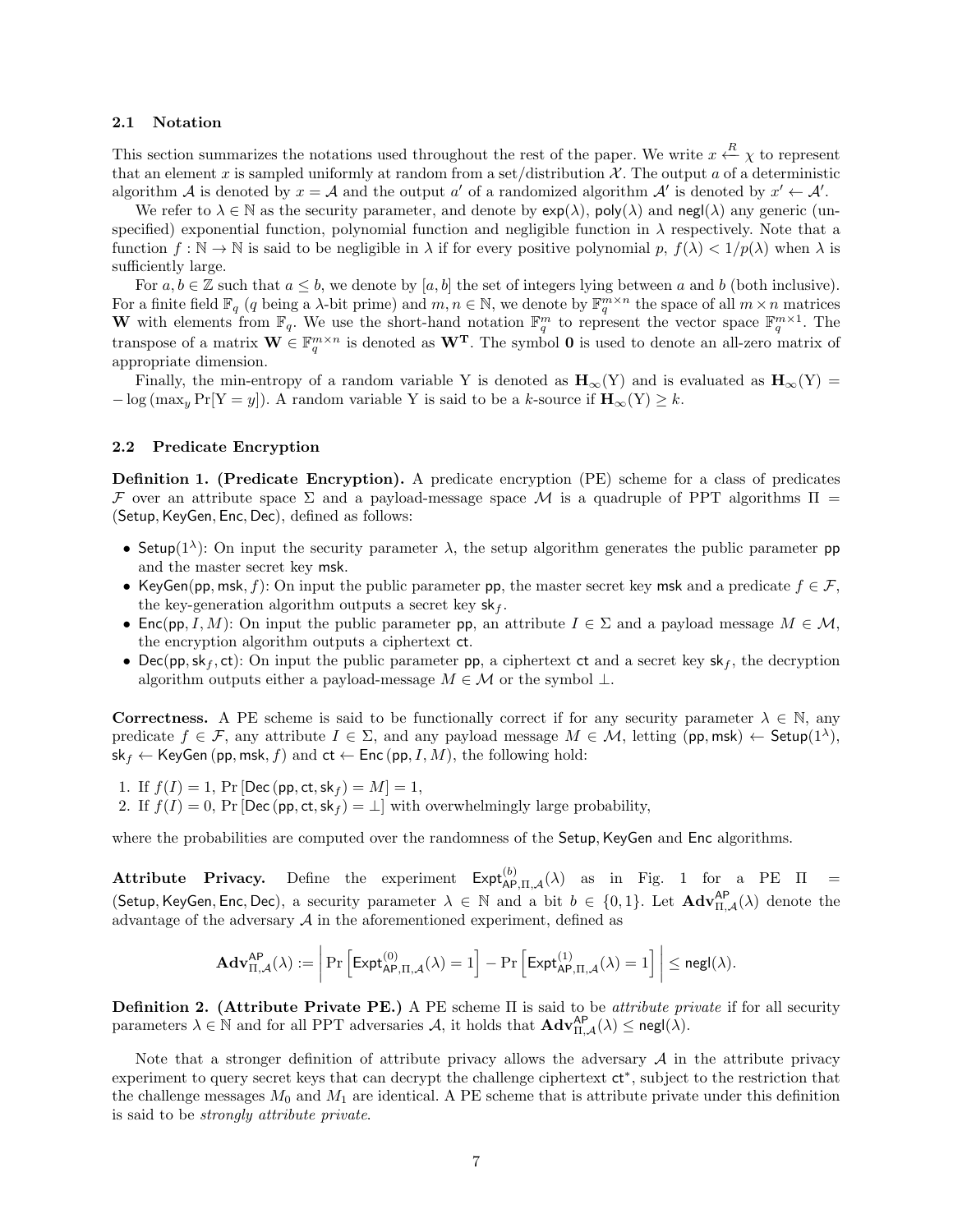**Experiment**  $\mathsf{Expt}_{\mathsf{AP},\Pi,\mathcal{A}}^{(b)}(\lambda)$ :

- 1. The challenger samples  $(pp, msk) \leftarrow$  Setup $(1^{\lambda})$  and provides pp to A.
- 2. The adversary  $A$  adaptively issues key-generation queries. For each query predicate  $f$ , the challenger responds with

 $\mathsf{sk}_f \leftarrow \mathsf{KeyGen}\left(\mathsf{pp},\mathsf{msk},f\right).$ 

3. The adversary A outputs attribute-message pairs  $(I_0, M_0)$  and  $(I_1, M_1)$ , such that for each predicate f queried, it holds that

 $f(I_0) = f(I_1) = 0.$ 

The challenger responds to the adversary  $A$  with the ciphertext

$$
\mathsf{ct} \leftarrow \mathsf{Enc}\left(\mathsf{pp}, I_b, M_b\right).
$$

- 4. The adversary A continues to adaptively issue key-generation queries, subject to the aforementioned restrictions. The challenger responds as above.
- 5. Eventually, the adversary  $A$  outputs a bit  $b'$ .

Fig. 1. The Attribute Privacy Experiment for Predicate Encryption

## 2.3 Sub-Classes of Predicate Encryption

In this subsection, we recall definitions of certain sub-classes of predicate encryption that are used in the rest of the paper.

Inner Product Encryption. An inner product encryption (IPE) scheme [30, 33] is a PE over an attribute space  $\Sigma = \mathbb{F}_q^n$  (q being a  $\lambda$ -bit prime) and a set of Boolean predicates  $f_{\mathbf{y}} : \mathbb{F}_q^n \longrightarrow \{0,1\}$  such that for each  $\mathbf{y} \in \mathbb{F}_q^n$  and  $\mathbf{x} \in \mathbb{F}_q^n$ , we have

$$
f_{\mathbf{y}}(\mathbf{x}) = \begin{cases} 1 & \text{if } \langle \mathbf{y}, \mathbf{x} \rangle = 0 \\ 0 & \text{otherwise.} \end{cases}
$$

where  $\langle \cdot, \cdot \rangle$  denotes the inner product (equivalently, scalar product) of two vectors over  $\mathbb{Z}_q$ .

Subspace Membership Encryption. Subspace membership encryption (SME) [13] is a generalization of IPE to accommodate general linear subspaces as opposed to only vector spaces. Formally, an SME scheme is is a PE over an attribute space  $\Sigma = \mathbb{F}_q^n$  (q being a  $\lambda$ -bit prime) and a set of Boolean predicates  $f_{\mathbf{W}} : \mathbb{F}_q^n \longrightarrow$  $\{0,1\}$  such that for each  $\mathbf{W} \in \mathbb{F}_q^{m \times n}$  and  $\mathbf{x} \in \mathbb{F}_q^n$ , we have

$$
f_{\mathbf{W}}(\mathbf{x}) = \begin{cases} 1 & \text{if } \mathbf{W} \cdot \mathbf{x} = \mathbf{0} \\ 0 & \text{otherwise.} \end{cases}
$$

Non-Zero IPE. Non-zero IPE (NIPE) [7, 16] is the dual of IPE in the sense that it is a PE over an attribute space  $\Sigma = \mathbb{F}_q^n$  (q being a  $\lambda$ -bit prime) and a set of Boolean predicates  $f_{\mathbf{y}} : \mathbb{F}_q^n \longrightarrow \{0,1\}$  such that for each  $\mathbf{y} \in \mathbb{F}_q^n$  and  $\mathbf{x} \in \mathbb{F}_q^n$ , we have

$$
f_{\mathbf{y}}(\mathbf{x}) = \begin{cases} 1 & \text{if } \langle \mathbf{y}, \mathbf{x} \rangle \neq 0 \\ 0 & \text{otherwise.} \end{cases}
$$

Subspace Non-Membership Encryption. Subspace non-membership encryption (SNME) is a generalization of NIPE and the dual of SME in the sense that it is a PE over an attribute space  $\Sigma = \mathbb{F}_q^n$  (q being a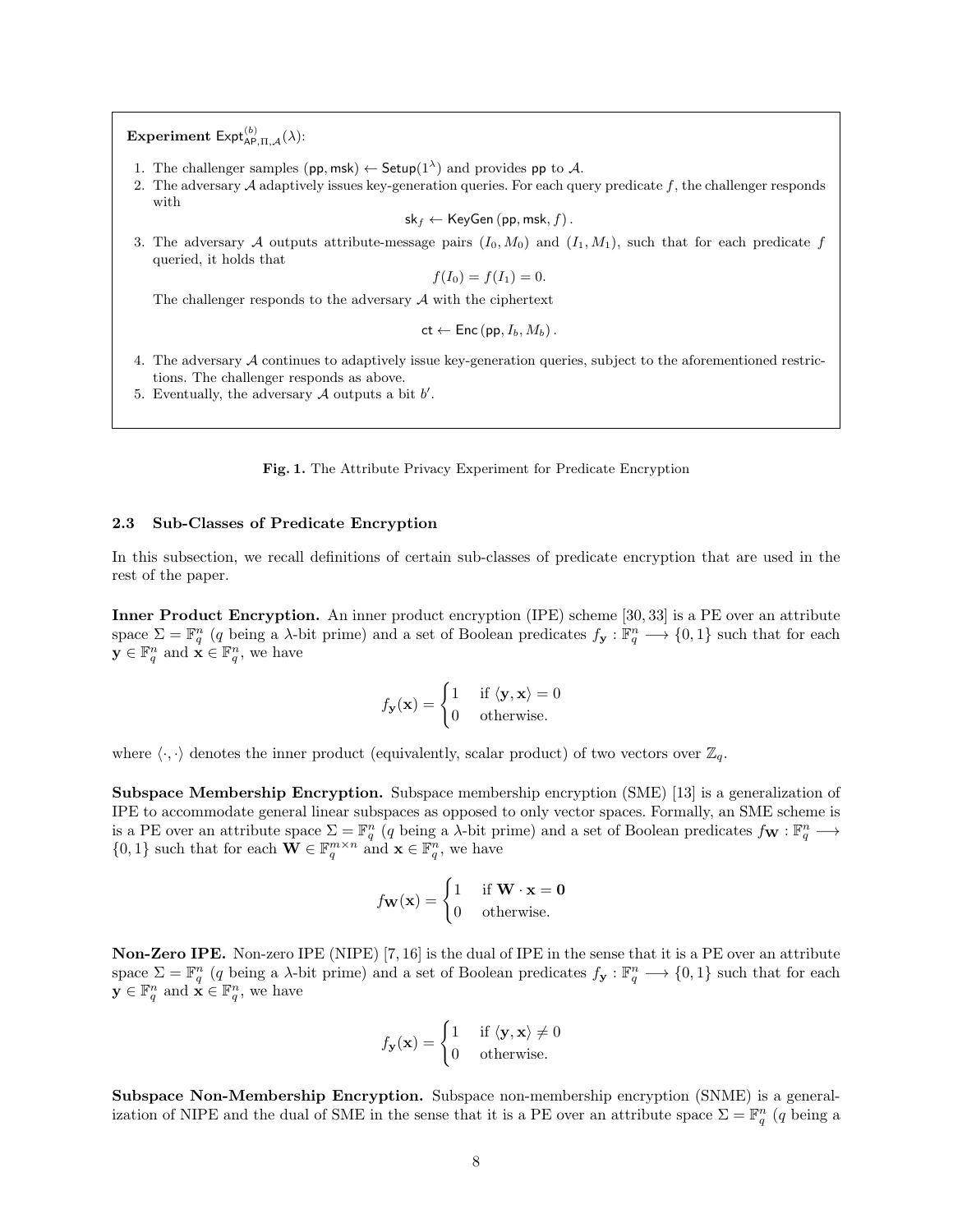$\lambda$ -bit prime) and a set of Boolean predicates  $f_{\mathbf{W}} : \mathbb{F}_q^n \longrightarrow \{0,1\}$  such that for each  $\mathbf{W} \in \mathbb{F}_q^{m \times n}$  and  $\mathbf{x} \in \mathbb{F}_q^n$ , we have

$$
f_{\mathbf{W}}(\mathbf{x}) = \begin{cases} 1 & \text{if } \mathbf{W} \cdot \mathbf{x} \neq \mathbf{0} \\ 0 & \text{otherwise.} \end{cases}
$$

#### 2.4 Bilinear Maps and Matrix Diffie-Hellman Assumptions

Let GroupGen( $1^{\lambda}$ ) be a PPT algorithm that takes as input a security parameter  $\lambda$ , and outputs a tuple of the form  $(\mathbb{G}_1, \mathbb{G}_2, \mathbb{G}_T, q, g_1, g_2, e)$ , where  $\mathbb{G}_1$ ,  $\mathbb{G}_2$  and  $\mathbb{G}_T$  are distinct cyclic groups of order q (q being a  $\lambda$ -bit prime),  $g_1$  is a generator for  $\mathbb{G}_1$ ,  $g_2$  is a generator for  $\mathbb{G}_2$ , and  $e : \mathbb{G}_1 \times \mathbb{G}_2 \longrightarrow \mathbb{G}_T$  is an efficiently computable non-degenerate asymmetric bilinear map. Also, let  $\mathbf{W} \in \mathbb{Z}_q^{m \times n}$  be an  $m \times n$  matrix with entries  $\{w_{i,j}\}_{i\in[1,m],j\in[1,n]}$ . Throughout the paper, we use the following notations:

- 
- 
- $g_2^{\mathbf{W}}$ : set of group elements  $\{g_2^{w_{i,j}}\}_{i \in [1,m],j \in [1,n]} \in \mathbb{G}_1^{m \times n}$ <br>
 $e(g_1, g_2)^{\mathbf{W}}$ : set of group elements  $\{e(g_1, g_2)^{w_{i,j}}\}_{i \in [1,m],j \in [1,n]} \in \mathbb{G}_T^{m \times n}$

Observe the following statements for any  $m, n, l \leq \text{poly}(\lambda)$ :

- For any  $\mathbf{W}_1 \in \mathbb{Z}_q^{m \times n}$  and  $\mathbf{W}_2 \in \mathbb{Z}_q^{m \times n}$ ,  $g_1^{\mathbf{W}_1 + \mathbf{W}_2}$  is efficiently computable given the tuple  $(g_1^{\mathbf{W}_1}, g_1^{\mathbf{W}_2})$ . Analogous statement holds for  $g_2^{\mathbf{W}_1 + \mathbf{W}_2}$ .
- For any  $\mathbf{W}_1 \in \mathbb{Z}_q^{m \times n}$  and  $\mathbf{W}_2 \in \mathbb{Z}_q^{n \times l}$ ,  $g_1^{\mathbf{W}_1 \cdot \mathbf{W}_2}$  is efficiently computable given one of the following tuples:  $(g_1^{\mathbf{W}_1}, \mathbf{W}_2)$  or  $(\mathbf{W}_1, g_2^{\mathbf{W}_2})$ . Analogous statement holds for  $g_2^{\mathbf{W}_1 \cdot \mathbf{W}_2}$ .
- For any  $\mathbf{W}_1 \in \mathbb{Z}_q^{m \times n}$  and  $\mathbf{W}_2 \in \mathbb{Z}_q^{n \times l}$ , the pairing output  $e(g_1, g_2)^{\mathbf{W}_1 \cdot \mathbf{W}_2}$  is efficiently computable given the tuple  $(g^{\mathbf{W}_1}, g^{\mathbf{W}_2}).$

Note that the pairing expressions  $e(g_1, g_2)$ <sup>W<sub>1</sub>·W<sub>2</sub></sub> and  $e(g_1^{W_1}, g_2^{W_2})$  are used interchangeably in the sequel.</sup>

We now review the matrix Diffie-Hellman (MDDH) assumption over the source groups  $\mathbb{G}_1$  and  $\mathbb{G}_2$  of a bilinear map.

The  $\mathcal{D}_{m,n}$ -MDDH Assumption. Let  $m, n \in \mathbb{N}$  such that  $m > n$ , and let  $\mathcal{D}_{m,n}$  denote a matrix distribution over  $Z_q^{m\times n}$  such that a matrix  $\mathbf{W}\stackrel{R}{\leftarrow}\mathcal{D}_{m,n}$  has full rank n with overwhelmingly large probability. The  $\mathcal{D}_{m,n}$ -MDDH assumption [21] holds over the group  $\mathbb{G}_i$  (for  $i = 1, 2$ ) if the distribution ensembles:

$$
\left\{\left(g_i^\mathbf{W},g_i^{\mathbf{W}\cdot\mathbf{y}}\right)\right\}_{\mathbf{W}\xleftarrow{R}\mathcal{D}_{m,n},\ \mathbf{y}\xleftarrow{R}\mathbb{Z}_q^n}\ \text{and}\ \left\{\left(g_i^\mathbf{W},g_i^\mathbf{u}\right)\right\}_{\mathbf{W}\xleftarrow{R}\mathcal{D}_{m,n},\ \mathbf{u}\xleftarrow{R}\mathbb{Z}_q^m}
$$

are computationally indistinguishable.

The  $\mathcal{U}_{m,n}$ -MDDH Assumption. The  $\mathcal{U}_{m,n}$ -MDDH assumption is a special instance of the  $\mathcal{D}_{m,n}$ -MDDH assumption where the matrix distribution  $\mathcal{D}_{m,n}$  is the uniform distribution over  $Z_q^{m \times n}$ .

#### 2.5 A "Min-Entropy" Variant of the MDDH Assumption

In this subsection, we introduce another special instance of the  $\mathcal{D}_{k_1,k_2}$ -MDDH assumption where the matrix distribution  $\mathcal{D}_{k_1,k_2}$  is not uniform, but an ordered collection of  $m \times n$  independent  $\omega(\log \lambda)$ -sources over  $\mathbb{Z}_q$ . We first state and prove the following lemma.

**Lemma 2.1** Let  $W_{k_1,k_2} = [W_{i,j}]_{i \in [1,k_1],j \in [1,k_2]}$  be a matrix of independently distributed random variables such that each random variable  $W_{i,j}$  for  $i \in [1, k_1]$  and  $j \in [1, k_2]$  is an  $\omega(\log \lambda)$ -source over  $\mathbb{Z}_q$ . Then, any matrix  $\mathbf{W} \stackrel{R}{\leftarrow} \mathcal{W}_{k_1,k_2}$  has full rank n with overwhelmingly large probability.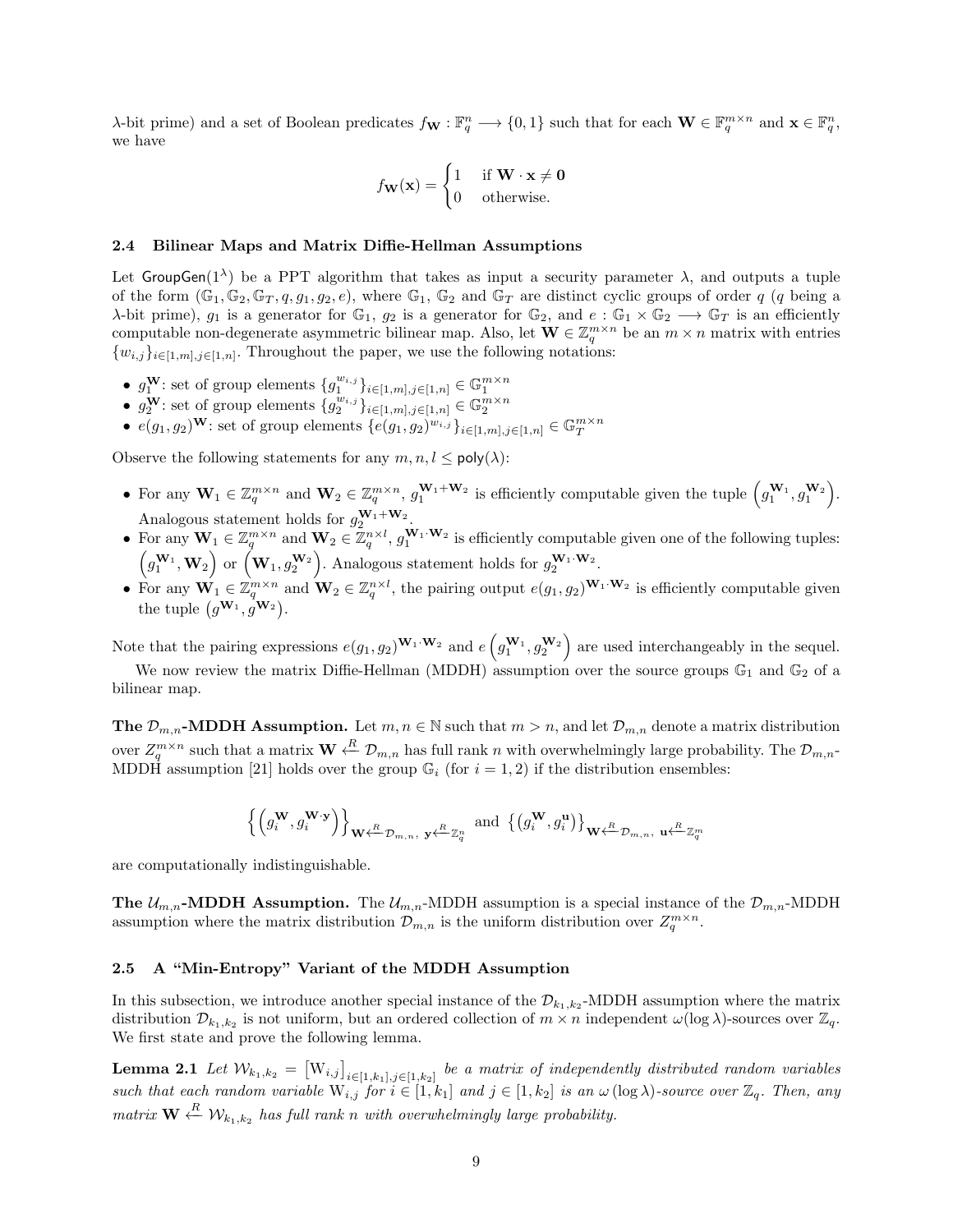*Proof.* Let  $W_{k_1,k_2} = [W_{i,j}]_{i \in [1,k_1],j \in [1,k_2]}$  be a tuple of  $(k_1 \times k_2)$  independently distributed random variables such that each random variable  $W_{i,j}$  for  $i \in [1, k_1]$  and  $j \in [1, k_2]$  is a t-source over  $\mathbb{Z}_q$ . Let  $\mathbf{W} \stackrel{R}{\leftarrow} \mathcal{W}_{k_1, k_2}$ , and let W be any arbitrary  $k_2 \times k_2$  sub-matrix of W. Then, the probability of the event that W has a zero determinant may be quantified as:

$$
\Pr\left[\text{Det}(\widetilde{\mathbf{W}}) = 0\right] = 1 - \left(\prod_{j=1}^{k_2 - 1} \left(1 - 2^{-j \cdot t}\right)\right)
$$
  
 
$$
\leq 1 - \left(1 - 2^{-t}\right)^{(k_2 - 1)} \leq (k_2 - 1) \cdot 2^{-t},
$$

which is negligible for  $t = \omega(\log \lambda)$ . This completes the proof of Lemma 2.1.

The Min-Entropy-MDDH Assumption. Let  $k_1, k_2 \in \mathbb{N}$  with  $k_1 > k_2$ , and let  $\mathcal{W}_{k_1, k_2}$  =  $W_{i,j}]_{i\in[1,k_1],j\in[1,k_2]}$  be a tuple of *independently distributed* random variables such that each random variable  $W_{i,j}$  for  $i \in [1, k_1]$  and  $j \in [1, k_2]$  is an  $\omega(\log \lambda)$ -source over  $\mathbb{Z}_q$ . The  $(k_1, k_2)$ -min-entropy-MDDH assumption holds over the group  $\mathbb{G}_i$  (for  $i = 1, 2$ ) if the distribution ensembles:

$$
\left\{ \left( g_i^{\mathbf{W}}, g_i^{\mathbf{W} \cdot \mathbf{y}} \right) \right\}_{\mathbf{W} \leftarrow \mathcal{W}_{k_1, k_2, \mathbf{y}} \leftarrow \mathbb{Z}_q^n} \text{ and } \left\{ \left( g_i^{\mathbf{W}}, g_i^{\mathbf{u}} \right) \right\}_{\mathbf{W} \leftarrow \mathcal{W}_{k_1, k_2, \mathbf{u}} \leftarrow \mathbb{Z}_q^m}
$$

are computationally indistinguishable.

All proofs of function privacy for the schemes presented in this paper are based on the  $W_{m,n}$ -MDDH assumption over the group  $\mathbb{G}_2$ .

#### 2.6 Dual Bases

We briefly recall the concept of "dual bases" [16], along with some useful lemmas that are used in the rest of the proof. Fix some integers  $k_0, k_1, k_2 \geq 1$ , and let  $k = k_0 + k_1 + k_2$ . We denote by "basis" a uniformly sampled tuple of matrices

$$
(\mathbf{B}_0, \mathbf{B}_1, \mathbf{B}_2) \xleftarrow{R} \mathbb{Z}_q^{k \times k_0} \times \mathbb{Z}_q^{k \times k_1} \times \mathbb{Z}_q^{k \times k_2}.
$$

The corresponding "dual basis" is the tuple of matrices

$$
(\mathbf{B}_0^*, \mathbf{B}_1^*, \mathbf{B}_2^*) \in \mathbb{Z}_q^{k \times k_0} \times \mathbb{Z}_q^{k \times k_1} \times \mathbb{Z}_q^{k \times k_2},
$$

such that the following "non-degeneracy" conditions hold:

$$
\mathbf{B}_0^{\mathbf{T}} \cdot \mathbf{B}_0^* = \mathbf{I}_0 \mod q, \quad \mathbf{B}_1^{\mathbf{T}} \cdot \mathbf{B}_1^* = \mathbf{I}_1 \mod q, \quad \mathbf{B}_2^{\mathbf{T}} \cdot \mathbf{B}_2^* = \mathbf{I}_2 \mod q,
$$

where  $I_0$ ,  $I_1$  and  $I_2$  are identity matrices of appropriate dimensions, and the following "orthogonality" conditions hold:

$$
\mathbf{B}_i^{\mathbf{T}} \cdot \mathbf{B}_j^* = \mathbf{0} \mod q \quad \text{ for } i, j \in \{0, 1, 2\}, i \neq j.
$$

We also recall some useful lemmas related to dual bases. These lemmas have been used in many prior works, notably [23, 26, 17].

**Lemma 2.2** Let  $(\mathbf{B}_0, \mathbf{B}_1, \mathbf{B}_2)$  be a uniformly sampled basis as described above with corresponding dual basis  $(\mathbf{B}_0^*, \mathbf{B}_1^*, \mathbf{B}_2^*)$ . Any arbitrary vector  $\mathbf{u} \in \mathbb{Z}_q^k$  may be uniquely decomposed as  $\mathbf{u} = \mathbf{u}_0 + \mathbf{u}_1 + \mathbf{u}_2$  such that

$$
\mathbf{u}_0 = \mathbf{B}_0^* \cdot \mathbf{s}_0, \quad \mathbf{u}_1 = \mathbf{B}_1^* \cdot s_1, \quad \mathbf{u}_2 = \mathbf{B}_2^* \cdot \mathbf{s}_2,
$$

 $for (\mathbf{s}_0, \mathbf{s}_1, \mathbf{s}_2) \in \mathbb{Z}_q^{k_0} \times \mathbb{Z}_q^{k_1} \times \mathbb{Z}_q^{k_2}$ . Additionally, the following holds for each  $i \in \{0, 1, 2\}$ :

$$
\mathbf{u}^{\mathbf{T}} \cdot \mathbf{B}_i = \mathbf{u}_i^{\mathbf{T}} \cdot \mathbf{B}_i.
$$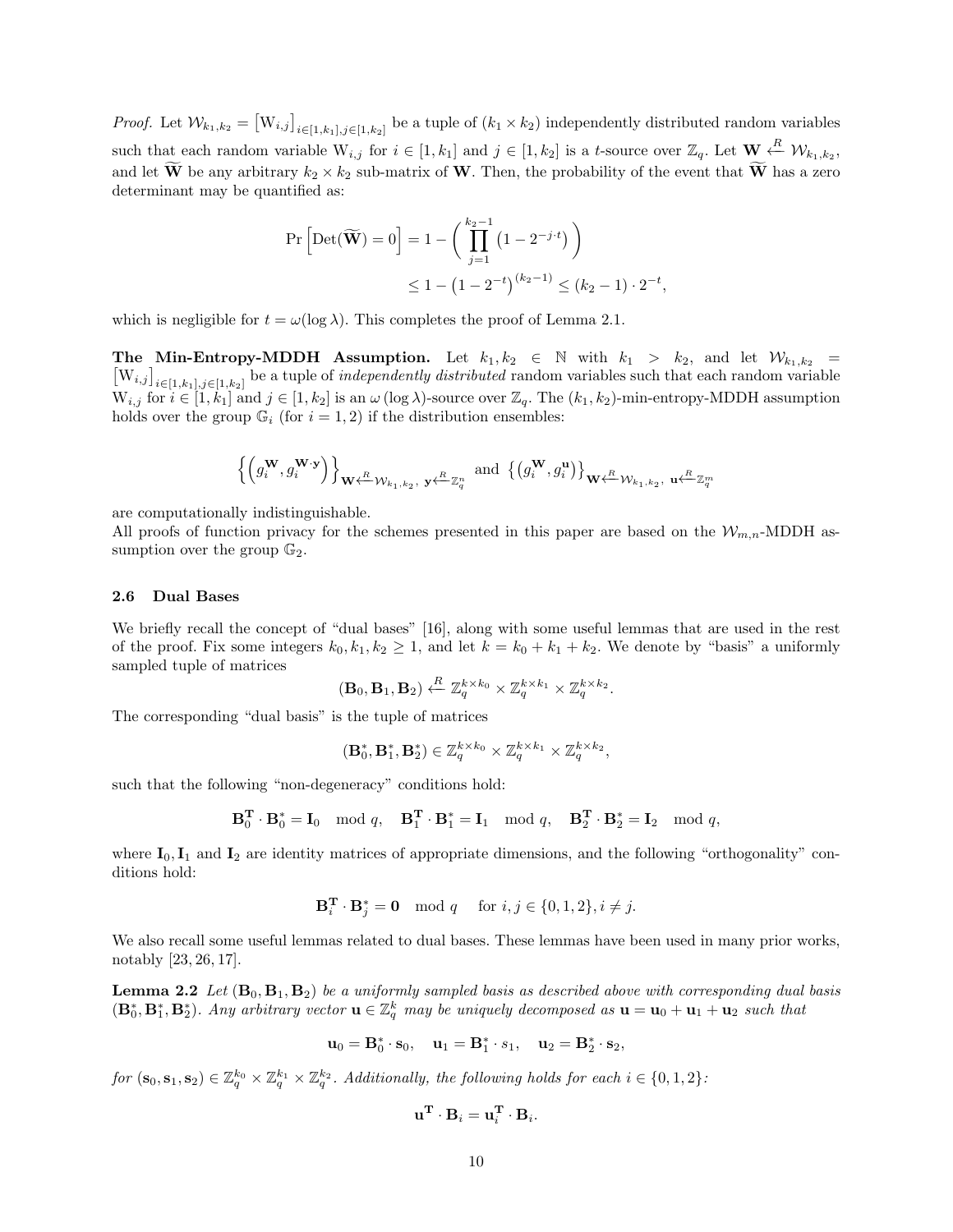**Lemma 2.3** Let  $(\mathbf{B}_0, \mathbf{B}_1, \mathbf{B}_2)$  be a uniformly sampled basis as described above with corresponding dual basis  $(\mathbf{B}_0^*, \mathbf{B}_1^*, \mathbf{B}_2^*)$ . Let a uniform vector  $\mathbf{u} \stackrel{R}{\leftarrow} \mathbb{Z}_q^k$  be decomposed as  $\mathbf{u} = \mathbf{u}_0 + \mathbf{u}_1 + \mathbf{u}_2$  such that

$$
\mathbf{u}_0 = \mathbf{B}_0^* \cdot \mathbf{s}_0, \quad \mathbf{u}_1 = \mathbf{B}_1^* \cdot \mathbf{s}_1, \quad \mathbf{u}_2 = \mathbf{B}_2^* \cdot \mathbf{s}_2,
$$

for  $(\mathbf{s}_0, \mathbf{s}_1, \mathbf{s}_2) \in \mathbb{Z}_q^{k_0} \times \mathbb{Z}_q^{k_1} \times \mathbb{Z}_q^{k_2}$ . Then, for each  $i \in \{0, 1, 2\}$  and for uniform  $\mathbf{s}'_i$  $\stackrel{R}{\leftarrow} \mathbb{Z}_q^{k_i}$ , it holds that the distributions of the tuples

$$
(\mathbf{u}_i, {\mathbf{u}_j}_{j \neq i})
$$
 and  $((\mathbf{u}_i + \mathbf{B}_i^* \cdot \mathbf{s}'_i), {\mathbf{u}_j}_{j \neq i})$ 

are statistically indistinguishable.

To see that the aforementioned lemma holds, fix an arbitrary  $i \in \{0, 1, 2\}$ , set  $\mathbf{u}' = \mathbf{u} + \mathbf{B}_i^* \cdot \mathbf{s}'_i$  for uniform  $\mathbf{s}_i'$ ←  $\mathbb{Z}_q^{k_i}$ , decompose **u**' = **u**'<sub>0</sub> + **u'**<sub>1</sub> + **u**'<sub>2</sub> and observe that:

- For each  $j \in \{0,1,2\} \setminus \{i\}$ , we have  $\mathbf{u}'_j = \mathbf{u}_j$  by the orthogonality property.
- The distributions of  $\mathbf{u}_i$  and  $(\mathbf{u}_i + \mathbf{B}_i^*, \mathbf{s}'_i)$  are statistically indistinguishable whenever the vectors **u** and  $s'_{i}$  are uniformly random.

**Lemma 2.4** Let  $(\mathbf{B}_0, \mathbf{B}_1, \mathbf{B}_2)$  be a uniformly sampled basis as described above with corresponding dual basis  $(\mathbf{B}_0^*, \mathbf{B}_1^*, \mathbf{B}_2^*)$ . Let  $(i_0, i_1, i_2)$  be a fixed but arbitrary permutation of the set  $\{0, 1, 2\}$ . Let  $\mathbf{\hat{B}}_{i_0, i_1}$  be a basis for the span of the matrices  $[\mathbf{B}_{i_0}^* \mid \mathbf{B}_{i_1}^*]$  and let  $\mathbf{\hat{B}}_{i_2}$  be a basis for the span of the matrix  $\mathbf{B}_{i_2}^*$ . Let

$$
\mathbf{t}_0 = \left(\mathbf{B}_{i_0}\cdot\mathbf{s}_0\right)^{\mathbf{T}}, \quad \mathbf{t}_1 = \left(\mathbf{B}_{i_0}\cdot\mathbf{s}_{1,0} + \mathbf{B}_{i_1}\cdot\mathbf{s}_{1,1}\right)^{\mathbf{T}},
$$

where  $s_0, s_{1,0}, s_{1,1}$  are uniformly sampled vectors of appropriate dimensions. If the  $\mathcal{U}_{(k_{i_0}+k_{i_1}), k_{i_0}}$ -MDDH assumption holds over the bilinear group  $\mathbb{G}_2$ , then for all PPT adversaries A, we have

$$
\left|\Pr\left[\mathcal{A}\left(D, g_2^{\mathbf{t}_0}\right) = 1\right] - \Pr\left[\mathcal{A}\left(D, g_2^{\mathbf{t}_1}\right) = 1\right]\right| \le \mathsf{negl}(\lambda),
$$

 $\textit{where} \ D := \left( g_2^{\mathbf{B}_0^*}, g_2^{\mathbf{B}_1^*}, g_2^{\mathbf{B}_2^*}, \widehat{\mathbf{B}}_{i_0, i_1}, \widehat{\mathbf{B}}_{i_2} \right).$ 

Note that Lemma 2.4 is essentially the prime-order analog of the well-known subgroup decision assumption over composite order groups, which has classically been used for dual system encryption [32]. The reader may refer to [17] for the proof of this lemma.

# 3 Function Privacy of SME and SNME

In this section, we define the indistinguishability-based framework for the function privacy of subspace membership encryption (SME) and subspace non-membership encryption (SNME). Let  $\Pi$  = (Setup, KeyGen, Enc, Dec) be an SME (equivalently, SNME) scheme. Define the experiment  $Expt_{FP,\Pi,\mathcal{A}}^{(b)}(\lambda)$ as in Fig. 2 for a security parameter  $\lambda \in \mathbb{N}$  and a bit  $b \in \{0,1\}$ . Let  $\text{Adv}_{\Pi,\mathcal{A}}^{\text{FP}}(\lambda)$  denote the advantage of the adversary  $A$  in the aforementioned experiment, defined as

$$
\mathbf{Adv}_{\Pi,\mathcal{A}}^{\mathsf{FP}}(\lambda) := \bigg|\Pr\Big[\mathsf{Expt}_{\mathsf{FP},\Pi,\mathcal{A}}^{(0)}(\lambda) = 1\Big] - \Pr\Big[\mathsf{Expt}_{\mathsf{FP},\Pi,\mathcal{A}}^{(1)}(\lambda) = 1\Big]\bigg| \leq \mathsf{negl}(\lambda).
$$

Definition 3. (Function Private SME.) An SME scheme Π is said to be function private if for all security parameters  $\lambda \in \mathbb{N}$  and for all PPT adversaries A, it holds that  $\mathbf{Adv}_{\Pi,\mathcal{A}}^{\mathsf{FP}}(\lambda) \leq \mathsf{negl}(\lambda)$ .

Definition 4. (Function Private SNME.) An SNME scheme Π is said to be function private if for all security parameters  $\lambda \in \mathbb{N}$  and for all PPT adversaries A, it holds that  $\mathbf{Adv}_{\Pi,\mathcal{A}}^{\mathsf{FP}}(\lambda) \leq \mathsf{negl}(\lambda)$ .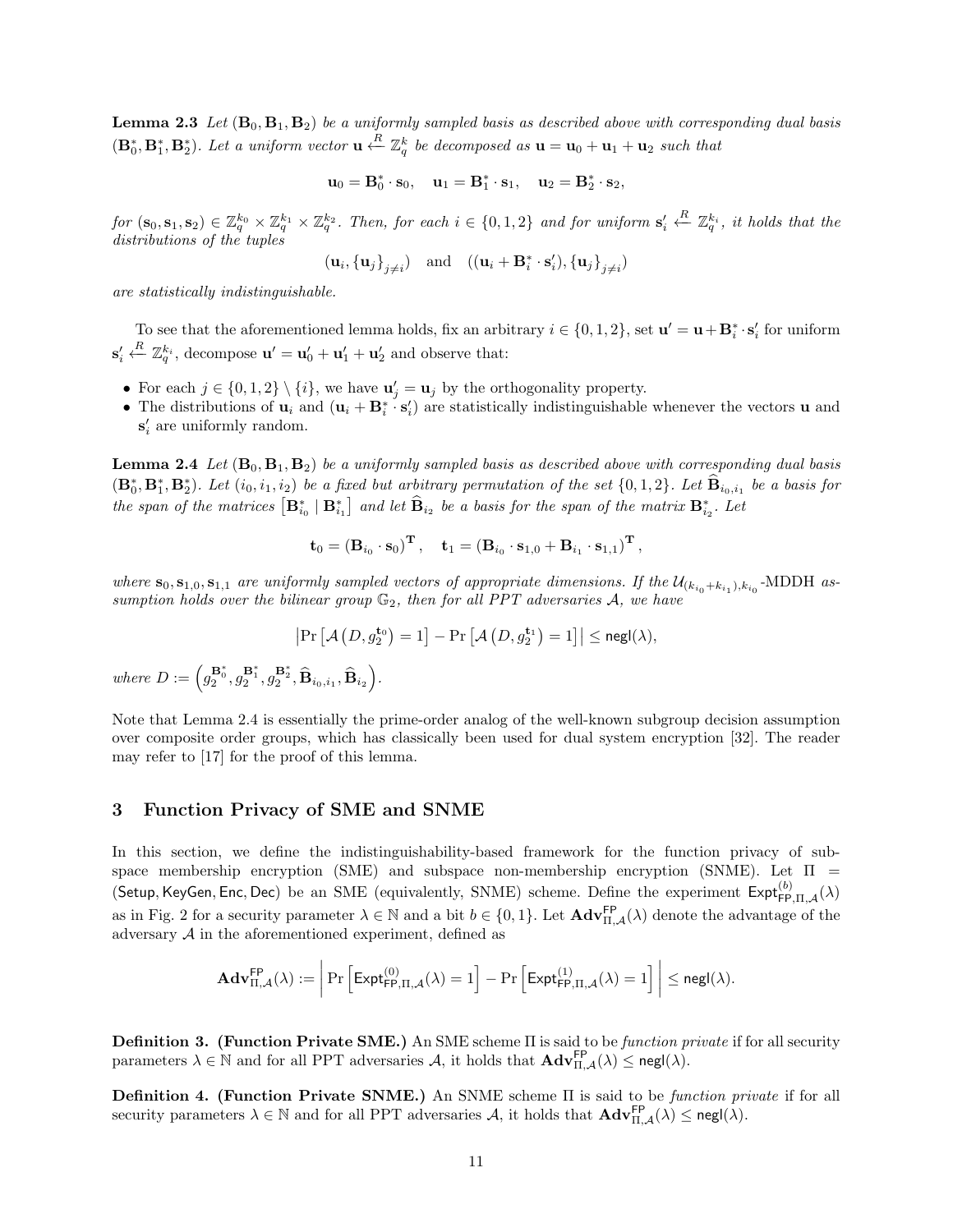**Experiment**  $\mathsf{Expt}_{\mathsf{FP},\Pi,\mathcal{A}}^{(b)}(\lambda)$ :

- 1. The challenger samples  $(pp, msk) \leftarrow$  Setup $(1^{\lambda})$  and provides pp to A.
- 2. The adversary  $A$  adaptively issues key-generation queries. For each queried predicate matrix  $W$ , the challenger responds with

$$
\mathsf{sk}_\mathbf{W} \leftarrow \mathsf{KeyGen}\left(\mathsf{pp}, \mathsf{msk}, \mathbf{W}\right).
$$

3. The adversary  $A$  outputs circuits of the form

$$
\mathcal{W}_0 = \left[\mathbf{W}_{i,j}^{(0)}\right]_{i \in [1,m], j \in [1,n]}, \quad \mathcal{W}_1 = \left[\mathbf{W}_{i,j}^{(1)}\right]_{i \in [1,m], j \in [1,n]},
$$

representing joint distributions over  $\mathbb{F}_q^{m \times n}$ , with the following restrictions:

- (a) For each  $i \in [1, m], j \in [1, n]$  and  $\tilde{b} \in \{0, 1\}, W_{i,j}^{(\tilde{b})}$  represents an  $\omega(\log \lambda)$ -source over  $\mathbb{F}_q$ .
- (b) For each  $i, i' \in [1, m], j, j' \in [1, n]$  and  $\tilde{b} \in \{0, 1\}$ ,  $W_{i,j}^{(\tilde{b})}$  and  $W_{i',j'}^{(\tilde{b})}$  represent mutually independent distributions.

The challenger samples  $\mathbf{W} \stackrel{R}{\leftarrow} \mathcal{W}_b$  and responds to the adversary A with the secret-key

$$
\mathsf{sk}_\mathbf{W} = \mathsf{KeyGen}(\mathsf{msk}, \mathbf{W}).
$$

4. The adversary A continues to adaptively issue key-generation queries. The challenger responds as above.

5. Eventually, the adversary  $A$  outputs a bit  $b'$ .

## Fig. 2. The Function Privacy Experiment for SME and SNME

The Mutual Independence Condition. Observe that the function privacy experiment requires the adversarially chosen distributions  $W_0$  and  $W_1$  to be constructed such that the individual component distributions are both "mutually independent" and "sufficiently unpredictable". A stronger notion of function privacy could allow these components to be "arbitrarily correlated", so long as they are "individually" sufficiently unpredictable. As shown in [13], such a notion is impossible to satisfy. In other words, if arbitrary correlations were allowed, the adversary  $A$  in the function privacy experiment can always create challenge distributions that satisfy the unpredictability requirement, but secret keys for matrices from these distributions are easily distinguishable. We present a brief illustration here for the sake of completeness.

Consider an IPE scheme (equivalently, an SME scheme of dimension  $m = 1$ ) and an adversary A in the function privacy experiment that chooses the challenge distributions as:

$$
\mathcal{W}_0 = \left[ W_1^{(0)}, 2W_1^{(0)}, W_2^{(0)}, \dots, W_{n-1}^{(0)} \right], \quad \mathcal{W}_1 = \left[ W_1^{(1)}, W_2^{(1)}, \dots, W_{n-1}^{(1)}, 2W_{n-1}^{(1)} \right],
$$

where for each  $j \in [1, n-1]$  and  $\tilde{b} \in \{0,1\}$ ,  $\mathbf{W}_j^{(\tilde{b})}$  represents a *uniform* source over  $\mathbb{F}_q$ . Clearly, each individual distribution has min-entropy  $\log q = \omega(\log \lambda)$ ; yet, secret keys for vectors sampled from  $\mathcal{W}_0$  can be distinguished from secret keys for vectors sampled from  $W_1$  with non-negligible advantage as follows: encrypt a message M under two attribute vectors  $x_0$  and  $x_1$  defined as:

$$
\mathbf{x}_0 = (2, -1, 0, \dots, 0), \quad \mathbf{x}_1 = (0, \dots, 0, 2, -1),
$$

and see which of the two ciphertexts decrypts correctly under the challenge secret key. This justifies the mutual independence criteria imposed in the function privacy experiment.

Multi-Challenge vs. Single-Challenge. Observe that the aforementioned function privacy definition for SME/SNME is "single-challenge" in the sense that the function privacy experiment allows the adversary a single challenge query. In fact, as the adversary is also given access to the key-generation oracle, the "single-challenge" definition is polynomially equivalent to a "multi-challenge" variant where the adversary is allowed polynomially many challenge queries. This equivalence may be proved by a hybrid argument (originally proposed in [13]), where the hybrids are constructed such that only one query is forwarded to the function privacy oracle, and all other queries are answered using the key-generation oracle.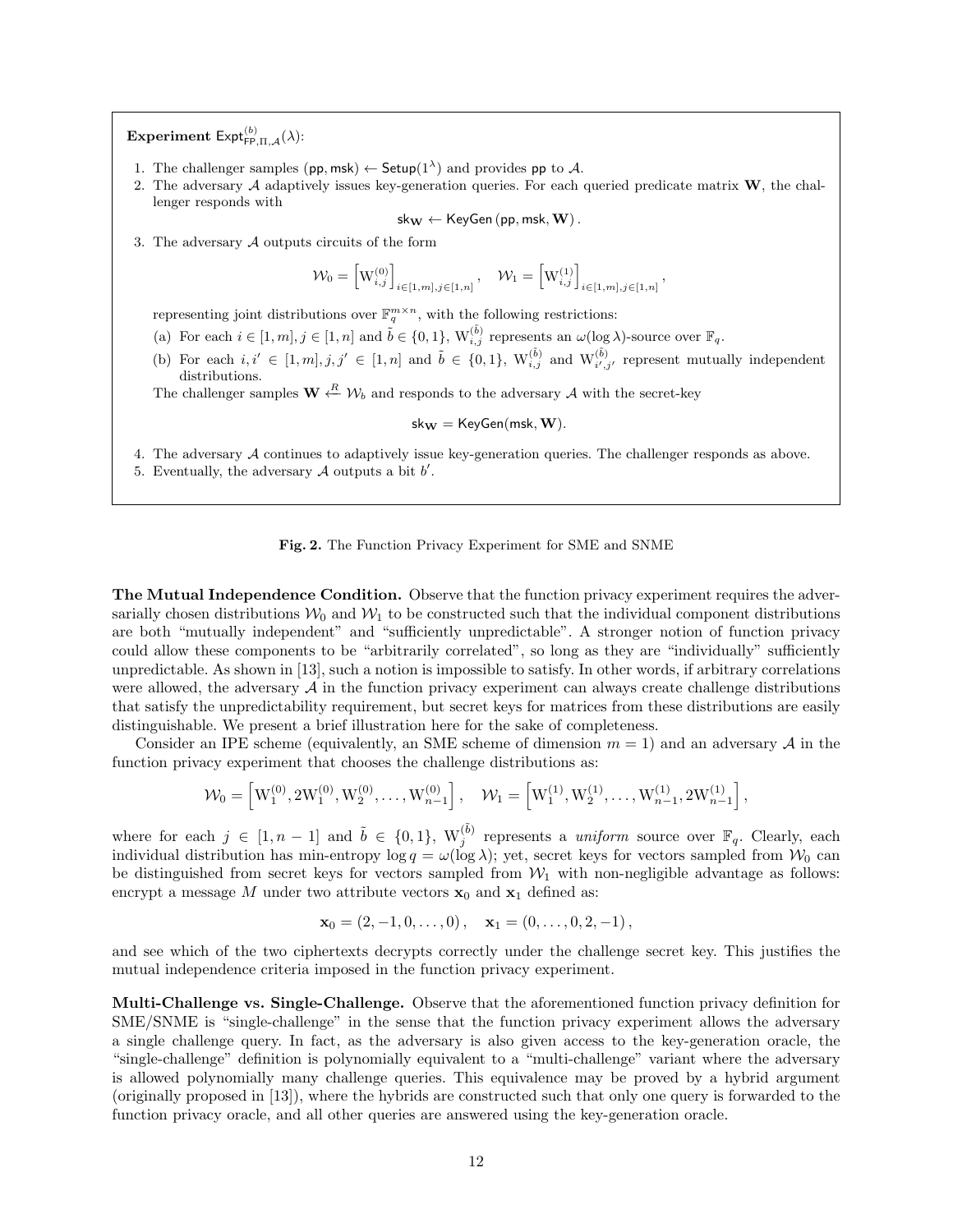# 4 Function Private SME

In this section, we present the construction of an SME scheme that achieves computational function privacy whenever the predicate matrices are sampled from distributions with min-entropy  $\omega(\log \lambda)$ . In contrast, the SME scheme of Boneh et al. [13] is statistically function private, albeit for predicate matrices sampled from distributions with min-entropy slightly larger than  $\lambda$ .

Attribute and function privacy guarantees of our scheme follow from variants of the general D-MDDH assumption in the standard model. More specifically, attribute privacy can be based on the  $\mathcal{U}_{k+1,k}$ -MDDH assumption in  $\mathbb{G}_1$  and  $\mathcal{U}_{2k,k}$ -MDDH assumption in  $\mathbb{G}_2$ , while function privacy follows from the  $\mathcal{W}_{m,n}$ -MDDH assumption described in Section 2.4. The scheme is described below, while the proofs of attribute and function privacy are presented subsequently.

## 4.1 The Construction

Let GroupGen( $1^{\lambda}$ ) be a PPT algorithm that takes as input a security parameter  $\lambda \in \mathbb{N}$ , and outputs the tuple  $(\mathbb{G}_1, \mathbb{G}_2, \mathbb{G}_T, q, g_1, g_2, e)$ , where  $\mathbb{G}_1, \mathbb{G}_2$  and  $\mathbb{G}_T$  are cyclic groups of prime order q (q being a  $\lambda$ -bit prime),  $g_1$  is a generator for  $\mathbb{G}_1$ ,  $g_2$  is a generator for  $\mathbb{G}_2$ , and  $e : \mathbb{G}_1 \times \mathbb{G}_2 \longrightarrow \mathbb{G}_T$  is an efficiently computable non-degenerate asymmetric bilinear map. Our scheme  $\Pi^{\text{SME}}$  is parameterized by  $m, n = \text{poly}(\lambda)$  in the sense that it supports predicate matrices of the form  $\mathbf{W} \in \mathbb{Z}_q^{m \times n}$ , and attribute vectors of the form  $\mathbf{x} \in \mathbb{Z}_q^n$ . Finally, the payload message space M is assumed to a "super-polynomially smaller" subset of  $\mathbb{G}_T$ , namely  $|\mathcal{M}| < |\mathbb{G}_T|^{1/2}$ . Our scheme works as follows. <sup>2</sup>

• Setup(1<sup> $\lambda$ </sup>): Uniformly sample  $(\mathbb{G}_1, \mathbb{G}_2, \mathbb{G}_T, q, g_1, g_2, e) \leftarrow$  GroupGen(1<sup> $\lambda$ </sup>). Also, uniformly sample

$$
\mathbf{A} \xleftarrow{R} \mathbb{Z}_q^{(k+1)\times k}, \quad \mathbf{S}_0, \mathbf{S}_1, \dots, \mathbf{S}_n \xleftarrow{R} \mathbb{Z}_q^{(2k+1)\times (k+1)}
$$
\n
$$
\mathbf{K} \xleftarrow{R} \mathbb{Z}_q^{1\times (k+1)}, \quad \mathbf{B}_0 \xleftarrow{R} \mathbb{Z}_q^{(2k+1)\times k}
$$

,

for some constant  $k > 0$ . Output

$$
\mathsf{pp} = \left(g_1, g_1^{\mathbf{A}}, g_1^{\mathbf{S}_0 \cdot \mathbf{A}}, g_1^{\mathbf{S}_1 \cdot \mathbf{A}}, \dots, g_1^{\mathbf{S}_n \cdot \mathbf{A}}, e(g_1, g_2)^{\mathbf{K} \cdot \mathbf{A}}\right),
$$
  

$$
\mathsf{msk} = (g_2, \mathbf{S}_0, \mathbf{S}_1, \dots, \mathbf{S}_n, \mathbf{K}, \mathbf{B}_0).
$$

• KeyGen(pp, msk, W): Parse the predicate matrix  $\mathbf{W} \in \mathbb{Z}_q^{m \times n}$  as

$$
\mathbf{W} = [w_{i,j}]_{i \in [1,m], j \in [1,n]}.
$$

Uniformly sample  $\mathbf{s} \leftarrow \mathbb{Z}_q^k$  and set  $\mathbf{t} = (\mathbf{B}_0 \cdot \mathbf{s})^T$ . Finally, pick uniform  $y_1, \ldots, y_m \leftarrow \mathbb{Z}_q$  and output  $\mathsf{sk}_{\mathbf{W}} = \left(\left\{h_j \right\}_{j \in [0,n]} \right) \, \text{where}$ 

$$
h_0 = g_2^{\left(\mathbf{K} + \sum_{i=1}^m y_i \cdot (\sum_{j=1}^n w_{i,j} \cdot \mathbf{t} \cdot \mathbf{S}_j)\right)^{\mathbf{T}}},
$$
  
\n
$$
h_j = g_2^{\left(\sum_{i=1}^m y_i \cdot w_{i,j} \cdot \mathbf{t}\right)^{\mathbf{T}}} \quad \text{for } j \in [1, n].
$$

• Enc(pp, x, M): Given an attribute vector  $\mathbf{x} = \begin{bmatrix} x_1 \dots x_n \end{bmatrix}^{\mathbf{T}} \in \mathbb{Z}_q^n$  and a message  $M \in \mathcal{M} \subset \mathbb{G}_T$ , uniformly sample  $\mathbf{r} \stackrel{R}{\leftarrow} \mathbb{Z}_q^k$  and output  $\mathsf{ct} = \left(\{c_j\}_{j \in [0, n+1]}\right)$  where

$$
c_0 = g_1^{(\mathbf{A} \cdot \mathbf{r})^{\mathbf{T}}}
$$
  
\n
$$
c_j = g_1^{((x_j \cdot \mathbf{S}_0 + \mathbf{S}_j) \cdot \mathbf{A} \cdot \mathbf{r})^{\mathbf{T}}}
$$
 for  $j \in [1, n]$   
\n
$$
c_{n+1} = M \cdot e(g_1, g_2)^{(\mathbf{K} \cdot \mathbf{A} \cdot \mathbf{r})^{\mathbf{T}}}
$$

 $2$  The restriction on the size of the message space  $M$  is necessary for correctness as explained subsequently. Note that this restriction does not prevent  $\mathcal M$  from being exponentially large.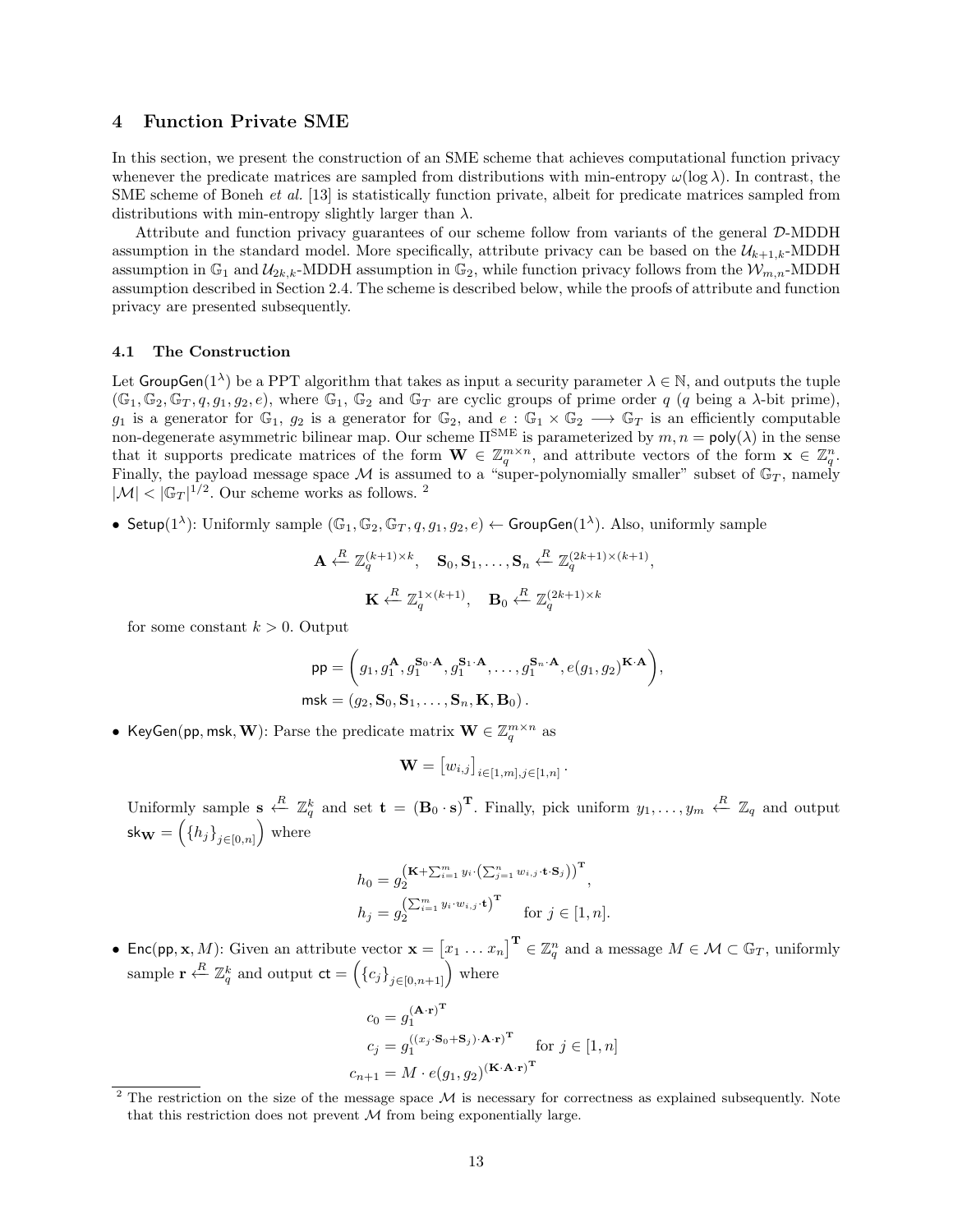• Dec(pp, skw, ct): Parse the ciphertext as  $ct = \left(\{c_j\}_{j\in[0,n+1]}\right)$  and the secret key as  $\mathsf{skw} = \left(\{h_j\}_{j\in[0,n]}\right)$ . Compute

$$
M = \left(c_{n+1} \cdot \prod_{j=1}^{n} e(c_j, h_j)\right) / e(c_0, h_0).
$$

If  $M \in \mathcal{M}$ , output M. Otherwise, output  $\perp$ .

Correctness. To see that the aforementioned scheme is functionally correct, observe the following.

$$
\begin{split} &\prod_{j=1}^{n}e\left(c_{j},h_{j}\right)=\prod_{j=1}^{n}e(g_{1},g_{2})\left(\sum_{i=1}^{m}y_{i}\cdot w_{i,j}\cdot\mathbf{t}\cdot\left(x_{j}\cdot\mathbf{S}_{0}+\mathbf{S}_{j}\right)\cdot\mathbf{A}\cdot\mathbf{r}\right)^{\mathbf{T}}\\ &=e(g_{1},g_{2})\left(\left(\sum_{j=1}^{n}\sum_{i=1}^{m}y_{i}\cdot w_{i,j}\cdot x_{j}\cdot\mathbf{t}\cdot\mathbf{S}_{0}+\sum_{j=1}^{n}\sum_{i=1}^{m}y_{i}\cdot w_{i,j}\cdot\mathbf{t}\cdot\mathbf{S}_{j}\right)\cdot\mathbf{A}\cdot\mathbf{r}\right)^{\mathbf{T}}\\ &=e(g_{1},g_{2})\left(\sum_{i=1}^{m}y_{i}\cdot\sum_{j=1}^{n}w_{i,j}\cdot x_{j}\cdot\mathbf{t}\cdot\mathbf{S}_{0}\cdot\mathbf{A}\cdot\mathbf{r}\right)^{\mathbf{T}}\cdot e(g_{1},g_{2})\left(\sum_{i=1}^{m}y_{i}\cdot\left(\sum_{j=1}^{n}w_{i,j}\cdot\mathbf{t}\cdot\mathbf{S}_{j}\right)\cdot\mathbf{A}\cdot\mathbf{r}\right)^{\mathbf{T}}\\ &=e(g_{1},g_{2})\left(\sum_{i=1}^{m}y_{i}\cdot\sum_{j=1}^{n}w_{i,j}\cdot x_{j}\cdot\mathbf{t}\cdot\mathbf{S}_{0}\cdot\mathbf{A}\cdot\mathbf{r}\right)^{\mathbf{T}}\cdot e\left(g_{1}^{(\mathbf{A}\cdot\mathbf{r})^{\mathbf{T}},g_{2}^{(\sum_{i=1}^{m}y_{i}\cdot\left(\sum_{j=1}^{n}w_{i,j}\cdot\mathbf{t}\cdot\mathbf{S}_{j}\right)\right)^{\mathbf{T}}\right)\\ &=M\cdot\left(c_{n+1}\right)^{-1}\cdot e\left(c_{0},h_{0}\right)\cdot e(g_{1},g_{2})^{((\mathbf{y}\cdot\mathbf{W}\cdot\mathbf{x})\cdot\mathbf{t}\cdot\mathbf{S}_{0}\cdot\mathbf{A}\cdot\mathbf{r})^{\mathbf{T}} \end{split}
$$

where  $\mathbf{y} = [y_1 \dots y_m]$ . Hence, when  $\mathbf{W} \cdot \mathbf{x} = \mathbf{0} \mod q$ , the decryption algorithm recovers M correctly. On the other hand, when  $\mathbf{W} \cdot \mathbf{x} \neq \mathbf{0} \mod q$  the distribution of M such that M satisfies the decryption equation is uniformly random over  $\mathbb{G}_T$ , and hence, with overwhelmingly large probability over the randomness of KeyGen and Enc, the decryption algorithm returns  $\perp$ .<sup>3</sup>

#### 4.2 Attribute Privacy

We state and prove the following theorem.

**Theorem 4.1** If the  $\mathcal{U}_{k+1,k}$ -MDDH assumption holds over the group  $\mathbb{G}_1$  and the  $\mathcal{U}_{2k,k}$ -MDDH assumption holds over the group  $\mathbb{G}_2$ , then for all PPT adversaries A, we have  $\text{Adv}_{\Pi^{\text{SME}},\mathcal{A}}^{\text{AP}}(\lambda) \le \text{negl}(\lambda)$ .

Proof. The proof proceeds through a sequence of experiments, beginning with the "real" attribute privacy experiment and ending with an experiment where the adversary has no advantage. We consider a variant of the "real" attribute privacy experiment where the challenge messages  $M_0$  and  $M_1$  are chosen to be equal by the adversary. One can reduce the case for  $M_0 \neq M_1$  to this case by arguing that an encryption of  $M_b$ for  $b \in \{0,1\}$  is indistinguishable from an encryption of  $M_0$  [16, 36]. Hence, it is sufficient to assume that  $M_0 = M_1$  in the hybrid experiments presented next.

**Expt-0.** This is the "real" experiment. In this experiment, the adversary  $A$  is given the public parameter pp. The adversary chooses two (distinct) vector-message pairs  $(\mathbf{x}_0, M_0), (\mathbf{x}_1, M_1) \in \mathbb{Z}_q^n \times \mathcal{M}$ , such that

 $\mathbf{x}_b = \begin{bmatrix} x_{1,b} & x_{2,b} & \dots & x_{n,b} \end{bmatrix}^{\mathbf{T}}$  for each  $b \in \{0,1\}.$ 

and  $M_0 = M_1$ . In addition, the adversary (adaptively) issues a maximum of Q key generation queries (for some fixed polynomial  $Q = Q(\lambda)$  corresponding to predicate matrices the form  $W_1, \ldots, W_Q \in \mathbb{Z}_q^{m \times n}$ , subject to the restriction that

 $(\mathbf{W}_{\ell} \cdot \mathbf{x}_0 \neq 0 \mod q) \wedge (\mathbf{W}_{\ell} \cdot \mathbf{x}_1 \neq \mathbf{0} \mod q)$  for each  $\ell \in [1, Q]$ .

It receives in response  $(\mathsf{ct}^*,\mathsf{sk}_{\mathbf{W}_1},\ldots,\mathsf{sk}_{\mathbf{W}_Q}),$  where

 $ct^* \leftarrow \mathsf{Enc}(\mathsf{pp}, \mathbf{x}_b, M_0)$  for some random  $b \stackrel{R}{\leftarrow} \{0, 1\},$  $\mathsf{sk}_{\mathbf{W}_{\ell}} \leftarrow \mathsf{KeyGen}(\mathsf{pp}, \mathsf{msk}, \mathbf{W}_{\ell})$  for each  $\ell \in [1, Q]$ .

Finally, it outputs a bit b'. Let  $P_{A,0}$  denote the probability that  $b = b'$ .

<sup>&</sup>lt;sup>3</sup> The argument follows from the fact that both **y** and **r** are uniformly random vectors in  $\mathbb{Z}_q^m$  and  $\mathbb{Z}_q^k$ , respectively, and  $|\mathcal{M}| < |\mathbb{G}_T|^{1/2}$ .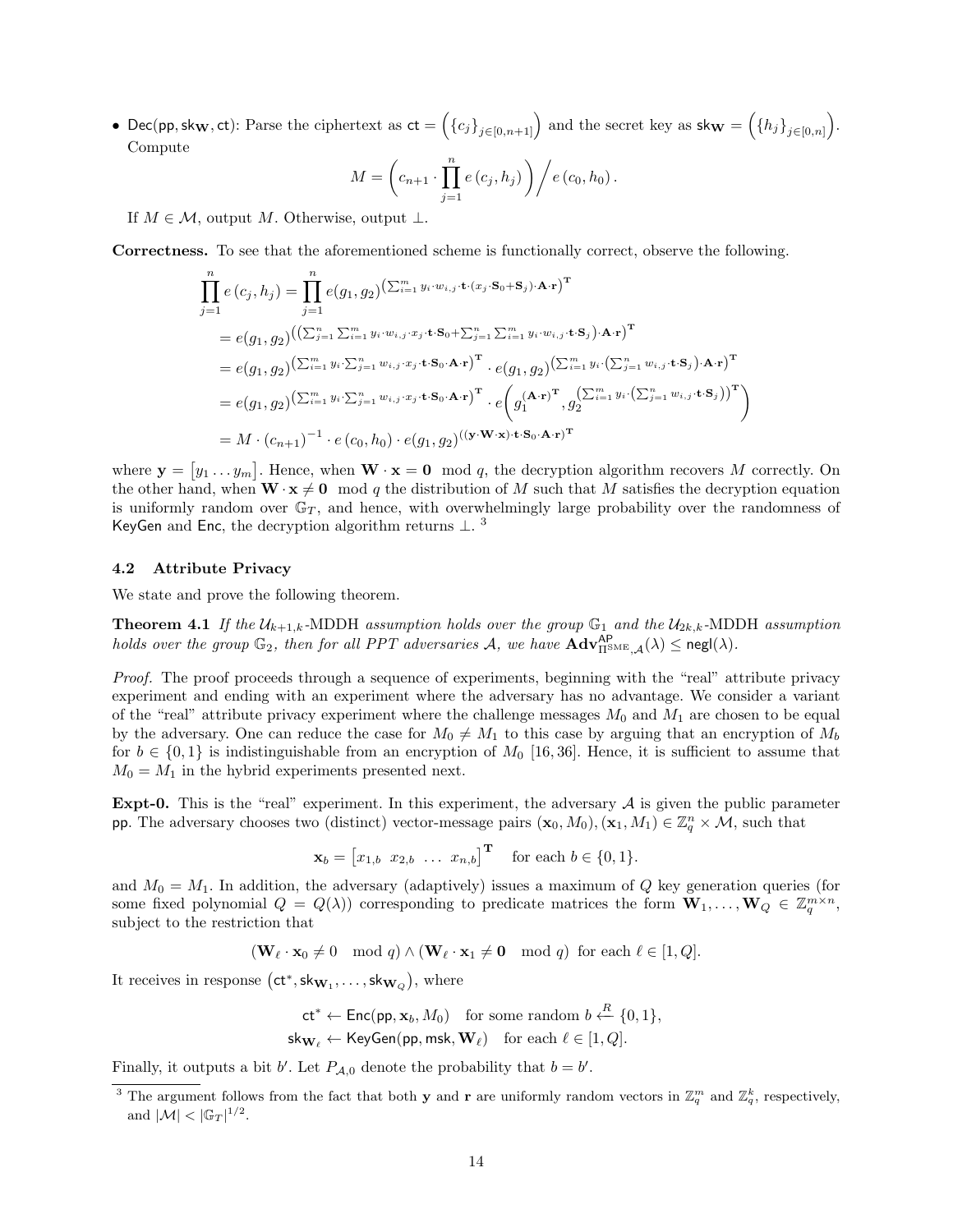Expt-1. This experiment is identical to Expt-0 except for the manner in which the challenge ciphertext ct<sup>∗</sup> is generated. Namely, the challenger  $\mathcal B$  uniformly samples  $\mathbf r \stackrel{R}{\leftarrow} \mathbb Z_q^k$  and uses the master secret key components  $\mathbf{S}_0, \mathbf{S}_1, \ldots, \mathbf{S}_n, \mathbf{K}$  to generate the ciphertext  $\mathsf{ct}^* = \left(\left\{c_j\right\}_{j \in [0, n+1]} \right)$  as

$$
c_0 = g_1^{(\mathbf{A} \cdot \mathbf{r})^{\mathbf{T}}}, \quad \left\{ c_j = (c_0)^{(x_{j,b} \cdot \mathbf{S}_0 + \mathbf{S}_j)^{\mathbf{T}}} \right\}_{j \in [1,n]}, \quad c_{n+1} = M_0 \cdot e(c_0, g_2)^{\mathbf{K}^{\mathbf{T}}}.
$$

Note that for each  $j \in [1, n]$ , we essentially have  $c_j = g$  $\left(\mathbf{v}_j^{(1)}\right)^{\mathbf{T}}$  $\frac{1}{1}$ , where

$$
\mathbf{v}_j^{(1)} = (x_{j,b} \cdot \mathbf{S}_0 + \mathbf{S}_j) \cdot \mathbf{A} \cdot \mathbf{r}.
$$

Let  $P_{A,1}$  denote the probability that  $b = b'$ , where b' is the bit output by the adversary A at the end of Expt-1. Observe that the challenge ciphertext ct<sup>∗</sup> in Expt-1 has the same distribution as in Expt-0. Hence, we have  $P_{A,1} = P_{A,0}$ .

Expt-2. This experiment is identical to Expt-1 except for the manner in which the challenge ciphertext ct<sup>\*</sup> is generated. Namely, the challenger B uniformly samples  $\mathbf{u} \leftarrow R \mathbb{Z}_q^{k+1}$ , and generates the ciphertext  $ct^* = \left( \{c_j\}_{j \in [0, n+1]} \right)$  as

$$
c_0 = g_1^{\mathbf{u}^{\mathbf{T}}}, \quad \left\{ c_j = (c_0)^{(x_{j,b} \cdot \mathbf{S}_0 + \mathbf{S}_j)^{\mathbf{T}}} \right\}_{j \in [1,n]}, \quad c_{n+1} = M_0 \cdot e(c_0, g_2)^{\mathbf{K}^{\mathbf{T}}}.
$$

Note that for each  $j \in [1, n]$ , we essentially have  $c_j = g$  $\left(\mathbf{v}_j^{(2)}\right)^{\mathbf{T}}$  $\frac{1}{1}$ , where

$$
\mathbf{v}_j^{(2)} = \boxed{(x_{j,b} \cdot \mathbf{S}_0 + \mathbf{S}_j) \cdot \mathbf{u}}.
$$

Let  $P_{A,2}$  denote the probability that  $b = b'$ , where b' is the bit output by the adversary A at the end of Expt-2. We state the following lemma.

**Lemma 4.1** For all PPT adversaries  $A$ ,  $|P_{A,2} - P_{A,1}| \leq$  negl( $\lambda$ ).

The proof of this lemma follows directly from the  $\mathcal{U}_{k+1,k}$ -MDDH assumption over the group  $\mathbb{G}_1$ . More specifically, given a PPT adversary  $A$  that can distinguish between between its views in Expt-1 and Expt-2 with non-negligible probability, one can construct a PPT algorithm that can distinguish between the ensembles

$$
\left\{\left(g^{\mathbf{A}}_{1}, g^{\mathbf{A}:\mathbf{r}}_{1}\right)\right\}_{\mathbf{A} \xleftarrow{R} \mathbb{Z}_q^{(k+1)\times k}, \mathbf{r} \xleftarrow{R} \mathbb{Z}_q^{k}} \text{ and } \left\{\left(g^{\mathbf{A}}_{1}, g^{\mathbf{u}}_{1}\right)\right\}_{\mathbf{A} \xleftarrow{R} \mathbb{Z}_q^{(k+1)\times k}, \ \mathbf{u} \xleftarrow{R} \mathbb{Z}_q^{k+1}}
$$

with non-negligible probability. Quite evidently, the existence of such a PPT algorithm violates the  $\mathcal{U}_{k+1,k-1}$ MDDH assumption over the group  $\mathbb{G}_1$ .

Expt-3. This experiment is identical to Expt-2 except for the manner in which the challenge ciphertext ct<sup>∗</sup> is generated. Namely, the challenger  $\beta$  uniformly samples a basis

$$
(\mathbf{B}_0, \mathbf{B}_1, \mathbf{B}_2) \in \mathbb{Z}_q^{(2k+1)\times k} \times \mathbb{Z}_q^{(2k+1)\times 1} \times \mathbb{Z}_q^{(2k+1)\times k},
$$

with corresponding dual basis  $(\mathbf{B}_0^*, \mathbf{B}_1^*, \mathbf{B}_2^*)$ , and uses  $\mathbf{B}_0$  as part of the master secret key msk. It samples  $\mathbf{u} \stackrel{R}{\leftarrow} \mathbb{Z}_q^{k+1}$  and decomposes  $\mathbf{S}_0 \cdot \mathbf{u} \in \mathbb{Z}_q^{2k+1}$  as

$$
\mathbf{S}_0 \cdot \mathbf{u} = \mathbf{u}_0 + \mathbf{u}_1 + \mathbf{u}_2,
$$

such that

$$
\mathbf{u}_0 = \mathbf{B}_0^* \cdot \mathbf{s}_0, \quad \mathbf{u}_1 = \mathbf{B}_1^* \cdot s_1, \quad \mathbf{u}_2 = \mathbf{B}_2^* \cdot \mathbf{s}_2 \quad \text{for some } \mathbf{s}_0, \mathbf{s}_2 \in \mathbb{Z}_q^k, s_1 \in \mathbb{Z}_q.
$$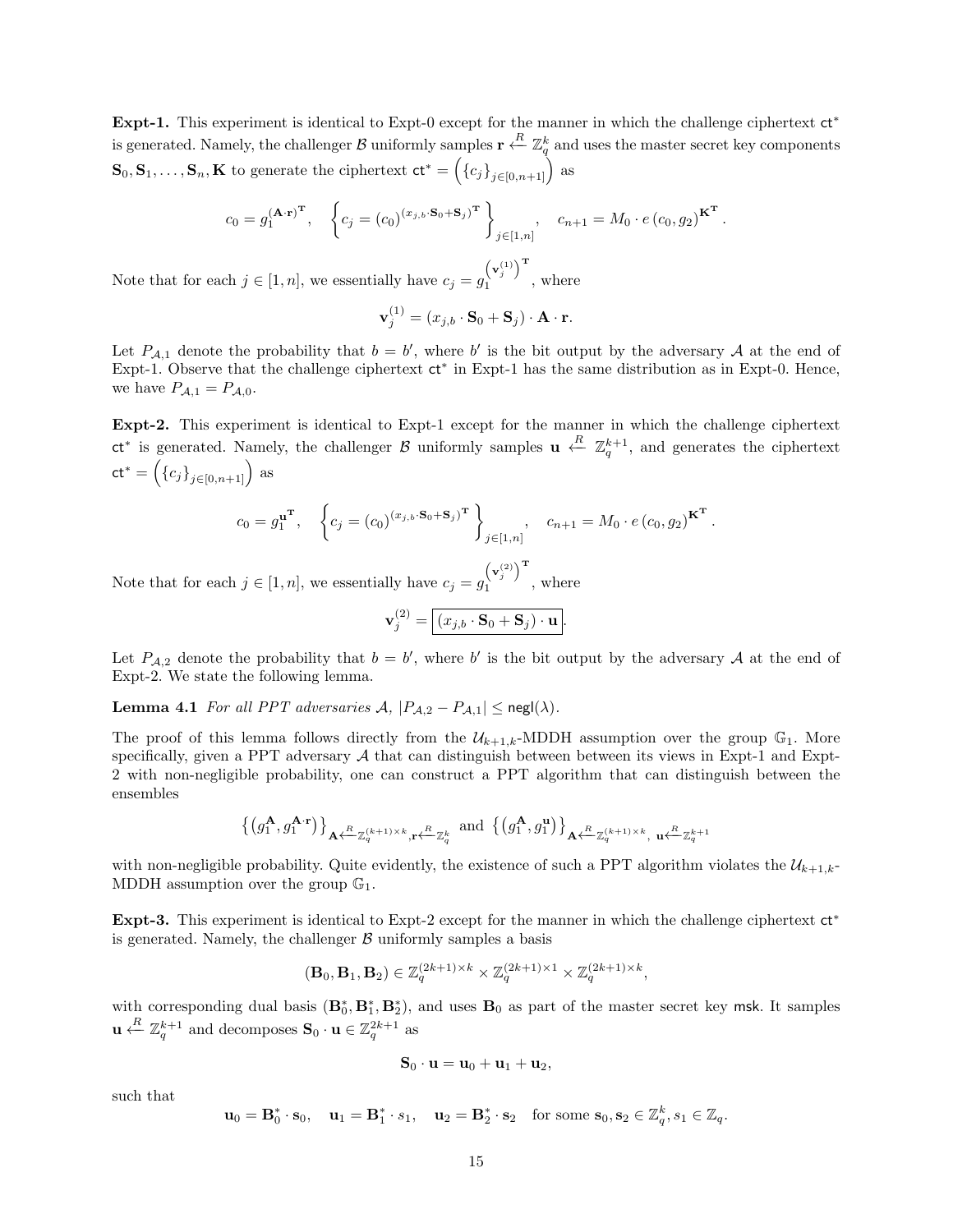Note that such a decomposition always exists by Lemma 2.2. The challenger  $\beta$  then generates the ciphertext  $ct^* = \left( \{c_j\}_{j \in [0, n+1]} \right)$  as

$$
c_0 = g_1^{\mathbf{u}^{\mathbf{T}}}, \quad \left\{ c_j = g_1^{(\mathbf{v}_j^{(3)})^{\mathbf{T}}} \right\}_{j \in [1,n]}, \quad c_{n+1} = M_0 \cdot e(c_0, g_2)^{\mathbf{K}^{\mathbf{T}}},
$$

where for each  $j \in [1, n]$ , we have

$$
\mathbf{v}_j^{(3)} = x_{j,b} \cdot \mathbf{u}_0 + \boxed{x_{j,1-b} \cdot \mathbf{u}_1} + x_{j,b} \cdot \mathbf{u}_2 + \mathbf{S}_j \cdot \mathbf{u}.
$$

Let  $P_{A,3}$  denote the probability that  $b = b'$ , where b' is the bit output by the adversary A at the end of Expt-3. We state the following lemma.

**Lemma 4.2** For all unbounded adversaries  $A$ ,  $|P_{A,3} - P_{A,2}| \le$  negl( $\lambda$ ).

Proof Sketch. We begin with a brief sketch of the proof argument. The detailed proof is presented subsequently. To prove Lemma 4.2, it is sufficient to prove that for each  $j \in [1, n]$  and for all  $\mathbf{x}_0, \mathbf{x}_1 \in \mathbb{Z}_q^n$ , the distributions of  $\mathbf{v}_j^{(2)}$  and  $\mathbf{v}_j^{(3)}$  are statistically close. Informally, the proof is based on the following observations and a simple application of Lemma 2.3.

1. If one were to decompose  $\mathbf{S}_j \cdot \mathbf{u}$  for  $j \in [1, n]$  as

$$
\mathbf{S}_j \cdot \mathbf{u} = \mathbf{u}_{j,0} + \mathbf{u}_{j,1} + \mathbf{u}_{j,2},
$$

such that

$$
\mathbf{u}_{j,0} = \mathbf{B}_0^* \cdot \mathbf{s}_{j,0}, \quad \mathbf{u}_{j,1} = \mathbf{B}_1^* \cdot s_{j,1}, \quad \mathbf{u}_{j,2} = \mathbf{B}_2^* \cdot \mathbf{s}_{j,2},
$$

for some  $s_{j,0}, s_{j,2} \in \mathbb{Z}_q^k$ ,  $s_{j,1} \in \mathbb{Z}_q$ , then the public parameter pp and the secret keys  $sk_{\mathbf{W}_1}, \ldots, sk_{\mathbf{W}_Q}$ statistically hide  $u_{j,1}$  for  $j \in [1, n]$ . In other words, in the view of an unbounded adversary, the distribution of  $\mathbf{u}_{i,1}$  is statistically indistinguishable from that of a uniformly random vector in the span of  $B_1^*$ . The reasoning behind this observation is detailed in Appendix ??

2. For each  $j \in [1, n]$ , for all  $\mathbf{x}_0, \mathbf{x}_1 \in \mathbb{Z}_q^n$  and for all  $\mathbf{u}_1$  in the span of  $\mathbf{B}_1^*$ , the distributions of

$$
(x_{j,b} \cdot \mathbf{u}_1 + \mathbf{u}_{j,1})
$$
 and  $(x_{j,1-b} \cdot \mathbf{u}_1 + \mathbf{u}_{j,1})$ 

are statistically indistinguishable whenever  $\mathbf{u}_{j,1}$  is uniform in the span of  $\mathbf{B}_{1}^{*}$ .

Detailed Proof. To prove that  $|P_{A,3} - P_{A,2}| \leq \text{negl}(\lambda)$ , it is sufficient to prove that for each  $j \in [1,n]$  and for all  $\mathbf{x}_0, \mathbf{x}_1 \in \mathbb{Z}_q^n$ , the distributions of  $\mathbf{v}_j^{(2)}$  and  $\mathbf{v}_j^{(3)}$  are statistically close, where

$$
\mathbf{v}_{j}^{(2)} = x_{j,b} \cdot \mathbf{u}_{0} + \boxed{x_{j,b} \cdot \mathbf{u}_{1}} + x_{j,b} \cdot \mathbf{u}_{2} + \mathbf{S}_{j} \cdot \mathbf{u},
$$

$$
\mathbf{v}_{j}^{(3)} = x_{j,b} \cdot \mathbf{u}_{0} + \boxed{x_{j,1-b} \cdot \mathbf{u}_{1}} + x_{j,b} \cdot \mathbf{u}_{2} + \mathbf{S}_{j} \cdot \mathbf{u}.
$$

Now, applying Lemma 2.2, decompose  $\mathbf{S}_j \cdot \mathbf{u}$  for  $j \in [1, n]$  as

$$
\mathbf{S}_j \cdot \mathbf{u} = \mathbf{u}_{j,0} + \mathbf{u}_{j,1} + \mathbf{u}_{j,2},
$$

such that

$$
\mathbf{u}_{j,0} = \mathbf{B}_0^* \cdot \mathbf{s}_{j,0}, \quad \mathbf{u}_{j,1} = \mathbf{B}_1^* \cdot s_{j,1}, \quad \mathbf{u}_{j,2} = \mathbf{B}_2^* \cdot \mathbf{s}_{j,2} \quad \text{for some } \mathbf{s}_{j,0}, \mathbf{s}_{j,2} \in \mathbb{Z}_q^k, s_{j,1} \in \mathbb{Z}_q.
$$

and rewrite  $\mathbf{v}_j^{(2)}$  and  $\mathbf{v}_j^{(3)}$  as

$$
\mathbf{v}_{j}^{(2)} = (x_{j,b} \cdot \mathbf{u}_{0} + \mathbf{u}_{j,0}) + \overline{(x_{j,b} \cdot \mathbf{u}_{1} + \mathbf{u}_{j,1})} + (x_{j,b} \cdot \mathbf{u}_{2} + \mathbf{u}_{j,2}),
$$
  

$$
\mathbf{v}_{j}^{(3)} = (x_{j,b} \cdot \mathbf{u}_{0} + \mathbf{u}_{j,0}) + \overline{(x_{j,1-b} \cdot \mathbf{u}_{1} + \mathbf{u}_{j,1})} + (x_{j,b} \cdot \mathbf{u}_{2} + \mathbf{u}_{j,2}).
$$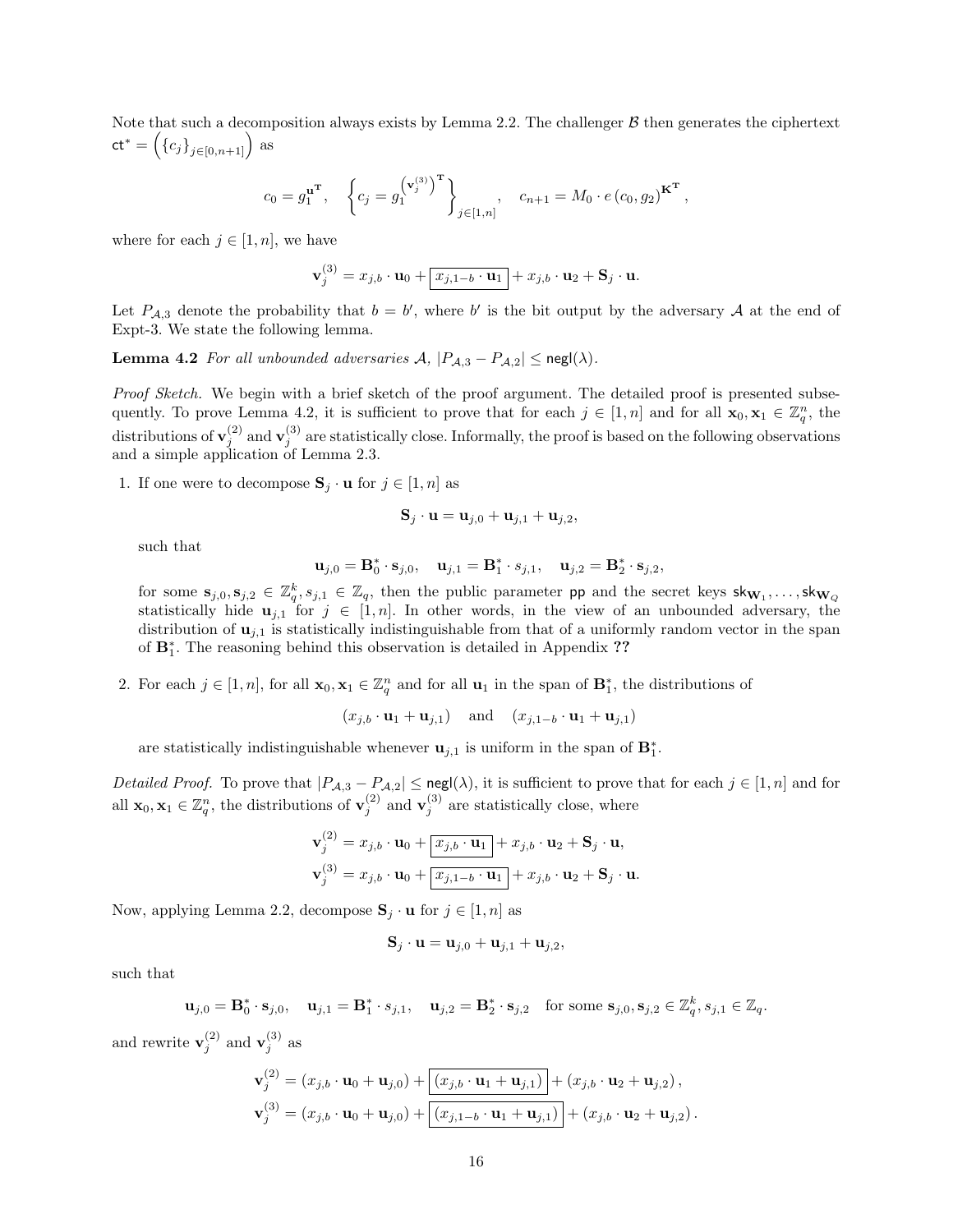Given the public parameter **pp** an unbounded adversary  $A$  gains the following information regarding the master secret key components  $\mathbf{S}_1, \ldots, \mathbf{S}_n$ :

$$
\left\{ \mathbf{S}_{j}\cdot\mathbf{A}\right\} _{j\in\left[ 1,n\right] }.
$$

Since **u** is uniformly random in  $\mathbb{Z}_q^{k+1}$  (and hence, independent of **A**), the public parameter **pp** reveals no information  $\mathbf{u}_{j,1}$  for  $j \in [1, n]$  with overwhelmingly large probability.

Similarly, given the secret keys  $\mathsf{sk}_{\mathbf{W}_1},\ldots,\mathsf{sk}_{\mathbf{W}_Q},$  an unbounded adversary  ${\mathcal{A}}$  potentially gains the following information regarding the master secret key components  $S_1, \ldots, S_n$ :

$$
\left\{\sum_{j=1}^{n}(\mathbf{t}_{\ell})\cdot\mathbf{S}_{j}=\sum_{j=1}^{n}\left(\mathbf{B}_{0}\cdot\mathbf{s}_{\ell}\right)^{\mathbf{T}}\cdot\mathbf{S}_{j}\right\}_{\ell\in[1,Q]}
$$

.

By the "orthogonality" property of dual bases discussed in Lemma 2.2, we have

$$
(\mathbf{u}_{j,1})^{\mathbf{T}}\cdot\mathbf{B}_0=\mathbf{0}
$$

for each  $j \in [1, n]$ . Hence, with overwhelmingly large probability, the secret keys also reveal no information about  $\mathbf{u}_{i,1}$  for  $j \in [1, n]$ .

The aforementioned observations now allow us to claim the following: in the view of an unbounded adversary, the distribution of  $\mathbf{u}_{i,1}$  is statistically indistinguishable from that of a uniformly random vector in the span of the basis matrix  $\mathbf{B}_1^*$ . Again, for each  $j \in [1, n]$ , for all  $\mathbf{x}_0, \mathbf{x}_1 \in \mathbb{Z}_q^n$  and for any vector  $\mathbf{u}_1$  in the span of  $\mathbf{B}_{1}^{*}$ , the distributions of

$$
(x_{j,b} \cdot \mathbf{u}_1 + \mathbf{u}_{j,1})
$$
 and  $(x_{j,1-b} \cdot \mathbf{u}_1 + \mathbf{u}_{j,1})$ 

are statistically indistinguishable whenever  $\mathbf{u}_{j,1}$  is sampled uniformly from the span of  $\mathbf{B}_1^*$ . Finally, applying Lemma 2.3, for each  $j \in [1, n]$ , the distributions of  $\mathbf{v}_j^{(2)}$  and  $\mathbf{v}_j^{(3)}$  are statistically indistinguishable. This completes the proof of Lemma 4.2.  $\Box$ 

Expt-4- $\ell$ . For each  $\ell \in [0, Q]$ , the experiment Expt-4- $\ell$  is identical to Expt-3 except for the manner in which the first  $\ell$  secret key queries are answered by the challenger  $\mathcal B$ . More specifically,  $\mathcal B$  uniformly samples a basis  $(B_0, B_1, B_2)$  with corresponding dual basis  $(B_0^*, B_1^*, B_2^*)$ , and uses  $B_0$  as part of the master secret key msk. For each  $\ell' \in [1, \ell], \mathcal{B}$  uniformly samples  $\mathbf{s}_{\ell',0} \stackrel{R}{\leftarrow} \mathbb{Z}_q^k$  and  $s_{\ell',1} \stackrel{R}{\leftarrow} \mathbb{Z}_q$ , and sets

$$
\mathbf{t}_{\ell'} = \left(\mathbf{B}_0 \cdot \mathbf{s}_{\ell',0} + \mathbf{B}_1 \cdot s_{\ell',1}\right)^{\mathbf{T}}.
$$

In other words, the vector  $(\mathbf{t}_{\ell'})^{\mathbf{T}}$  now lies in the span of  $[\mathbf{B}_0 | \mathbf{B}_1]$  and not in the span of  $\mathbf{B}_0$ , as in the real experiment. The challenger  $\beta$  then generates the secret key corresponding to the predicate matrix  $\mathbf{W}_{\ell'}$  as  $\mathsf{sk}_{{\mathbf{W}}_{\ell'}} = \left(\left\{h_{j,\ell'}\right\}_{j\in[0,n]}\right) \, \text{where}$ 

$$
h_{0,\ell'} = g_2^{\left(\mathbf{K} + \sum_{i=1}^m y_{\ell',i} \cdot (\sum_{j=1}^n w_{i,j} \cdot \mathbf{t}_{\ell'} \cdot \mathbf{S}_j)\right)^{\mathbf{T}}},
$$
  

$$
h_{j,\ell'} = g_2^{\left(\sum_{i=1}^m y_{\ell',i} \cdot w_{i,j} \cdot \mathbf{t}_{\ell'}\right)^{\mathbf{T}}} \quad \text{for } j \in [1, n].
$$

where  $y_{\ell',1}, \ldots, y_{\ell',m} \stackrel{R}{\leftarrow} \mathbb{Z}_q$ .

Let  $P_{A,4,\ell}$  denote the probability that  $b = b'$ , where b' is the bit output by the adversary A at the end of Expt-4- $\ell$ . We state the following lemma.

**Lemma 4.3** For all PPT adversaries  $\mathcal{A}$ ,  $\left|P_{\mathcal{A},4,\ell} - P_{\mathcal{A},4,(\ell-1)}\right| \leq \mathsf{negl}(\lambda)$  for each  $\ell \in [1, Q]$ .

Proof. The proof proceeds through another sequence of hybrid experiments, beginning with an experiment identical to Expt-4- $(\ell - 1)$  and ending with an experiment identical to Expt-4- $\ell$ . Each experiment in this sequence differs from its predecessor in one of two ways: either the  $\ell^{\text{th}}$  secret key sk<sub>l</sub> is generated in a different manner, or the challenge ciphertext ct<sup>∗</sup> is generated in a different manner. The corresponding indistinguishability arguments between pairs of successive experiments rely heavily on Lemmas 2.2, 2.3 and 2.4. The details of the hybrid sub-experiments are presented next.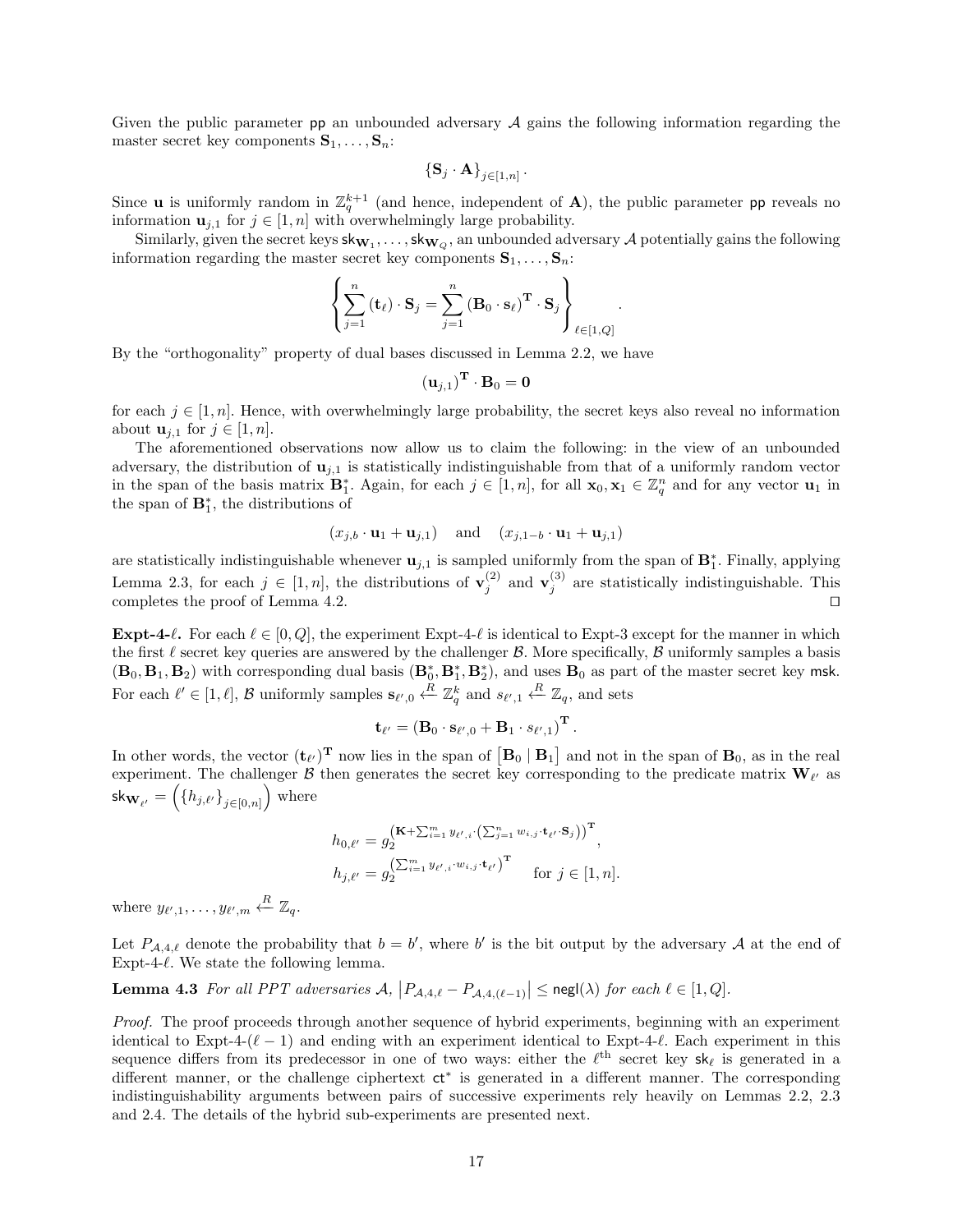**Expt-4-(** $\ell - 1, 1$ **).** For each  $\ell \in [1, Q]$ , this experiment is identical to Expt-4- $(\ell - 1)$  except for the manner in which the  $\ell^{\text{th}}$  secret key query is answered by the challenger  $\mathcal{B}$ . More specifically,  $\mathcal{B}$  uniformly samples  $\mathbf{s}_{\ell,0}, \mathbf{s}_{\ell,2} \overset{R}{\leftarrow} \mathbb{Z}_q^k$ , and sets

$$
\mathbf{t}_{\ell} = \left(\mathbf{B}_0 \cdot \mathbf{s}_{\ell,0} + \mathbf{B}_2 \cdot \mathbf{s}_{\ell,2}\right)^{\mathbf{T}}.
$$

In other words, the vector  $(\mathbf{t}_{\ell})^{\mathbf{T}}$  now lies in the span of  $[\mathbf{B}_0 | \mathbf{B}_2]$  and not in the span of  $\mathbf{B}_0$ . The challenger B then generates the secret key corresponding to the predicate matrix  $\mathbf{W}_{\ell}$  as  $\mathsf{sk}_{\mathbf{W}_{\ell}} = (\{h_{j,\ell}\}_{j \in [0,n]})$  where

$$
h_{0,\ell} = g_2^{\left(\mathbf{K} + \sum_{i=1}^m y_{\ell,i} \cdot \left(\sum_{j=1}^n w_{i,j} \cdot \mathbf{t}_{\ell} \cdot \mathbf{S}_j\right)\right)^{\mathbf{T}}},
$$
  

$$
h_{j,\ell} = g_2^{\left(\sum_{i=1}^m y_{\ell,i} \cdot w_{i,j} \cdot \mathbf{t}_{\ell}\right)^{\mathbf{T}}} \quad \text{for } j \in [1, n].
$$

where  $y_{\ell,1}, \ldots, y_{\ell,m} \stackrel{R}{\leftarrow} \mathbb{Z}_q$ .

Let  $P_{A,4,(\ell-1,1)}$  denote the probability that  $b = b'$ , where b' is the bit output by the adversary A at the end of Expt-4-( $\ell - 1, 1$ ). Assuming that the  $\mathcal{U}_{2k,k}$ -MDDH assumption holds over the group  $\mathbb{G}_2$ , it follows from Lemma 2.4 (for the permutation  $(i_0, i_1, i_2) = (0, 2, 1)$ ) that for each  $\ell \in [1, Q]$ , we must have  $|P_{\mathcal{A},4,(\ell-1,1)} - P_{\mathcal{A},4,(\ell-1)}| \leq \text{negl}(\lambda)$ . More specifically, if there exists an adversary A such that  $\left|P_{A,4,(\ell-1,1)}-P_{A,4,(\ell-1)}\right|$  is non-negligible, then one can construct a PPT algorithm  $\mathcal{B}'$  such that

$$
\left|\Pr\left[\mathcal{B}'\left(D, g_2^{\mathbf{t}_0}\right) = 1\right] - \Pr\left[\mathcal{B}'\left(D, g_2^{\mathbf{t}_1}\right) = 1\right]\right| \leq \mathsf{negl}(\lambda),
$$

where  $D:=\left(g_2^{\mathbf{B}_0^*},g_2^{\mathbf{B}_1^*},g_2^{\mathbf{B}_2^*},\widehat{\mathbf{B}}_{0,2},\widehat{\mathbf{B}}_1\right)$  and

$$
\mathbf{t}_0 = \left(\mathbf{B}_0 \cdot \mathbf{s}_0\right)^{\mathbf{T}}, \quad \mathbf{t}_1 = \left(\mathbf{B}_0 \cdot \mathbf{s}_{1,0} + \mathbf{B}_2 \cdot \mathbf{s}_{1,1}\right)^{\mathbf{T}}
$$

,

,

for uniformly random vectors  $s_0, s_{1,0}, s_{1,1}$ .

The reduction is fairly straightforward so we provide a brief intuition here. The algorithm  $\mathcal{B}'$  receives as input the tuple  $(D, g_2^{\mathbf{t}_b})$  and needs to output a guess for the bit  $b \in \{0, 1\}$ . It then simulates Expt-4- $(\ell-1, 1)$ , wherein it embeds  $g_2^{\mathbf{t}_b}$  in its response to the  $\ell^{\text{th}}$  secret key query. More specifically, it generates the secret key corresponding to the predicate matrix  $\mathbf{W}_{\ell}$  as  $\mathsf{sk}_{\mathbf{W}_{\ell}} = \left(\{h_{j,\ell}\}_{j\in[0,n]}\right)$  where

$$
\begin{aligned} h_{0,\ell} &= g^{\mathbf{K^T}} \cdot \left( g_2^{\mathbf{t}_b^{\mathbf{T}}} \right)^{\sum_{i=1}^m y_{\ell,i} \cdot \left( \sum_{j=1}^n w_{i,j} \cdot \mathbf{S}_j \right)^{\mathbf{T}}} \\ h_{j,\ell} &= \left( g_2^{\mathbf{t}_b^{\mathbf{T}}} \right)^{\sum_{i=1}^m y_{\ell,i} \cdot w_{i,j}} \quad \text{ for } j \in [1,n]. \end{aligned}
$$

where  $y_{\ell,1}, \ldots, y_{\ell,m} \stackrel{R}{\leftarrow} \mathbb{Z}_q$ .

Additionally, when generating the challenge ciphertext  $ct^*$ , it creates the vector  $\mathbf{u} \in \mathbb{Z}_q^{k+1}$  as follows: it samples  $\mathbf{u}_0, \mathbf{u}_1, \mathbf{u}_2$  from  $\mathbb{Z}_q^{2k+1}$  such that  $(\mathbf{u}_0 + \mathbf{u}_2)$  is uniform in the span of  $[\mathbf{B}_0^* \mid \mathbf{B}_2^*]$  and  $\mathbf{u}_1$  is uniform in the span of  $\mathbf{B}_1^*$ , and solves for some **u** such that  $\mathbf{S}_0 \cdot \mathbf{u} = (\mathbf{u}_0 + \mathbf{u}_1 + \mathbf{u}_2) \mod q$ .

Observe that when  $b = 0$ , the simulation is identical to Expt-4- $(\ell - 1)$ , while when  $b = 1$ , the simulation is identical to Expt-4- $(\ell - 1, 1)$ .

Expt-4- $(\ell - 1, 2)$ . For each  $\ell \in [1, Q]$ , this experiment is identical to Expt-4- $(\ell - 1, 1)$  except for the manner in which the challenge ciphertext  $ct^*$  is generated. Namely, the challenger  $\beta$  uniformly samples a basis

$$
(\mathbf{B}_0,\mathbf{B}_1,\mathbf{B}_2)\in\mathbb{Z}_q^{(2k+1)\times k}\times\mathbb{Z}_q^{(2k+1)\times 1}\times\mathbb{Z}_q^{(2k+1)\times k},
$$

with corresponding dual basis  $(\mathbf{B}_0^*, \mathbf{B}_1^*, \mathbf{B}_2^*)$ , and uses  $\mathbf{B}_0$  as part of the master secret key msk. It samples  $\mathbf{u} \stackrel{R}{\leftarrow} \mathbb{Z}_q^{k+1}$  and decomposes  $\mathbf{S}_0 \cdot \mathbf{u} \in \mathbb{Z}_q^{2k+1}$  as

$$
\mathbf{S}_0 \cdot \mathbf{u} = \mathbf{u}_0 + \mathbf{u}_1 + \mathbf{u}_2,
$$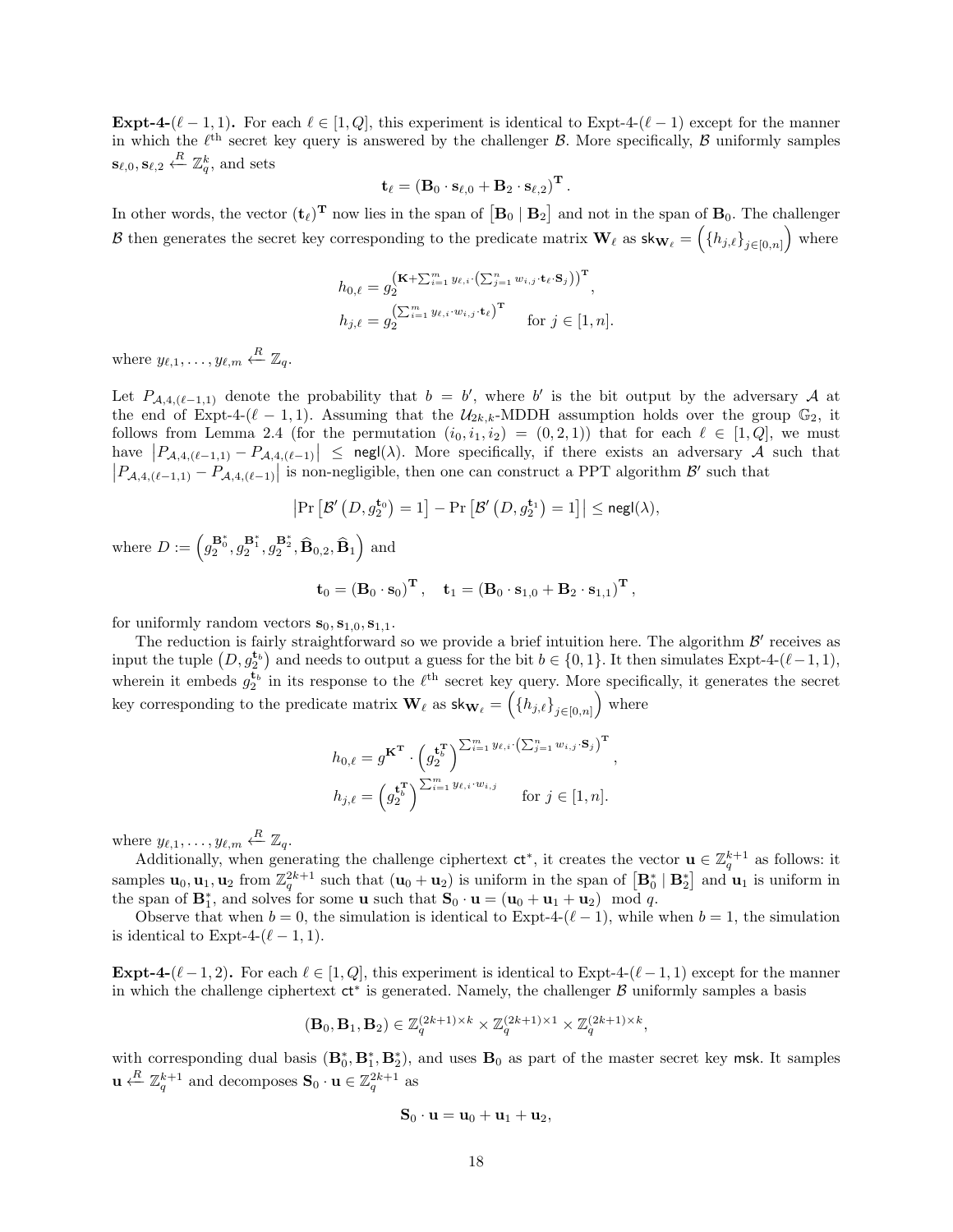such that

$$
\mathbf{u}_0 = \mathbf{B}_0^* \cdot \mathbf{s}_0, \quad \mathbf{u}_1 = \mathbf{B}_1^* \cdot \mathbf{s}_1, \quad \mathbf{u}_2 = \mathbf{B}_2^* \cdot \mathbf{s}_2 \quad \text{for some } \mathbf{s}_0, \mathbf{s}_2 \in \mathbb{Z}_q^k, \mathbf{s}_1 \in \mathbb{Z}_q.
$$

Note that such a decomposition always exists by Lemma 2.2. The challenger  $\beta$  then generates the ciphertext  $ct^* = \left( \{c_j\}_{j \in [0, n+1]} \right)$  as

$$
c_0 = g_1^{\mathbf{u}^{\mathbf{T}}}, \quad \left\{ c_j = g_1^{\left(\mathbf{v}_j^{(4,\ell-1,2)}\right)^{\mathbf{T}}}\right\}_{j \in [1,n]}, \quad c_{n+1} = M_0 \cdot e\left(c_0, g_2\right)^{\mathbf{K}^{\mathbf{T}}},
$$

where for each  $j \in [1, n]$ , we have

$$
\mathbf{v}_{j}^{(4,\ell-1,2)} = x_{j,b} \cdot \mathbf{u}_{0} + x_{j,1-b} \cdot \mathbf{u}_{1} + \boxed{x_{j,1-b} \cdot \mathbf{u}_{2}} + \mathbf{S}_{j} \cdot \mathbf{u}.
$$

Let  $P_{A,4,(\ell-1,2)}$  denote the probability that  $b = b'$ , where b' is the bit output by the adversary A at the end of Expt-4- $(\ell-1,2)$ . We claim that  $|P_{\mathcal{A},4,(\ell-1,2)} - P_{\mathcal{A},4,(\ell-1,1)}| \leq \text{negl}(\lambda)$ . To see this, apply Lemma 2.2 to decompose  $\mathbf{S}_j \cdot \mathbf{u}$  for  $j \in [1, n]$  as

$$
\mathbf{S}_j \cdot \mathbf{u} = \mathbf{u}_{j,0} + \mathbf{u}_{j,1} + \mathbf{u}_{j,2},
$$

such that

$$
\mathbf{u}_{j,0} = \mathbf{B}_0^* \cdot \mathbf{s}_{j,0}, \quad \mathbf{u}_{j,1} = \mathbf{B}_1^* \cdot s_{j,1}, \quad \mathbf{u}_{j,2} = \mathbf{B}_2^* \cdot \mathbf{s}_{j,2} \quad \text{for some } \mathbf{s}_{j,0}, \mathbf{s}_{j,2} \in \mathbb{Z}_q^k, s_{j,1} \in \mathbb{Z}_q,
$$

and observe the following facts:

- For an unbounded adversary A, the only sources of information about  $\mathbf{u}_2$  and  $\mathbf{u}_{j,2}$  are the challenge ciphertext  $ct^*$  and the  $\ell^{\text{th}}$  secret key. The argument for this observation closely resembles the argument presented in the proof of Lemma 4.2 in Appendix ??. More specifically, observe that every secret key other than  $sk_\ell$  embeds a vector in the span of  $B_0$ , which is orthogonal to both  $u_2$  and  $u_{j,2}$  (which lie in the span of  $\mathbf{B}_2^*$ ). On the contrary, the secret key sk<sub>ℓ</sub> embeds a vector in the span of  $[\mathbf{B}_0 | \mathbf{B}_2]$ , which is not orthogonal to either  $\mathbf{u}_2$  or  $\mathbf{u}_{j,2}$ .
- For all  $\mathbf{x}_0, \mathbf{x}_1 \in \mathbb{Z}_q^n$ , for any queried matrix  $\mathbf{W}_{\ell} \in \mathbb{Z}_q^{m \times n}$  such that

 $(\mathbf{W}_{\ell} \cdot \mathbf{x}_0 \neq 0 \mod q) \wedge (\mathbf{W}_{\ell} \cdot \mathbf{x}_1 \neq \mathbf{0} \mod q),$ 

and for any vector  $\mathbf{u}_2$  in the span of  $\mathbf{B}_2^*$ , it holds that the distributions of

$$
(x_{j,b} \cdot \mathbf{u}_2 + \mathbf{u}_{j,2})
$$
 and  $(x_{j,1-b} \cdot \mathbf{u}_2 + \mathbf{u}_{j,2})$ 

are statistically indistinguishable whenever  $\mathbf{u}_{j,2}$  is sampled uniformly from the span of  $\mathbf{B}_{2}^{*}$  for each  $j \in [1, n]$ , even given

$$
\sum_{j=1}^n\sum_{i=1}^ny_{\ell,i}\cdot w_{\ell,i,j}\cdot \mathbf{u}_{j,2},
$$

which an unbounded adversary can infer given the secret key  $sk_{W_{\ell}}$ . This is argued as follows: for all  $\mathbf{x} = (x_1, \dots, x_n) \in \mathbb{Z}_q^n$ , program

$$
\tilde{\mathbf{u}}_j := (x_j \cdot \mathbf{S}_0 + \mathbf{S}_j) \cdot \mathbf{u}
$$

for  $\mathbf{u} \leftarrow R \mathbb{Z}_q^{k+1}$ , and observe that the following distributions are statistically indistinguishable: <sup>4</sup>

$$
\left( \{ (x_j \cdot \mathbf{S}_0 + \mathbf{S}_j) \cdot \mathbf{u} \}_{j \in [n]}, \sum_{j=1}^n \sum_{i=1}^n w_{\ell, i, j} \cdot \mathbf{S}_j \cdot \mathbf{u} \right), \text{ and}
$$

$$
\left( \{\tilde{\mathbf{u}}_j\}_{j \in [n]}, \sum_{j=1}^n \sum_{i=1}^n w_{\ell, i, j} \cdot \tilde{\mathbf{u}}_j - \left( \sum_{j=1}^n \sum_{i=1}^n w_{\ell, i, j} \cdot x_j \right) \cdot \mathbf{S}_0 \cdot \mathbf{u} \right).
$$

This in turn implies that the first tuple should be distributed identically for all  $x$  and  $W_\ell$  such that  $\mathbf{W}_{\ell} \cdot \mathbf{x} \neq \mathbf{0} \mod q$ , since the vector **u** in the second tuple hides the subspace membership information. This immediately proves that  $|P_{\mathcal{A},4,(\ell-1,2)} - P_{\mathcal{A},4,(\ell-1,1)}| \leq \mathsf{negl}(\lambda)$ .

<sup>4</sup> This argument was used implicitly in Wee's selectively simulation-secure IPE [36].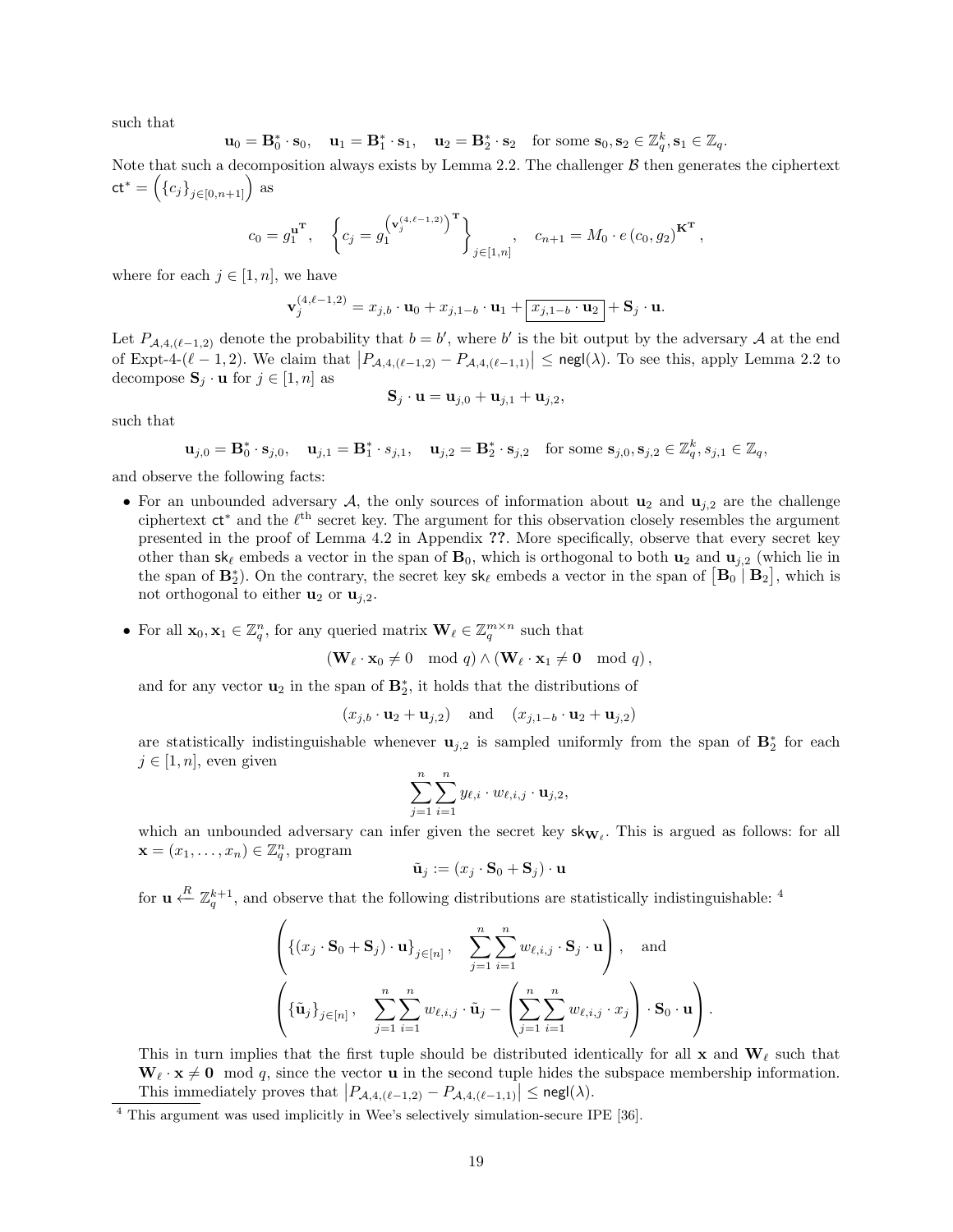Expt-4-( $\ell - 1, 3$ ). For each  $\ell \in [1, Q]$ , this experiment is identical to Expt-4-( $\ell - 1, 2$ ) except for the manner in which the  $\ell^{\text{th}}$  secret key query is answered by the challenger  $\mathcal{B}$ . More specifically,  $\mathcal{B}$  uniformly samples  $\mathbf{s}_{\ell,0}, \mathbf{s}_{\ell,2} \leftarrow^R \mathbb{Z}_q^k$  and  $s_{\ell,1} \leftarrow^R \mathbb{Z}_q$ , and sets

$$
\mathbf{t}_{\ell} = (\mathbf{B}_0 \cdot \mathbf{s}_{\ell,0} + \mathbf{B}_1 \cdot s_{\ell,1} + \mathbf{B}_2 \cdot \mathbf{s}_{\ell,2})^{\mathbf{T}}.
$$

In other words, the vector  $(\mathbf{t}_{\ell})^{\mathbf{T}}$  now lies in the span of  $[\mathbf{B}_0 | \mathbf{B}_1 | \mathbf{B}_2]$  and not in the span of  $[\mathbf{B}_0 | \mathbf{B}_2]$ . The challenger B then generates the secret key corresponding to the predicate matrix  $W_\ell$  as  $sk_{W_\ell} =$  ${h_{j,\ell}}_{j\in[0,n]}$  where

$$
h_{0,\ell} = g_2^{\left(\mathbf{K} + \sum_{i=1}^m y_{\ell,i} \cdot \left(\sum_{j=1}^n w_{i,j} \cdot \mathbf{t}_{\ell} \cdot \mathbf{S}_j\right)\right)^{\mathbf{T}}},
$$
  

$$
h_{j,\ell} = g_2^{\left(\sum_{i=1}^m y_{\ell,i} \cdot w_{i,j} \cdot \mathbf{t}_{\ell}\right)^{\mathbf{T}}} \quad \text{for } j \in [1, n].
$$

where  $y_{\ell,1}, \ldots, y_{\ell,m} \stackrel{R}{\leftarrow} \mathbb{Z}_q$ .

Let  $P_{A,4,(\ell-1,3)}$  denote the probability that  $b = b'$ , where b' is the bit output by the adversary A at the end of Expt-4- $(\ell - 1, 3)$ . Assuming that the  $\mathcal{U}_{k+1,k}$ -MDDH assumption holds over the group  $\mathbb{G}_2$ , <sup>5</sup> it follows from Lemma 2.4 (for the permutation  $(i_0, i_1, i_2) = (2, 1, 0)$ ) that for each  $\ell \in [1, Q]$ , we must have  $|P_{A,4,(\ell-1,3)} - P_{A,4,(\ell-1,2)}| \leq \text{negl}(\lambda)$ . More specifically, if there exists an adversary A such that  $\left|P_{A,4,(\ell-1,3)}-P_{A,4,(\ell-1,2)}\right|$  is non-negligible, then one can construct a PPT algorithm  $\mathcal{B}'$  such that

$$
\left| \Pr \left[ \mathcal{B}' \left( D, g_2^{\mathbf{t}_0} \right) = 1 \right] - \Pr \left[ \mathcal{B}' \left( D, g_2^{\mathbf{t}_1} \right) = 1 \right] \right| \le \mathsf{negl}(\lambda),
$$
  

$$
B_0^*, g_2^{\mathbf{B}_1^*}, g_2^{\mathbf{B}_2^*}, \widehat{\mathbf{B}}_{0,2}, \widehat{\mathbf{B}}_1 \right) \text{ and }
$$

where  $D := \left(g_2^{\mathbf{B}_0^*}\right)$ 2

$$
\mathbf{t}_0 = \left(\mathbf{B}_2 \cdot \mathbf{s}_0\right)^{\mathbf{T}}, \quad \mathbf{t}_1 = \left(\mathbf{B}_2 \cdot \mathbf{s}_{1,0} + \mathbf{B}_1 \cdot s_{1,1}\right)^{\mathbf{T}},
$$

for uniformly random  $s_0, s_{1,0}, s_{1,1}.$ 

The reduction is fairly straightforward so we provide a brief intuition here. The algorithm  $\mathcal{B}'$  receives as input the tuple  $(D, g_2^{\mathbf{t}_b})$  and needs to output a guess for the bit  $b \in \{0, 1\}$ . It then simulates Expt-4- $(\ell-1, 3)$ , wherein it embeds  $g_2^{(t_b+\tilde{t})}$  in its response to the  $\ell^{\text{th}}$  secret key query, where  $\tilde{t}$  is a uniform vector in the span of the basis matrix  $\mathbf{B}_0$ . More specifically, it generates the secret key corresponding to the predicate matrix  $\mathbf{W}_\ell$  as sk $\mathbf{w}_\ell = \left(\left\{h_{j,\ell}\right\}_{j\in[0,n]}\right)$  where

$$
h_{0,\ell} = g^{\mathbf{K}^{\mathbf{T}}} \cdot \left( g_2^{(\mathbf{t}_b + \tilde{\mathbf{t}})^{\mathbf{T}}} \right)^{\sum_{i=1}^m y_{\ell,i} \cdot \left( \sum_{j=1}^n w_{i,j} \cdot \mathbf{S}_j \right)^{\mathbf{T}}},
$$
  

$$
h_{j,\ell} = \left( g_2^{(\mathbf{t}_b + \tilde{\mathbf{t}})^{\mathbf{T}}} \right)^{\sum_{i=1}^m y_{\ell,i} \cdot w_{i,j}} \quad \text{for } j \in [1, n].
$$

where  $y_{\ell,1}, \ldots, y_{\ell,m} \stackrel{R}{\leftarrow} \mathbb{Z}_q$ .

Additionally, when generating the challenge ciphertext  $ct^*$ , it creates the vector  $\mathbf{u} \in \mathbb{Z}_q^{k+1}$  as follows: it samples  $\mathbf{u}_0, \mathbf{u}_1, \mathbf{u}_2$  from  $\mathbb{Z}_q^{2k+1}$  such that  $(\mathbf{u}_2 + \mathbf{u}_1)$  is uniform in the span of  $[\mathbf{B}_2^* \mid \mathbf{B}_1^*]$  and  $\mathbf{u}_0$  is uniform in the span of  $\mathbf{B}_0^*$ , and solves for some **u** such that  $\mathbf{S}_0 \cdot \mathbf{u} = (\mathbf{u}_0 + \mathbf{u}_1 + \mathbf{u}_2) \mod q$ .

Observe that when  $b = 0$ , the simulation is identical to Expt-4- $(\ell-1, 2)$ , while when  $b = 1$ , the simulation is identical to Expt-4- $(\ell - 1, 3)$ .

Expt-4- $(\ell - 1, 4)$ . For each  $\ell \in [1, Q]$ , this experiment is identical to Expt-4- $(\ell - 1, 3)$  except for the manner in which the challenge ciphertext  $ct^*$  is generated. Namely, the challenger  $\beta$  uniformly samples a basis

$$
(\mathbf{B}_0,\mathbf{B}_1,\mathbf{B}_2)\in\mathbb{Z}_q^{(2k+1)\times k}\times\mathbb{Z}_q^{(2k+1)\times 1}\times\mathbb{Z}_q^{(2k+1)\times k},
$$

<sup>&</sup>lt;sup>5</sup> The  $\mathcal{U}_{k+1,k}$ -MDDH assumption is implied by the  $\mathcal{U}_{2k,k}$ -MDDH assumption.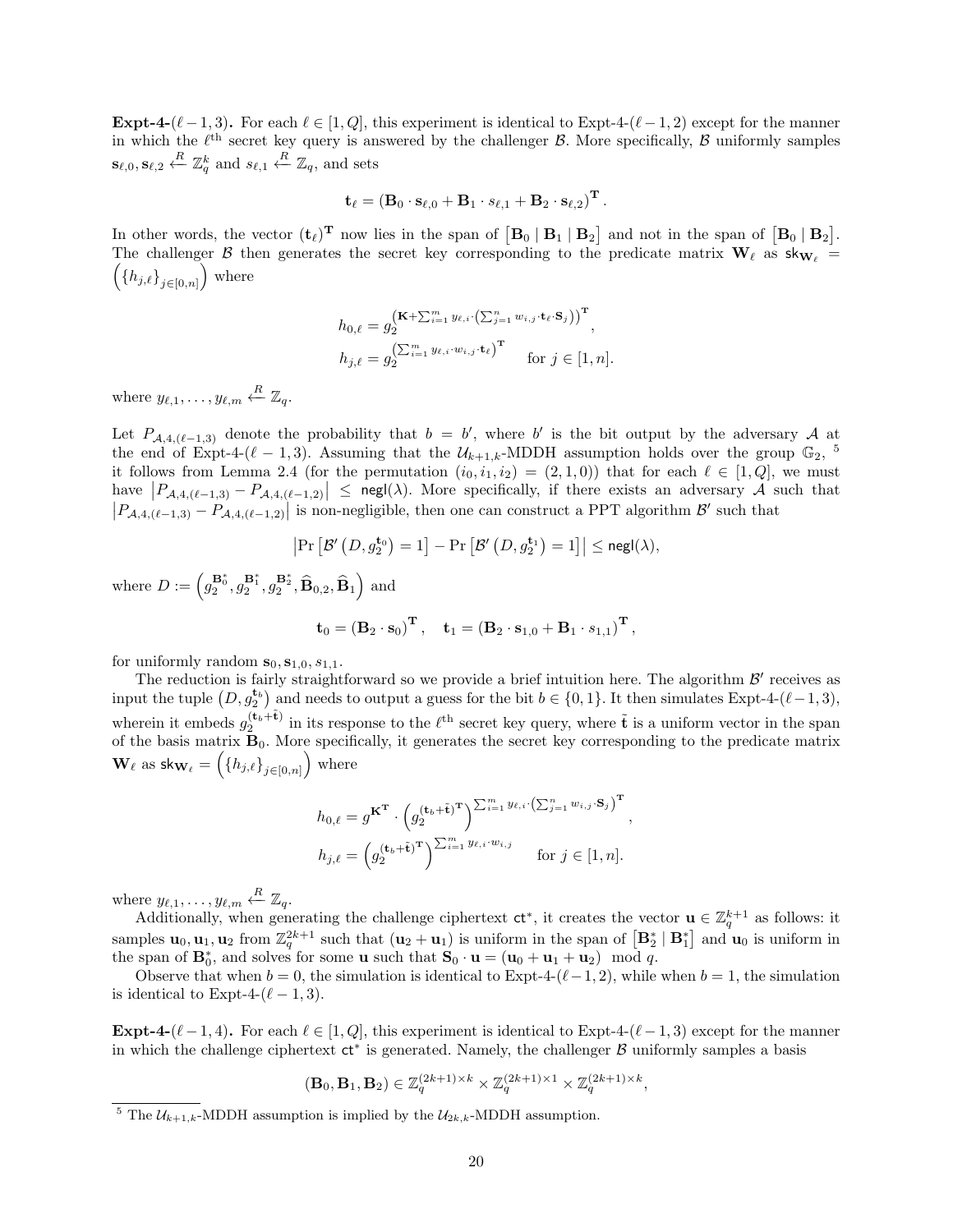with corresponding dual basis  $(\mathbf{B}_0^*, \mathbf{B}_1^*, \mathbf{B}_2^*)$ , and uses  $\mathbf{B}_0$  as part of the master secret key msk. It samples  $\mathbf{u} \stackrel{R}{\leftarrow} \mathbb{Z}_q^{k+1}$  and decomposes  $\mathbf{S}_0 \cdot \mathbf{u} \in \mathbb{Z}_q^{2k+1}$  as

$$
\mathbf{S}_0 \cdot \mathbf{u} = \mathbf{u}_0 + \mathbf{u}_1 + \mathbf{u}_2,
$$

such that

$$
\mathbf{u}_0 = \mathbf{B}_0^* \cdot \mathbf{s}_0, \quad \mathbf{u}_1 = \mathbf{B}_1^* \cdot \mathbf{s}_1, \quad \mathbf{u}_2 = \mathbf{B}_2^* \cdot \mathbf{s}_2 \quad \text{for some } \mathbf{s}_0, \mathbf{s}_2 \in \mathbb{Z}_q^k, \mathbf{s}_1 \in \mathbb{Z}_q,
$$

and generates the ciphertext  $ct^* = (\{c_j\}_{j\in[0,n+1]})$  as

$$
c_0 = g_1^{\mathbf{u}^{\mathbf{T}}}, \quad \left\{ c_j = g_1^{\left( \mathbf{v}_j^{(4,\ell-1,2)} \right)^{\mathbf{T}}} \right\}_{j \in [1,n]}, \quad c_{n+1} = M_0 \cdot e(c_0, g_2)^{\mathbf{K}^{\mathbf{T}}},
$$

where for each  $j \in [1, n]$ , we have

$$
\mathbf{v}_{j}^{(4,\ell-1,2)}=x_{j,b}\cdot\mathbf{u}_{0}+x_{j,1-b}\cdot\mathbf{u}_{1}+\boxed{x_{j,b}\cdot\mathbf{u}_{2}}+\mathbf{S}_{j}\cdot\mathbf{u}.
$$

Let  $P_{A,4,(\ell-1,4)}$  denote the probability that  $b = b'$ , where b' is the bit output by the adversary A at the end of Expt-4- $(\ell-1, 4)$ . We claim that  $|P_{\mathcal{A},4,(\ell-1,4)} - P_{\mathcal{A},4,(\ell-1,3)}| \leq \text{negl}(\lambda)$ . The argument for this claim is essentially identical to the principal argument for the indistinguishability of Expt-4 − ( $\ell$  − 1, 2) and Expt- $4 - (\ell - 1, 1).$ 

Expt-4-( $\ell - 1, 5$ ). For each  $\ell \in [1, Q]$ , this experiment is identical to Expt-4-( $\ell - 1, 4$ ) except for the manner in which the  $\ell^{\text{th}}$  secret key query is answered by the challenger  $\mathcal{B}$ . More specifically,  $\mathcal{B}$  uniformly samples a basis  $(\mathbf{B}_0, \mathbf{B}_1, \mathbf{B}_2)$  with corresponding dual basis  $(\mathbf{B}_0^*, \mathbf{B}_1^*, \mathbf{B}_2^*)$ , and uses  $\mathbf{B}_0$  as part of the master secret key msk. It uniformly samples  $\mathbf{s}_{\ell,0} \leftarrow \mathbb{Z}_q^k$  and  $s_{\ell,1} \leftarrow \mathbb{Z}_q$ , and sets

$$
\mathbf{t}_{\ell} = (\mathbf{B}_0 \cdot \mathbf{s}_{\ell,0} + \mathbf{B}_1 \cdot s_{\ell,1})^{\mathbf{T}}.
$$

In other words, the vector  $(\mathbf{t}_{\ell})^{\mathbf{T}}$  now lies in the span of  $[\mathbf{B}_0 | \mathbf{B}_1]$  and not in the span of  $[\mathbf{B}_0 | \mathbf{B}_1 | \mathbf{B}_2]$ . The challenger B then generates the secret key corresponding to the predicate matrix  $\dot{W}_{\ell}$  as  $sk_{W_{\ell}} =$  ${h_{j,\ell}}_{j\in[0,n]}$  where

$$
h_{0,\ell} = g_2^{\left(\mathbf{K} + \sum_{i=1}^m y_{\ell,i} \cdot \left(\sum_{j=1}^n w_{i,j} \cdot \mathbf{t}_{\ell} \cdot \mathbf{S}_j\right)\right)^{\mathbf{T}}},
$$
  

$$
h_{j,\ell} = g_2^{\left(\sum_{i=1}^m y_{\ell,i} \cdot w_{i,j} \cdot \mathbf{t}_{\ell}\right)^{\mathbf{T}}} \quad \text{for } j \in [1, n].
$$

where  $y_{\ell,1}, \ldots, y_{\ell,m} \stackrel{R}{\leftarrow} \mathbb{Z}_q$ .

Let  $P_{A,4,(\ell-1,5)}$  denote the probability that  $b = b'$ , where b' is the bit output by the adversary A at the end of Expt-4-( $\ell$  – 1, 5). Assuming that the  $\mathcal{U}_{2k,k}$ -MDDH assumption holds over the group  $\mathbb{G}_2$ , it follows from Lemma 2.4 (for the permutation  $(i_0, i_1, i_2) = (0, 2, 1)$ ) that for each  $\ell \in [1, Q]$ , we must have  $|P_{A,4,(\ell-1,5)} - P_{A,4,(\ell-1,4)}| \leq \text{negl}(\lambda)$ . More specifically, if there exists an adversary A such that  $\left|P_{A,4,(\ell-1,5)}-P_{A,4,(\ell-1,4)}\right|$  is non-negligible, then one can construct a PPT algorithm  $\mathcal{B}'$  such that

$$
\left|\Pr\left[\mathcal{B}'\left(D, g_2^{\mathbf{t}_0}\right) = 1\right] - \Pr\left[\mathcal{B}'\left(D, g_2^{\mathbf{t}_1}\right) = 1\right]\right| \le \mathsf{negl}(\lambda),
$$

where  $D:=\left(g_2^{\mathbf{B}_0^*},g_2^{\mathbf{B}_1^*},g_2^{\mathbf{B}_2^*},\widehat{\mathbf{B}}_{0,2},\widehat{\mathbf{B}}_1\right)$  and

$$
\mathbf{t}_0 = \left(\mathbf{B}_0 \cdot \mathbf{s}_0\right)^{\mathbf{T}}, \quad \mathbf{t}_1 = \left(\mathbf{B}_0 \cdot \mathbf{s}_{1,0} + \mathbf{B}_2 \cdot \mathbf{s}_{1,1}\right)^{\mathbf{T}},
$$

for uniformly random  $s_0, s_{1,0}, s_{1,1}$ .

The reduction is fairly straightforward so we provide a brief intuition here. The algorithm  $\mathcal{B}'$  receives as input the tuple  $(D, g_2^{\mathbf{t}_b})$  and needs to output a guess for the bit  $b \in \{0, 1\}$ . It then simulates Expt-4- $(\ell-1, 5)$ ,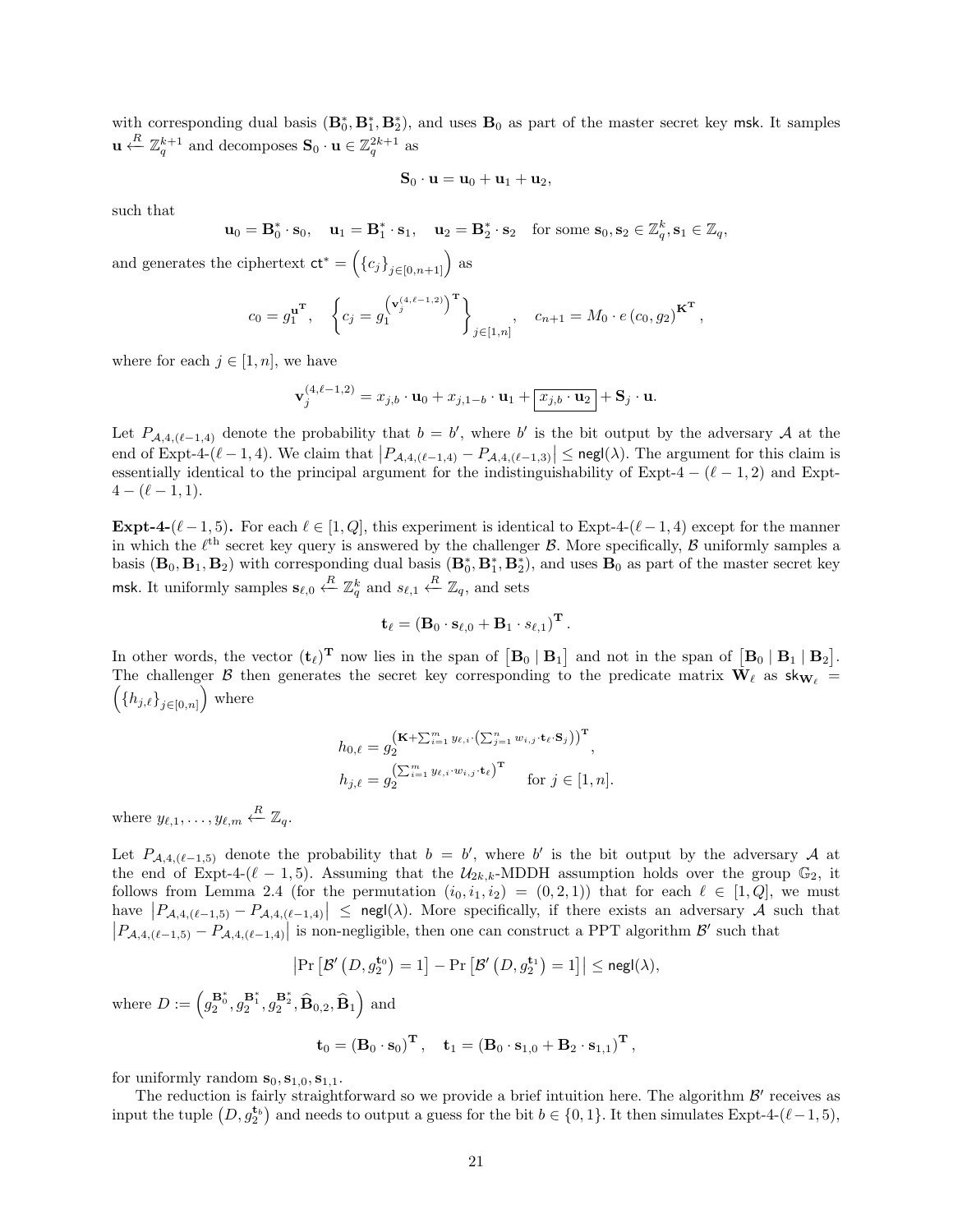wherein it embeds  $g_2^{(t_b+\tilde{t})}$  in its response to the  $\ell^{\text{th}}$  secret key query, where  $\tilde{t}$  is a uniform vector in the span of the basis matrix  $\mathbf{B}_1$ . More specifically, it generates the secret key corresponding to the predicate matrix  $\mathbf{W}_\ell$  as sk $\mathbf{w}_\ell = \left(\left\{h_{j,\ell}\right\}_{j\in[0,n]}\right)$  where

$$
h_{0,\ell} = g^{\mathbf{K}^{\mathbf{T}}} \cdot \left( g_2^{(\mathbf{t}_b + \tilde{\mathbf{t}})^{\mathbf{T}}} \right)^{\sum_{i=1}^m y_{\ell,i} \cdot \left( \sum_{j=1}^n w_{i,j} \cdot \mathbf{S}_j \right)^{\mathbf{T}}},
$$
  

$$
h_{j,\ell} = \left( g_2^{(\mathbf{t}_b + \tilde{\mathbf{t}})^{\mathbf{T}}} \right)^{\sum_{i=1}^m y_{\ell,i} \cdot w_{i,j}} \quad \text{for } j \in [1, n].
$$

where  $y_{\ell,1}, \ldots, y_{\ell,m} \stackrel{R}{\leftarrow} \mathbb{Z}_q$ .

Additionally, when generating the challenge ciphertext  $ct^*$ , it creates the vector  $\mathbf{u} \in \mathbb{Z}_q^{k+1}$  as follows: it samples  $\mathbf{u}_0, \mathbf{u}_1, \mathbf{u}_2$  from  $\mathbb{Z}_q^{2k+1}$  such that  $(\mathbf{u}_0 + \mathbf{u}_2)$  is uniform in the span of  $[\mathbf{B}_0^* \mid \mathbf{B}_2^*]$  and  $\mathbf{u}_1$  is uniform in the span of  $\mathbf{B}_1^*$ , and solves for some **u** such that  $\mathbf{S}_0 \cdot \mathbf{u} = (\mathbf{u}_0 + \mathbf{u}_1 + \mathbf{u}_2) \mod q$ .

Observe that when  $b = 0$ , the simulation is identical to Expt-4-( $\ell$  - 1, 5), while when  $b = 1$ , the simulation is identical to Expt-4- $(\ell - 1, 4)$ . Finally, the proof of Lemma 4.3 follows immediately from the observation that Expt-4-( $\ell$  - 1, 5) and Expt-4- $\ell$  are in fact identical by definition.  $\Box$ 

Expt-5. This experiment is identical to Expt-4-Q except for the manner in which the challenge ciphertext ct<sup>\*</sup> is generated. More specifically, the challenger B samples  $\mathbf{u}, \mathbf{u}', \mathbf{u}'' \leftarrow \mathbb{Z}_q^{k+1}$  and uses the dual basis to decompose these as

$$
S_0 \cdot \mathbf{u} = (\mathbf{u}_0 + \mathbf{u}_1 + \mathbf{u}_2)
$$
  
\n
$$
S_0 \cdot \mathbf{u}' = (\mathbf{u}'_0 + \mathbf{u}'_1 + \mathbf{u}'_2)
$$
  
\n
$$
S_0 \cdot \mathbf{u}'' = (\mathbf{u}''_0 + \mathbf{u}''_1 + \mathbf{u}''_2)
$$

It then generates the ciphertext  $ct^* = \left(\left\{c_j\right\}_{j\in[0,n+1]} \right)$  as

$$
c_0 = g_1^{\mathbf{u}^{\mathbf{T}}}, \quad \left\{ c_j = g_1^{(\mathbf{v}_j^{(5)})^{\mathbf{T}}} \right\}_{j \in [1,n]}, \quad c_{n+1} = M_0 \cdot e(c_0, g_2)^{\mathbf{K}^{\mathbf{T}}},
$$

where for each  $j \in [1, n]$ , we have

$$
\mathbf{v}_{j}^{(5)} = \boxed{x_{j,0} \cdot (\mathbf{u}_{0}^{\prime} + \mathbf{u}_{1}^{\prime})} + \boxed{x_{j,1} \cdot (\mathbf{u}_{0}^{\prime\prime} + \mathbf{u}_{1}^{\prime\prime})} + x_{j,b} \cdot \mathbf{u}_{2} + \mathbf{S}_{j} \cdot \mathbf{u}.
$$

Let  $P_{A,5}$  denote the probability that  $b = b'$ , where b' is the bit output by the adversary A at the end of Expt-5. We state and prove the following lemma.

**Lemma 4.4** For all unbounded adversaries  $A$ ,  $|P_{A,5} - P_{A,4-Q}| \le$  negl( $\lambda$ ).

Proof Sketch. We begin with a brief sketch of the proof argument. The detailed proof is presented subsequently. To prove this lemma, we employ the standard "change of basis" technique used in dual pairing vector spaces [31, 33, 34]. More specifically, we argue that the distributions of

$$
(\mathbf{u}_1,\mathbf{u}_2) \quad \text{and} \quad ((\mathbf{u}_0'+\mathbf{u}_1'),(\mathbf{u}_0''+\mathbf{u}_1''))
$$

are statistically indistinguishable whenever the vectors  $\bf{u}, u', u''$  and the basis matrices  $\bf{B}_0, \bf{B}_1$  are uniformly random. Informally, the argument follows from the following observations:

- The randomness  $\mathbf{t}_i$  in each secret key  $\mathsf{sk}_{\mathbf{W}_i}$  for  $i \in [1, Q]$  statistically hides the span of  $[\mathbf{B}_0 | \mathbf{B}_1]$ . This allows for an alternative simulation of Expt-4, where the basis matrices  $\mathbf{B}_0$ ,  $\mathbf{B}_1$  are "changed", i.e., replaced by two other specially constructed basis matrices, such that the replacement matrices are also distributed uniformly.
- The alternative simulation of Expt-4 is statistically indistinguishable from the original simulation of Expt-4.
- The alternative simulation of Expt-4 with respect to the changed basis matrices is statistically indistinguishable from the simulation of Expt-5 with respect to the original basis matrices.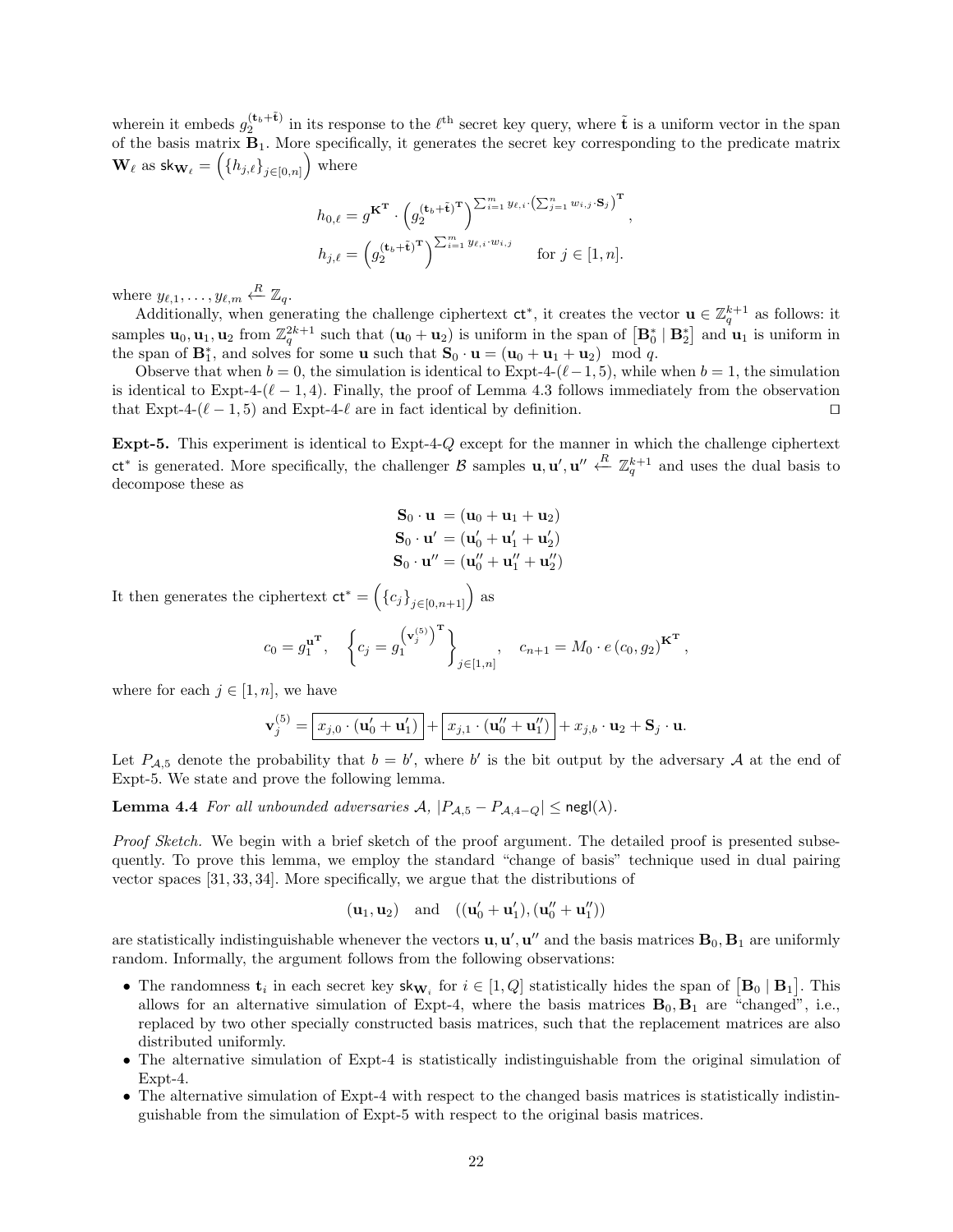Detailed Proof. Consider the following alternative simulation of Expt 4-Q. The challenger  $\beta$  samples a basis

$$
(\widetilde{\mathbf{B}}_0,\widetilde{\mathbf{B}}_1,\mathbf{B}_2)\in\mathbb{Z}_q^{(2k+1)\times k}\times\mathbb{Z}_q^{(2k+1)\times 1}\times\mathbb{Z}_q^{(2k+1)\times k},
$$

with corresponding dual basis  $(\widetilde{\mathbf{B}}_0^*, \widetilde{\mathbf{B}}_1^*, \mathbf{B}_2^*)$ . Now, suppose that B additionally samples a uniformly random *invertible* matrix  $\mathbf{R} \in \mathbb{Z}_q^{(k+1)\times (k+1)}$  and sets the following:

$$
\begin{bmatrix} \mathbf{B}_0 \mid \mathbf{B}_1 \end{bmatrix} = \begin{bmatrix} \widetilde{\mathbf{B}}_0 \mid \widetilde{\mathbf{B}}_1 \end{bmatrix} \cdot \mathbf{R}, \quad \begin{bmatrix} \mathbf{B}_0^* \mid \mathbf{B}_1^* \end{bmatrix} = \begin{bmatrix} \widetilde{\mathbf{B}}_0^* \mid \widetilde{\mathbf{B}}_1^* \end{bmatrix} \cdot \left( \mathbf{R}^{-1} \right)^{\mathbf{T}}.
$$

where  $\mathbf{B}_0, \mathbf{B}_0^* \in \mathbb{Z}_q^{(2k+1)\times k}$  and  $\mathbf{B}_1, \mathbf{B}_1^* \in \mathbb{Z}_q^{(2k+1)\times 1}$ . Note that the distribution of  $\mathbf{B}_0, \mathbf{B}_1, \mathbf{B}_0^*, \mathbf{B}_1^*$  is as in  $Expt-4-Q$ .

Next, suppose that for each  $\ell \in [1, Q], \mathcal{B}$  uniformly samples  $(\mathbf{t}_{\ell})^{\mathbf{T}}$  from the span of  $\left[\widetilde{\mathbf{B}}_{0} \mid \widetilde{\mathbf{B}}_{1}\right]$ , and generates the secret key corresponding to the predicate matrix  $\mathbf{W}_{\ell}$  as  $\mathsf{sk}_{\mathbf{W}_{\ell}} = (\{h_{j,\ell}\}_{j \in [0,n]})$  where

$$
h_{0,\ell} = g_2^{\left(\mathbf{K} + \sum_{i=1}^m y_{\ell,i} \cdot \left(\sum_{j=1}^n w_{i,j} \cdot \mathbf{t}_{\ell} \cdot \mathbf{S}_j\right)\right)^{\mathbf{T}}},
$$
  

$$
h_{j,\ell} = g_2^{\left(\sum_{i=1}^m y_{\ell,i} \cdot w_{i,j} \cdot \mathbf{t}_{\ell}\right)^{\mathbf{T}}} \quad \text{for } j \in [1, n].
$$

Note that although  $(\mathbf{t}_{\ell})^{\mathbf{T}}$  is sampled from the span of  $\left[\widetilde{\mathbf{B}}_{0} \mid \widetilde{\mathbf{B}}_{1}\right]$ , its distribution over the span of  $\left[\mathbf{B}_{0} \mid \mathbf{B}_{1}\right]$ is also uniform, as required, and hence the distribution of  $\mathsf{sk}_{\mathbf{W}_{\ell}}$  is as in Expt-4-Q.

Finally, suppose that B samples  $\mathbf{u} \leftarrow R \mathbb{Z}_q^{k+1}$ , decomposes  $\mathbf{S}_0 \cdot \mathbf{u} \in \mathbb{Z}_q^{2k+1}$  as

$$
\mathbf{S}_0 \cdot \mathbf{u} = \mathbf{u}_0 + \mathbf{u}_1 + \mathbf{u}_2,
$$

such that

$$
\mathbf{u}_0 = \mathbf{B}_0^* \cdot \mathbf{s}_0, \quad \mathbf{u}_1 = \mathbf{B}_1^* \cdot \mathbf{s}_1, \quad \mathbf{u}_2 = \mathbf{B}_2^* \cdot \mathbf{s}_2 \quad \text{for some } \mathbf{s}_0, \mathbf{s}_2 \in \mathbb{Z}_q^k, \mathbf{s}_1 \in \mathbb{Z}_q.
$$

and generates  $ct^* = \left( \{c_j\}_{j\in[0,n+1]} \right)$  as

$$
c_0 = g_1^{\mathbf{u}^{\mathbf{T}}}, \quad \left\{ c_j = g_1^{(\mathbf{v}_j^{(3)})^{\mathbf{T}}} \right\}_{j \in [1,n]}, \quad c_{n+1} = M_0 \cdot e(c_0, g_2)^{\mathbf{K}^{\mathbf{T}}},
$$

where for each  $j \in [1, n]$ , we have

$$
\mathbf{v}_j^{(3)} = x_{j,b} \cdot \mathbf{u}_0 + x_{j,1-b} \cdot \mathbf{u}_1 + x_{j,b} \cdot \mathbf{u}_2 + \mathbf{S}_j \cdot \mathbf{u}.
$$

Again, the ciphertext  $ct^*$  is distributed exactly as in Expt-4-Q w.r.t the dual basis  $(\mathbf{B}_0^*, \mathbf{B}_1^*, \mathbf{B}_2^*)$ . However, observe that

$$
\begin{bmatrix} \mathbf{u}_0 \mid \mathbf{u}_1 \end{bmatrix} = \begin{bmatrix} \mathbf{B}_0^* \mid \mathbf{B}_1^* \end{bmatrix} \cdot \begin{bmatrix} \mathbf{s}_0 \\ s_1 \end{bmatrix} = \begin{bmatrix} \widetilde{\mathbf{B}}_0^* \mid \widetilde{\mathbf{B}}_1^* \end{bmatrix} \cdot \left( \mathbf{R}^{-1} \right)^{\mathbf{T}} \cdot \begin{bmatrix} \mathbf{s}_0 \\ s_1 \end{bmatrix}.
$$

Since **R** is uniformly random,  $(\mathbf{R}^{-1})^{\mathbf{T}} \cdot [s_0 | s_1]^{\mathbf{T}}$  is also uniformly distributed over  $\mathbb{Z}_q^{2 \times (k+1)}$ . In other words, the challenger B could equivalently sample uniform  $\mathbf{u}_0$  and  $\mathbf{u}_1$  from the span of  $\mathbf{B}_0^*$  and  $\mathbf{B}_1^*$  when creating the challenge ciphertext, while adhering to the required distribution w.r.t. Expt 4-Q. This in turn implies that the distributions of

$$
(\mathbf{u}_1, \mathbf{u}_2) \quad \text{and} \quad ((\mathbf{u}'_0 + \mathbf{u}'_1), (\mathbf{u}''_0 + \mathbf{u}''_1))
$$

are statistically indistinguishable. In other words, the aforementioned simulation of Expt-4-Q w.r.t. basis  $(\mathbf{B}_0, \mathbf{B}_1, \mathbf{B}_2)$  is statistically indistinguishable from a simulation of Expt-5 w.r.t. the basis  $(\mathbf{B}_0, \mathbf{B}_1, \mathbf{B}_2)$ . Hence, we must have  $|P_{\mathbf{A}}| \leq P_{\mathbf{A}}|_{\mathbf{A} > 0}| \leq \mathsf{neq}(\lambda)$ . we must have  $|P_{A,5} - P_{A,4-Q}| \leq \mathsf{negl}(\lambda)$ .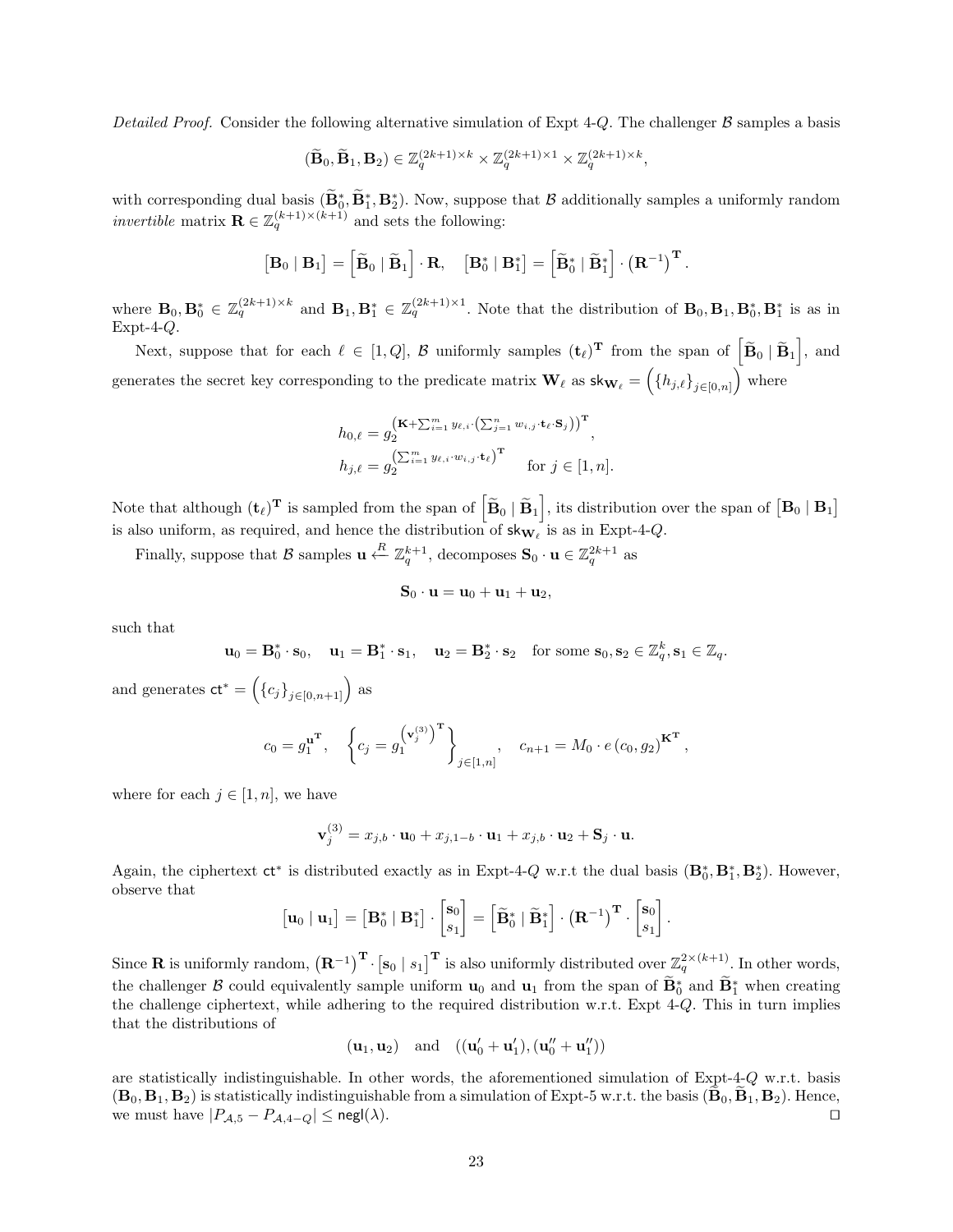Expt-6. This experiment is identical to Expt-5 except for the manner in which the challenge ciphertext ct<sup>∗</sup> is generated. Namely, the challenger B uniformly samples  $\mathbf{u}, \mathbf{u}', \mathbf{u}'' \leftarrow \mathbb{Z}_q^{k+1}$  and generates the ciphertext  $ct^* = \left( \{c_j\}_{j \in [0, n+1]} \right)$  as

$$
c_0 = g_1^{\mathbf{u}^{\mathbf{T}}}, \quad \left\{ c_j = g_1^{(\mathbf{v}_j^{(6)})^{\mathbf{T}}} \right\}_{j \in [1,n]}, \quad c_{n+1} = M_0 \cdot e(c_0, g_2)^{\mathbf{K}^{\mathbf{T}}},
$$

where for each  $j \in [1, n]$ , we have

$$
\mathbf{v}_{j}^{(6)} = \boxed{x_{j,0} \cdot \mathbf{S}_{0} \cdot \mathbf{u}' + x_{j,1} \cdot \mathbf{S}_{0} \cdot \mathbf{u}''} + \mathbf{S}_{j} \cdot \mathbf{u}.
$$

Let  $P_{A,6}$  denote the probability that  $b = b'$ , where b' is the bit output by the adversary A at the end of Expt-6. We state and prove the following lemma.

**Lemma 4.5** For all unbounded adversaries  $A$ ,  $|P_{A,6} - P_{A,5}| \le$  negl( $\lambda$ ).

Proof. The proof is similar to the proof of indistinguishability of Expt 2 and Expt 3. More specifically, to prove that  $|P_{\mathcal{A},6} - P_{\mathcal{A},5}| \leq \text{negl}(\lambda)$ , it is sufficient to prove that for each  $j \in [1, n]$  and for all  $\mathbf{x}_0, \mathbf{x}_1 \in \mathbb{Z}_q^n$ , the distributions of  $\mathbf{v}_j^{(5)}$  and  $\mathbf{v}_j^{(6)}$  are statistically close, where

$$
\mathbf{v}_{j}^{(5)} = \boxed{x_{j,0} \cdot (\mathbf{u}_{0}^{\prime} + \mathbf{u}_{1}^{\prime})} + \boxed{x_{j,1} \cdot (\mathbf{u}_{0}^{\prime\prime} + \mathbf{u}_{1}^{\prime\prime})} + x_{j,b} \cdot \mathbf{u}_{2} + \mathbf{S}_{j} \cdot \mathbf{u},
$$
  

$$
\mathbf{v}_{j}^{(6)} = \boxed{x_{j,0} \cdot (\mathbf{u}_{0}^{\prime} + \mathbf{u}_{1}^{\prime} + \mathbf{u}_{2}^{\prime})} + \boxed{x_{j,1} \cdot (\mathbf{u}_{0}^{\prime\prime} + \mathbf{u}_{1}^{\prime\prime} + \mathbf{u}_{2}^{\prime\prime})} + \mathbf{S}_{j} \cdot \mathbf{u}.
$$

Again, applying Lemma 2.2, decompose  $\mathbf{S}_j \cdot \mathbf{u}$  for  $j \in [1, n]$  as

$$
\mathbf{S}_j \cdot \mathbf{u} = \mathbf{u}_{j,0} + \mathbf{u}_{j,1} + \mathbf{u}_{j,2},
$$

such that

$$
\mathbf u_{j,0}=\mathbf B_0^*\cdot \mathbf s_{j,0}, \quad \mathbf u_{j,1}=\mathbf B_1^*\cdot s_{j,1}, \quad \mathbf u_{j,2}=\mathbf B_2^*\cdot \mathbf s_{j,2} \quad \text{for some } \mathbf s_{j,0}, \mathbf s_{j,2}\in \mathbb Z_q^k, s_{j,1}\in \mathbb Z_q.
$$

Using an argument very similar to that used to prove the indistinguishability of Expt 2 and Expt 3, one can show that for each  $j \in [1, n]$ , for all  $\mathbf{x}_0, \mathbf{x}_1 \in \mathbb{Z}_q^n$  and for all  $\mathbf{u}_2$  in the span of  $\mathbf{B}_2^*$ , the distributions of

$$
(x_{j,b} \cdot \mathbf{u}_2 + \mathbf{u}_{j,2})
$$
 and  $(x_{j,0} \cdot \mathbf{u}'_2 + x_{j,1} \cdot \mathbf{u}'_2 + \mathbf{u}_{j,2})$ 

are statistically indistinguishable whenever  $\mathbf{u}_{j,2}$  is sampled uniformly from the span of  $\mathbf{B}_2$ . This in turn implies that for each  $j \in [1, n]$  and for all  $\mathbf{x}_0, \mathbf{x}_1 \in \mathbb{Z}_q^n$ , the distributions of  $\mathbf{v}_j^{(5)}$  and  $\mathbf{v}_j^{(6)}$  are statistically indistinguishable, as desired.  $\square$ 

Finally, observe that in Expt-6, the adversary  $A$  has no advantage in guessing b, since the ciphertext  $ct^*$ is entirely independent of b. In other words, for all PPT adversaries A, we must have  $P_{A,6} = 1/2$ .

This completes the proof of Theorem 4.1.  $\Box$ 

#### 4.3 Function Privacy

We state and prove the following theorem.

**Theorem 4.2** If the  $(n, m)$ -min-entropy-MDDH assumption holds over the group  $\mathbb{G}_2$ , then for all PPT adversaries A, we have  $\mathbf{Adv}_{\Pi^{\mathrm{SME}},\mathcal{A}}^{\mathsf{FP}}(\lambda) \le \mathsf{negl}(\lambda)$ .

Proof. The proof proceeds through a sequence of experiments, beginning with the "real" function privacy experiment and ending with an experiment where the adversary has no advantage.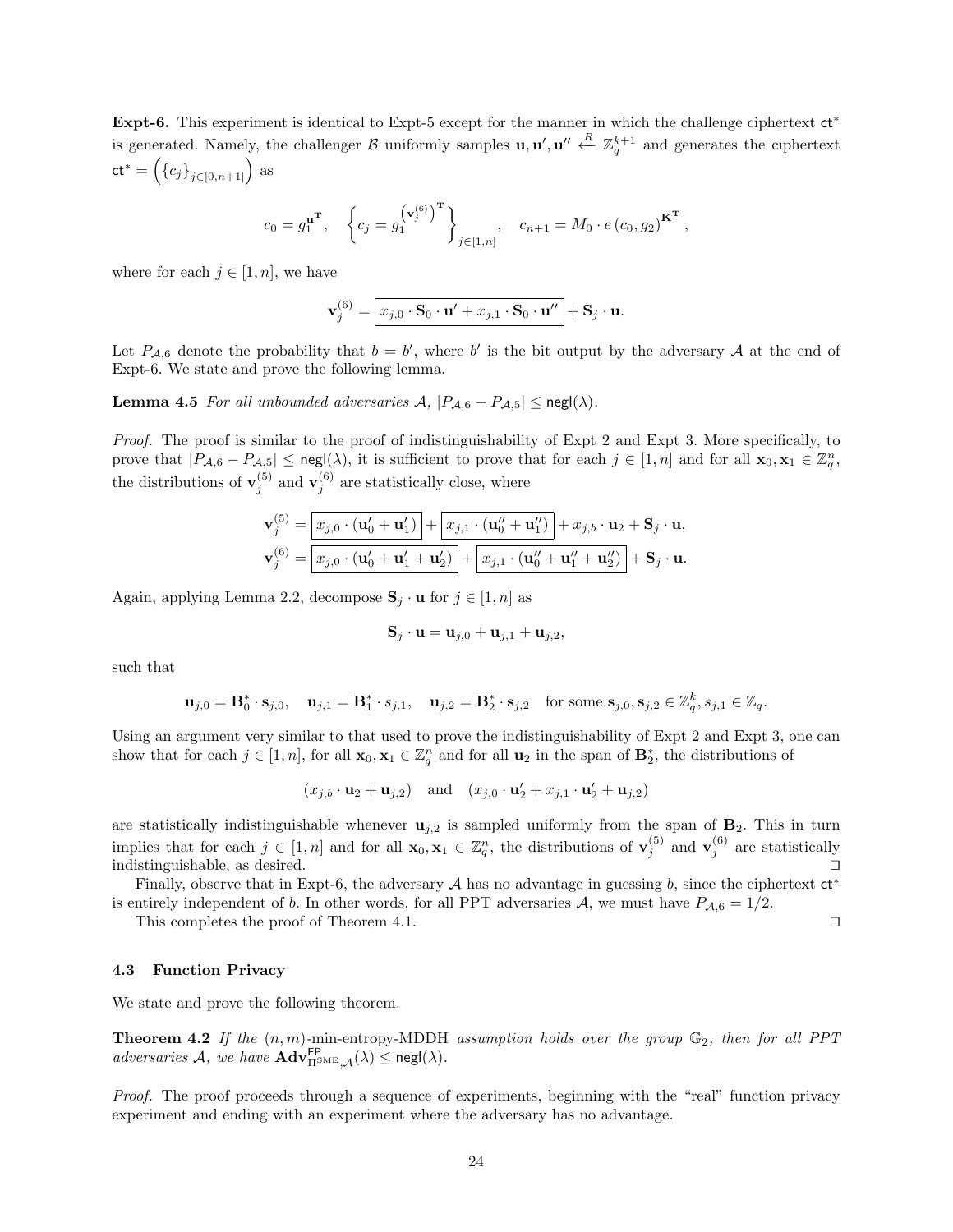**Expt-0.** This is the "real" function privacy experiment. In this experiment, the adversary  $A$  is given the public parameter pp. The adversary chooses two circuits corresponding to matrix distributions of the form

$$
\mathcal{W}_0 = \left[\mathbf{W}_{i,j}^{(0)}\right]_{i \in [1,m], j \in [1,n]}, \quad \mathcal{W}_1 = \left[\mathbf{W}_{i,j}^{(1)}\right]_{i \in [1,m], j \in [1,n]},
$$

representing joint distributions over  $\mathbb{Z}_q^{m \times n}$ , subject to the following restrictions:

- 1. For each  $i \in [1, m], j \in [1, n]$  and  $\tilde{b} \in \{0, 1\}$ ,  $\mathbf{W}_{i,j}^{(\tilde{b})}$  represents an  $\omega(\log \lambda)$ -source over  $\mathbb{F}_q$ .
- 2. For each  $i, i' \in [1, m], j, j' \in [1, n]$  and  $\tilde{b} \in \{0, 1\}$ ,  $W_{i,j}^{(\tilde{b})}$  and  $W_{i',j'}^{(\tilde{b})}$  represent mutually independent distributions.

The adversary A also (adaptively) issues key generation queries corresponding to predicate matrices the form  $\mathbf{W}_1,\ldots,\mathbf{W}_Q\in\mathbb{Z}_q^{m\times n}$  for some  $Q = \mathsf{poly}(\lambda).$  The challenger samples  $\mathbf{W}^*\overset{R}{\leftarrow}\mathcal{W}_b$  for some random  $b \stackrel{R}{\leftarrow} \{0,1\}$ , where

$$
\mathbf{W}^* = \left[w_{i,j}^*\right]_{i \in [1,m], j \in [1,n]},
$$

and uses the master secret key msk =  $(g_2, \mathbf{S}_0, \mathbf{S}_1, \ldots, \mathbf{S}_n, \mathbf{K}, \mathbf{B}_0)$  to set the challenge secret key sk $\mathbf{w}^*$  =  $(\lbrace h_j \rbrace_{j \in [0,n]} )$  where

$$
h_0 = g_2^{\left(\mathbf{K} + \sum_{i=1}^m y_i \cdot (\sum_{j=1}^n w_{i,j}^* \cdot \mathbf{t} \cdot \mathbf{S}_j)\right)^{\mathbf{T}}},
$$
  

$$
h_j = g_2^{\left(\sum_{i=1}^m y_i \cdot w_{i,j}^* \cdot \mathbf{t}\right)^{\mathbf{T}}} \quad \text{for } j \in [1, n],
$$

where  $y_1,\ldots,y_m \stackrel{R}{\leftarrow} \mathbb{Z}_q$  and  $\mathbf{t} = (\mathbf{B}\cdot\mathbf{s})^{\mathbf{T}}$  for some  $\mathbf{s} \stackrel{R}{\leftarrow} \mathbb{Z}_q^k$ . The adversary A receives  $\left($ sk $_{\mathbf{W}^*}$ , sk $_{\mathbf{W}_1}$ ,  $\dots$ , sk $_{\mathbf{W}_Q}$ ), where

$$
\mathsf{sk}_{\mathbf{W}_{\ell}} \leftarrow \mathsf{KeyGen}(\mathsf{pp},\mathsf{msk},\mathbf{W}_{\ell}) \quad \text{for each } \ell \in [1,Q].
$$

Finally, it outputs a bit b'. Let  $P_{A,0}$  denote the probability that  $b = b'$ .

Expt-1. This experiment is identical to Expt-0 except for the manner in which the challenge secret key sk<sub>W<sup>∗</sup></sub> is generated. Namely, the challenger B uniformly samples  $u_1, \ldots, u_n \stackrel{R}{\leftarrow} \mathbb{Z}_q$  and sets the challenge secret key sk $_{\mathbf{W}^*} = \left(\left\{h_j\right\}_{j\in[0,n]}\right)$  as follows:

$$
h_0 = g_2^{\left(\mathbf{K} + \sum_{j=1}^n u_j \cdot \mathbf{t} \cdot \mathbf{S}_j\right)^{\mathrm{T}}},
$$
  

$$
h_j = g_2^{\left(u_j \mathbf{t}\right)^{\mathrm{T}}} \quad \text{for } j \in [1, n],
$$

where  $\mathbf{t} = (\mathbf{B} \cdot \mathbf{s})^{\mathbf{T}}$  for some  $\mathbf{s} \stackrel{R}{\leftarrow} \mathbb{Z}_q^k$ . Let  $P_{\mathcal{A},1}$  denote the probability that  $b = b'$ , where  $b'$  is the bit output by the adversary A at the end of Expt-1. By the  $(n, m)$ -min-entropy-MDDH assumption, we must have  $|P_{A,2} - P_{A,1}| \leq$  negl $(\lambda)$ .

Finally, observe that the challenge secret key  $\mathbf{sk}_{\mathbf{W}^*}$  in Expt-1 is independent of the bit b chosen by the challenger. Hence, for all PPT adversaries A, we must have  $P_{A,1} = 1/2$ .

This completes the proof of Theorem 4.2.  $\Box$ 

Note 1. Note that our SME scheme essentially embeds two different problem instances in the same secret key - a subspace indistinguishability problem that is exploited to achieve unbounded collusion-resistance in the attribute privacy experiment, and a min-entropy MDDH instance, which is the basis for the proof of function privacy. We believe that this "simultaneous embedding" strategy is of independent interest, and may be useful in other applications.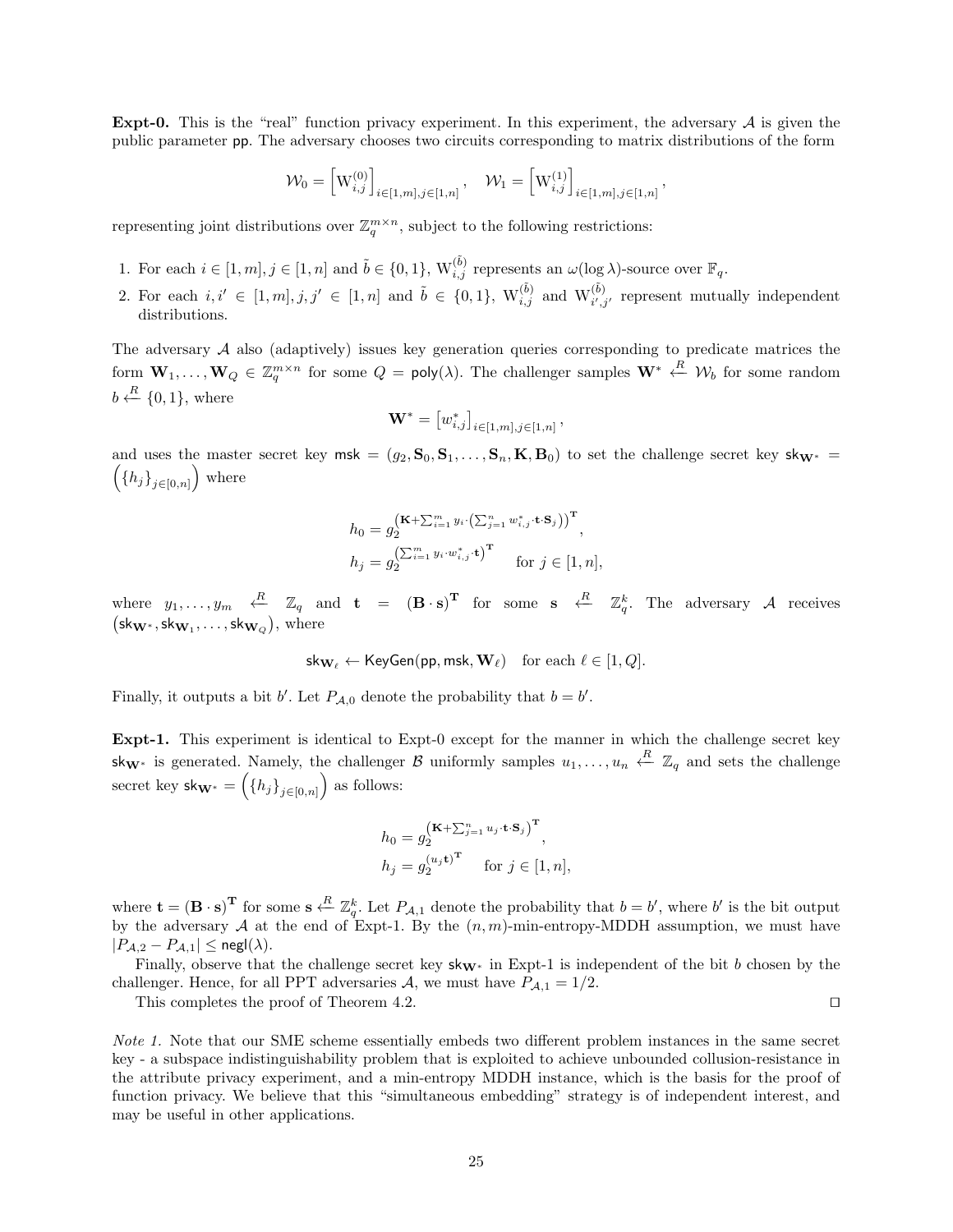# 5 Function Private SNME

In this section, we present an SNME scheme that is (computationally) function private whenever the predicate matrices are sampled from distributions with super-logarithmic min-entropy. Similar to the SME scheme, attribute privacy of our SNME scheme can be based on the  $\mathcal{U}_{k+1,k}$ -MDDH assumption, albeit in the bounded collusion setting, while function privacy follows from the min-entropy-MDDH assumption described in Section 2.4.

## 5.1 The Construction

Let GroupGen( $1^{\lambda}$ ) be a PPT algorithm that takes as input a security parameter  $\lambda \in \mathbb{N}$ , and outputs the tuple  $(\mathbb{G}_1, \mathbb{G}_2, \mathbb{G}_T, q, g_1, g_2, e)$ , where  $\mathbb{G}_1$ ,  $\mathbb{G}_2$  and  $\mathbb{G}_T$  are cyclic groups of prime order q (q being a  $\lambda$ -bit prime), g<sub>1</sub> is a generator for  $\mathbb{G}_1$ ,  $g_2$  is a generator for  $\mathbb{G}_2$ , and  $e : \mathbb{G}_1 \times \mathbb{G}_2 \longrightarrow \mathbb{G}_T$  is an efficiently computable nondegenerate asymmetric bilinear map. Our scheme  $\Pi^{\text{SNME}}$  is parameterized by  $m, n = \text{poly}(\lambda)$  in the sense that it supports predicate matrices of the form  $\mathbf{W} \in \mathbb{Z}_q^{m \times n}$ , and attribute vectors of the form  $\mathbf{x} \in \mathbb{Z}_q^n$ . The payload message space M for this scheme is assumed to be a "small" subset of  $\mathbb{Z}_q$  such that  $|\mathcal{M}| \leq \text{poly}(\lambda)$ .

• Setup(1<sup> $\lambda$ </sup>): Uniformly sample  $(\mathbb{G}_1, \mathbb{G}_2, \mathbb{G}_T, q, g_1, g_2, e)$  ← GroupGen(1 $\lambda$ ). Also, uniformly sample  $\mathbf{A} \xleftarrow{R}$  $\mathbb{Z}_q^{(k+1)\times k}$  and  $\mathbf{S}_1, \mathbf{S}_2 \stackrel{R}{\leftarrow} \mathbb{Z}_q^{n\times (k+1)}$  for some constant  $k > 0$ . Output

$$
\mathsf{pp} = \bigg(g_1, g_1^\mathbf{A}, g_1^{\mathbf{S}_1 \cdot \mathbf{A}}, g_1^{\mathbf{S}_2 \cdot \mathbf{A}}\bigg), \quad \mathsf{msk} = \bigg(g_2, \mathbf{S}_1, \mathbf{S}_2\bigg).
$$

• KeyGen(pp, msk, W): Given a predicate matrix  $\mathbf{W}$   $\in$   $\mathbb{Z}_q^{m\times n}$ , sample  $\mathbf{y}$   $\stackrel{R}{\leftarrow}$   $\mathbb{Z}_q^{m}$  and output sk $\mathbf{w}$  =  $(h_0, h_1, h_2)$ , where

$$
h_0 = g_2^{\mathbf{W}^{\mathbf{T}} \cdot \mathbf{y}}, \quad h_1 = g_2^{\left(\mathbf{W} \cdot \mathbf{S}_1\right)^{\mathbf{T}} \cdot \mathbf{y}}, \quad h_2 = g_2^{\left(\mathbf{W} \cdot \mathbf{S}_2\right)^{\mathbf{T}} \cdot \mathbf{y}}.
$$

• Enc(pp, x, M): Given an attribute vector  $\mathbf{x} \in \mathbb{Z}_q^n$  and a message  $M \in \mathcal{M} \subset \mathbb{Z}_q$ , uniformly sample  $\mathbf{r}_1, \mathbf{r}_2 \stackrel{R}{\leftarrow}$  $\mathbb{Z}_q^k$  and output  $ct = (c_{1,0}, c_{1,1}, c_{2,0}, c_{2,1})$  where

$$
\begin{aligned} c_{1,0} &= g_1^{(\mathbf{A} \cdot \mathbf{r}_1)^{\mathbf{T}}} \ , \quad c_{1,1} = g_1^{(\mathbf{x} + \mathbf{S}_1 \cdot \mathbf{A} \cdot \mathbf{r}_1)^{\mathbf{T}}} , \\ c_{2,0} &= g_1^{(\mathbf{A} \cdot \mathbf{r}_2)^{\mathbf{T}}} \ , \quad c_{2,1} = g_1^{(M \cdot \mathbf{x} + \mathbf{S}_2 \cdot \mathbf{A} \cdot \mathbf{r}_2)^{\mathbf{T}} } . \end{aligned}
$$

• Dec(pp, sk<sub>W</sub>, ct): Parse the ciphertext as  $ct = (c_{1,0}, c_{1,1}, c_{2,0}, c_{2,1})$  and the secret key as  $\mathbf{sk_W} = (h_0, h_1, h_2)$ . Check if there exists a *unique*  $M \in \mathcal{M}$  such that

$$
e(c_{2,1}, h_0) \cdot e(c_{2,0}, h_2)^{-1} = \left(e(c_{1,1}, h_0) \cdot e(c_{1,0}, h_1)^{-1}\right)^M.
$$

If yes, return M. Else return  $\perp$ .

Correctness. To see that the aforementioned scheme is functionally correct, observe the following.

$$
e(c_{1,1}, h_0) \cdot e(c_{1,0}, h_1)^{-1} = e(g_1, g_2)^{(\mathbf{y}^T \cdot \mathbf{W} \cdot (\mathbf{x} + \mathbf{S}_1 \cdot \mathbf{A} \cdot \mathbf{r}_1) - \mathbf{y}^T \cdot \mathbf{W} \cdot \mathbf{S}_1 \cdot \mathbf{A} \cdot \mathbf{r}_1)^{\mathrm{T}}
$$
  
\n
$$
= e(g_1, g_2)^{(\mathbf{y}^T \cdot \mathbf{W} \cdot \mathbf{x})^{\mathrm{T}}
$$
  
\n
$$
e(c_{2,1}, h_0) \cdot e(c_{2,0}, h_2)^{-1} = e(g_1, g_2)^{(\mathbf{y}^T \cdot \mathbf{W} \cdot (M \cdot \mathbf{x} + \mathbf{S}_2 \cdot \mathbf{A} \cdot \mathbf{r}_2) - \mathbf{y}^{\mathrm{T}} \cdot \mathbf{W} \cdot \mathbf{S}_2 \cdot \mathbf{A} \cdot \mathbf{r}_2)^{\mathrm{T}}
$$
  
\n
$$
= e(g_1, g_2)^{M \cdot (\mathbf{y}^{\mathrm{T}} \cdot \mathbf{W} \cdot \mathbf{x})^{\mathrm{T}}
$$

When  $\mathbf{W} \cdot \mathbf{x} \neq \mathbf{0} \mod q$ , we have  $\mathbf{y}^T \cdot \mathbf{W} \cdot \mathbf{x} \neq 0 \mod q$  with overwhelmingly large probability over the randomness of KeyGen, and the decryption algorithm correctly recovers the message M. But when  $\mathbf{W} \cdot \mathbf{x} = \mathbf{0}$ mod q, the message M cannot be uniquely recovered and the decryption algorithm returns  $\perp$ .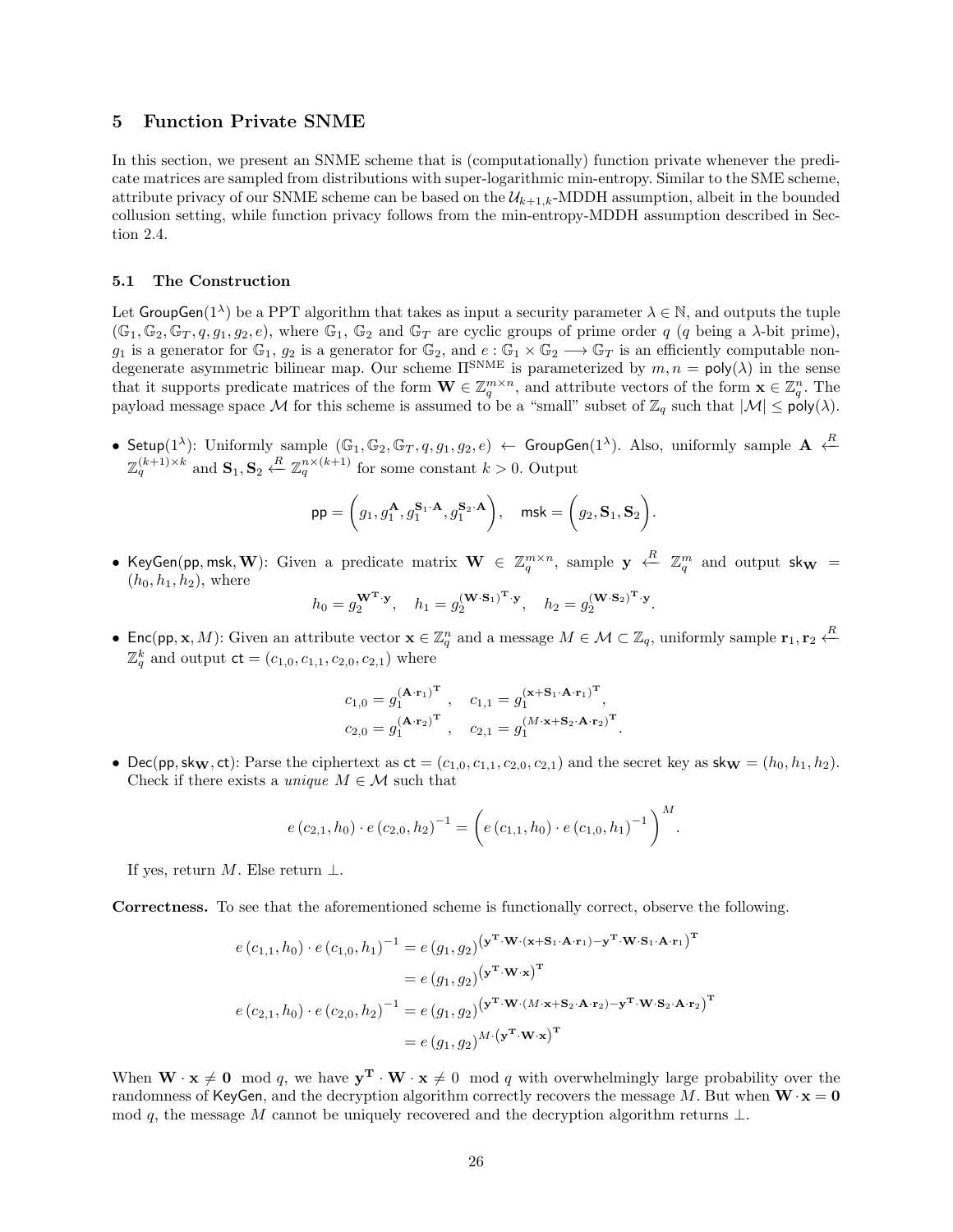#### 5.2 Attribute Privacy

We state the following theorem.

**Theorem 5.1** If the  $\mathcal{U}_{k+1,k}$ -MDDH assumption holds over the group  $\mathbb{G}_1$ , then for all PPT adversaries A that issue as most  $(n-1)$  secret key queries during the attribute privacy experiment, we have  $\text{Adv}_{\Pi^{\text{SNME}},\mathcal{A}}^{\text{AP}}(\lambda) \leq$  $negl(\lambda)$ .

Proof Sketch. The proof essentially relies on hash proof systems [18, 19], and uses arguments similar to those used by Agrawal et al. in proving the security of their linear FE scheme [6]. The analysis exploits the following fact: given the public parameter **pp** and no more than  $(n - 1)$  secret keys, the master secret key components  $\mathbf{S}_0, \mathbf{S}_1, \ldots, \mathbf{S}_n$  retain sufficient entropy from an (unbounded) adversary's point of view. This in turn ensures that at some stage, if the challenge ciphertext is generated using the master-secret-key instead of the public parameter, it will perfectly hide which attribute-message pair among  $(\mathbf{x}_0, M_0)$  and  $(\mathbf{x}_1, M_1)$  is encrypted.

Finally, the scheme is adaptively secure because the reduction knows the master secret key at any time, which allows it to answer all secret key queries without knowing the challenge attributes beforehand. This feature is common to nearly all security proofs relying on hash proof systems [18, 19].

Detailed Proof. The proof proceeds through a sequence of experiments, beginning with the "real" attribute privacy experiment and ending with an experiment where the adversary has no advantage.

**Expt-0.** This is the "real" experiment. In this experiment, the adversary  $\mathcal{A}$  is given the public parameter pp. The adversary chooses two (distinct) vector-message pairs  $(\mathbf{x}_0, M_0), (\mathbf{x}_1, M_1) \in \mathbb{Z}_q^n \times \mathcal{M}$ , and (adaptively) issues at most  $(n-1)$  key generation queries corresponding to predicate matrices the form  $\mathbf{W}_1, \ldots, \mathbf{W}_{n-1}$  ∈  $\mathbb{Z}_q^{m \times n}$ , subject to the restriction that  $\mathbf{W}_i \cdot \mathbf{x}_0 = \mathbf{W}_i \cdot \mathbf{x}_1 = \mathbf{0} \mod q$  for each  $i \in [1, n-1]$ . It receives in response  $(\mathsf{ct^*},\mathsf{skw}_1,\ldots,\mathsf{skw}_{n-1}),$  where

> $ct^* \leftarrow \mathsf{Enc}(\mathsf{pp}, \mathbf{x}_b, M_b)$  for some random  $b \stackrel{R}{\leftarrow} \{0, 1\},$  $\mathsf{sk}_{\mathbf{W}_i} \leftarrow \mathsf{KeyGen}(\mathsf{pp}, \mathsf{msk}, \mathbf{W}_i)$  for each  $i \in [1, n-1]$ .

Finally, it outputs a bit b'. Let  $P_{A,0}$  denote the probability that  $b = b'$ .

Expt-1. This experiment is identical to Expt-0 except for the manner in which the challenge ciphertext ct<sup>\*</sup> is generated. Namely, the challenger B uniformly samples  $\mathbf{r}_1, \mathbf{r}_2 \stackrel{R}{\leftarrow} \mathbb{Z}_q^k$  and uses the master secret key components  $S_1, S_2$  to output  $ct^* = (c_{1,0}, c_{1,1}, c_{2,0}, c_{2,1})$  as

$$
c_{1,0} = g_1^{(\mathbf{A} \cdot \mathbf{r}_1)^{\mathbf{T}}}, \quad c_{1,1} = g_1^{\mathbf{x}_0^{\mathbf{T}}} \cdot (c_{1,0})^{\mathbf{S}_1^{\mathbf{T}}},
$$

$$
c_{2,0} = g_1^{(\mathbf{A} \cdot \mathbf{r}_2)^{\mathbf{T}}}, \quad c_{2,1} = g_1^{M_b \cdot \mathbf{x}_b^{\mathbf{T}}} \cdot (c_{2,0})^{\mathbf{S}_2^{\mathbf{T}}}.
$$

Let  $P_{A,1}$  denote the probability that  $b = b'$ , where b' is the bit output by the adversary A at the end of Expt-1. Observe that the challenge ciphertext ct<sup>∗</sup> in Expt-1 has the same distribution as in Expt-0. Hence, we have  $P_{A,1} = P_{A,0}$ .

Expt-2. This experiment is identical to Expt-1 except, again, for the manner in which the challenge ciphertext  $ct^*$  is generated. Namely, the challenger B uniformly samples  $\mathbf{u}_1 \stackrel{R}{\leftarrow} \mathbb{Z}_q^{k+1}$  and  $\mathbf{r}_2 \stackrel{R}{\leftarrow} \mathbb{Z}_q^k$ , and uses master secret key components  $S_1, S_2$  to output  $ct^* = (c_{1,0}, c_{1,1}, c_{2,0}, c_{2,1})$  as

$$
c_{1,0} = \begin{bmatrix} g_1^{\mathbf{u}_1^{\mathbf{T}}} \\ g_1^{(\mathbf{u}_1)} \end{bmatrix}, \quad c_{1,1} = g_1^{\mathbf{x}_b^{\mathbf{T}}} \cdot (c_{1,0})^{\mathbf{S}_1^{\mathbf{T}}},
$$
  

$$
c_{2,0} = g_1^{(\mathbf{A} \cdot \mathbf{r}_2)^{\mathbf{T}}}, \quad c_{2,1} = g_1^{M_b \cdot \mathbf{x}_b^{\mathbf{T}}} \cdot (c_{2,0})^{\mathbf{S}_2^{\mathbf{T}}}.
$$

Let  $P_{A,2}$  denote the probability that  $b = b'$ , where b' is the bit output by the adversary A at the end of Expt-2. By the  $\mathcal{U}_{k+1,k}$ -MDDH assumption, we must have  $|P_{\mathcal{A},2} - P_{\mathcal{A},1}| \leq \text{negl}(\lambda)$ .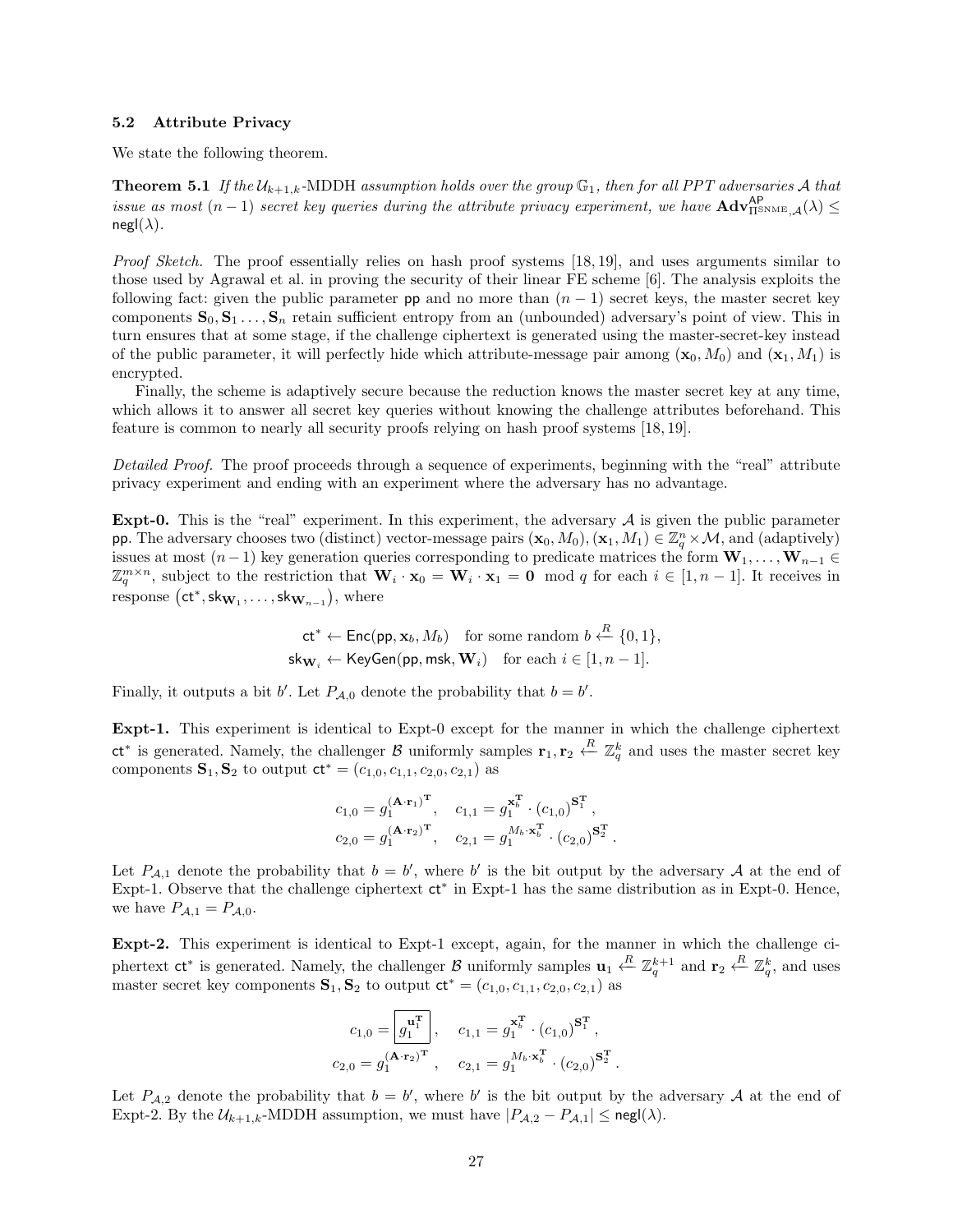Expt-3. This is the final experiment and is identical to Expt-2 except, again, for the manner in which the challenge ciphertext  $ct^*$  is generated. Namely, the challenger  $\mathcal B$  uniformly samples  $\mathbf u_1, \mathbf u_2 \leftarrow^R \mathbb{Z}_q^{k+1}$  and uses the master secret key components  $S_1, S_2$  to output  $ct^* = (c_{1,0}, c_{1,1}, c_{2,0}, c_{2,1})$  as

$$
c_{1,0} = g_1^{\mathbf{u}_1^{\mathbf{T}}}, \quad c_{1,1} = g_1^{\mathbf{x}_b^{\mathbf{T}}}\cdot (c_{1,0})^{\mathbf{S}_1^{\mathbf{T}}},
$$

$$
c_{2,0} = \boxed{g_1^{\mathbf{u}_2^{\mathbf{T}}}}, \quad c_{2,1} = g_1^{M_b \cdot \mathbf{x}_b^{\mathbf{T}}}\cdot (c_{2,0})^{\mathbf{S}_2^{\mathbf{T}}}.
$$

Let  $P_{A,3}$  denote the probability that  $b = b'$ , where b' is the bit output by the adversary A at the end of Expt-3. Again, by the  $\mathcal{U}_{k+1,k}$ -MDDH assumption, we must have  $|P_{\mathcal{A},3} - P_{\mathcal{A},2}| \leq \text{negl}(\lambda)$ .

The proof of Theorem 5.1 now follows from the following lemma.

**Lemma 5.1** For all PPT adversaries A that issue as most  $(n-1)$  secret key queries during the attribute privacy experiment, we have  $P_{A,3} = 1/2$ .

*Proof.* To prove this lemma, it is sufficient to prove that the challenge ciphertext ct<sup>\*</sup> in Expt-3 is independent of the bit b chosen by the challenger  $\beta$ . To prove this, first observe that given the challenge ciphertext  $ct^*$ , an unbounded adversary  $\mathcal A$  can infer the following tuples and nothing more.

$$
(\mathbf{u}_1, \mathbf{v}_1) := (\mathbf{x}_b + \mathbf{S}_1 \cdot \mathbf{u}_1)), \quad (\mathbf{u}_2, \mathbf{v}_2) := (M_b \cdot \mathbf{x}_b + \mathbf{S}_2 \cdot \mathbf{u}_2)). \tag{1}
$$

Hence, it is sufficient to prove that both  $v_1$  and  $v_2$  hide the bit b perfectly whenever  $u_1$  and  $u_2$  are uniformly random in  $\mathbb{Z}_q^{(k+1)}$ . Define  $\mathbf{x}^* := (\mathbf{x}_0 - \mathbf{x}_1) \mod q$ , and deterministically generate a  $\mathbb{Z}_q$ -basis  $\mathbf{W}^{\perp} \in \mathbb{Z}_q^{(n-1)\times n}$ for the subspace

$$
\{ \mathbf{w} \in \mathbb{Z}_q^n : \langle \mathbf{w}, \mathbf{x}^* \rangle = 0 \mod q \}.
$$

Let  $\mathbf{w}^* \in \mathbb{Z}_q^n$  be a vector (also deterministically chosen) *outside* this subspace, and define the invertible matrix

$$
\mathbf{W} = \begin{bmatrix} \mathbf{W}^{\perp} \\ \overline{(\mathbf{w}^*)^{\mathbf{T}}} \end{bmatrix} \in \mathbb{Z}_q^{n \times n}.
$$

Since the rows of the matrix W are deterministically generated from  $x^*$ , they are known to the adversary A. Hence, to prove that  $\mathbf{v}_1$  and  $\mathbf{v}_2$  perfectly hide the bit b chosen by the challenger, it suffices to prove that the following vectors in  $\mathbb{Z}_q^n$  are independent of b:

$$
\mathbf{W}\cdot \mathbf{v}_1 = \begin{bmatrix} \mathbf{W}^{\perp} \\ \overline{\left(\mathbf{w}^{*}\right)^{\mathbf{T}}} \end{bmatrix} \cdot \mathbf{v}_1, \quad \mathbf{W}\cdot \mathbf{v}_2 = \begin{bmatrix} \mathbf{W}^{\perp} \\ \overline{\left(\mathbf{w}^{*}\right)^{\mathbf{T}}} \end{bmatrix} \cdot \mathbf{v}_2 \quad .
$$

Again,  $W^{\perp} \cdot v_1$  and  $W^{\perp} \cdot v_2$  are clearly independent of b, as  $W^{\perp} \cdot x_0 = W^{\perp} \cdot x_1 \mod q$  by construction. Hence, it remains to prove that the following expressions are independent of  $b$ :

$$
\begin{aligned} \langle \mathbf{w}^*, \mathbf{v}_1 \rangle &= \langle \mathbf{w}^*, \mathbf{x}_b \rangle + (\mathbf{w}^*)^{\mathbf{T}} \cdot \mathbf{S}_1 \cdot \mathbf{u}_1 \\ \langle \mathbf{w}^*, \mathbf{v}_2 \rangle &= \langle \mathbf{w}^*, M_b \cdot \mathbf{x}_b \rangle + (\mathbf{w}^*)^{\mathbf{T}} \cdot \mathbf{S}_2 \cdot \mathbf{u}_2. \end{aligned}
$$

Suppose that the adversary A issues  $(n-1)$  key-generation queries on predicate matrices  $\mathbf{W}_1, \cdots, \mathbf{W}_Q \in$  $\mathbb{Z}_q^{m \times n}$ , subject to the restriction that

$$
\mathbf{W}_{\ell} \cdot \mathbf{x}_0 = \mathbf{W}_{\ell} \cdot \mathbf{x}_1 = \mathbf{0} \mod q \text{ for each } \ell \in [1, n-1],
$$

Even an unbounded  $A$  learns nothing more than the following information from  $pp$  and the secret keys  $\mathsf{sk}_{\mathbf{W}_1}, \ldots, \mathsf{sk}_{\mathbf{W}_{n-1}}$ :

$$
\mathbf{S}_1 \cdot \mathbf{A}, \quad \mathbf{S}_2 \cdot \mathbf{A}, \quad \left\{ (\mathbf{W}_{\ell} \cdot \mathbf{S}_1)^{\mathbf{T}} \cdot \mathbf{y}_{\ell}, \quad (\mathbf{W}_{\ell} \cdot \mathbf{S}_2)^{\mathbf{T}} \cdot \mathbf{y}_{\ell} \right\}_{\ell \in [1, n-1]}.
$$

Let  $S_1^*, S_2^* \in \mathbb{Z}_q^{n \times (k+1)}$  be arbitrary matrices satisfying the aforementioned system of equations, and let  $\mathbf{a}^{\perp} \in \mathbb{Z}_q^{k+1}$  be a vector such that  $(\mathbf{a}^{\perp})^{\mathbf{T}} \cdot \mathbf{A} = 0 \mod q$ . Since all queries issued by A involve predicate matrices whose rows are in  $\mathbf{W}^{\perp}$ , the distribution of  $(\mathbf{S}_1, \mathbf{S}_2)$  in A's view is

$$
\left\{ \mathbf{S}_{1}^{*} + \mu_{1} \cdot (\mathbf{x}_{0} - \mathbf{x}_{1}) \cdot (\mathbf{a}^{\perp})^{\mathbf{T}}, \quad \mathbf{S}_{2}^{*} + \mu_{2} \cdot (\mathbf{x}_{0} - \mathbf{x}_{1}) \cdot (\mathbf{a}^{\perp})^{\mathbf{T}} \right\}_{\mu_{1}, \mu_{2} \leftarrow \mathcal{R}_{\mathbb{Z}_{q}}}
$$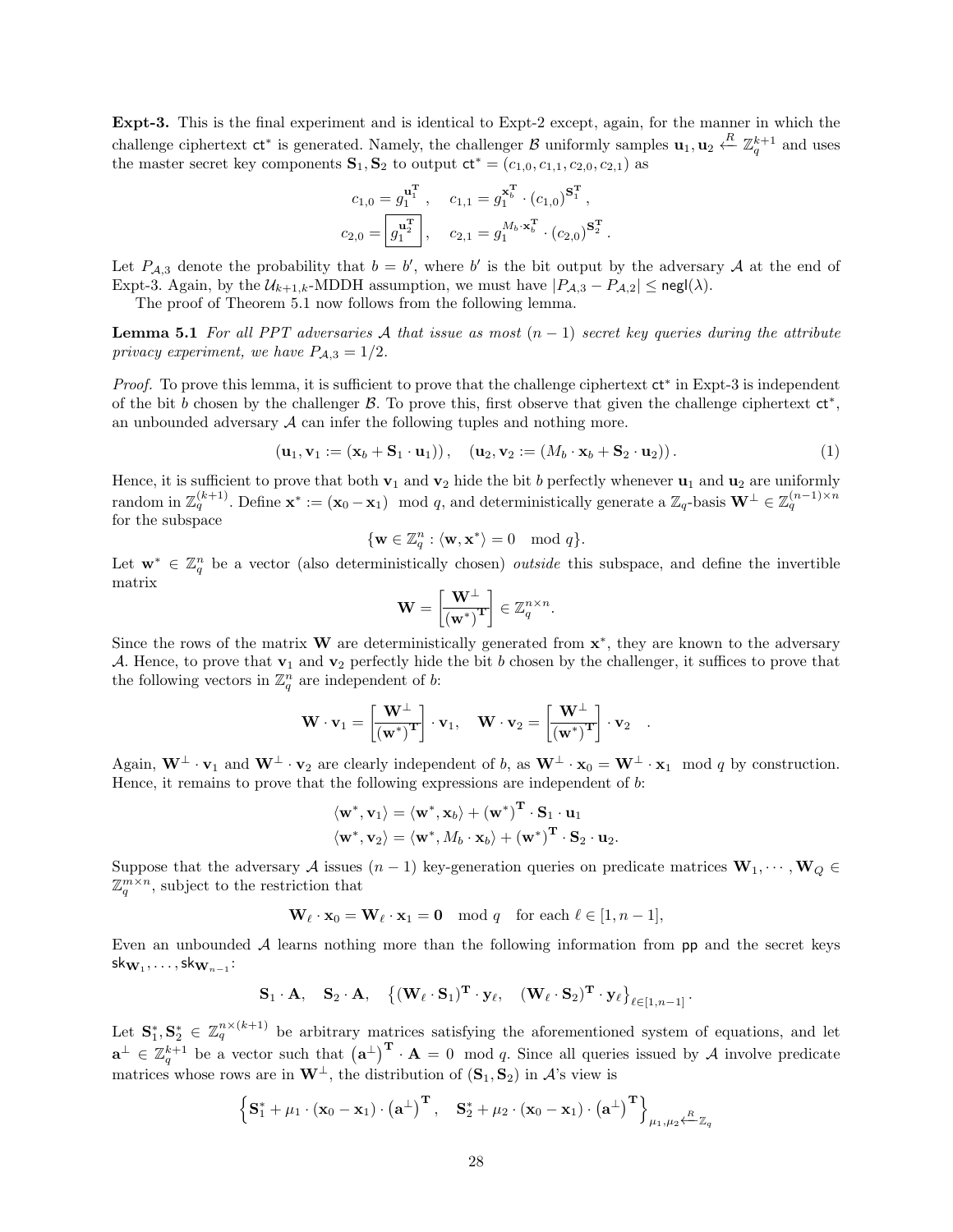which is precisely the uniform distribution over  $\mathbb{Z}_q \times \mathbb{Z}_q$  since

$$
(\mathbf{w}^*)^{\mathbf{T}} \cdot (\mathbf{x}_0 - \mathbf{x}_1) \neq 0 \mod q
$$

by construction, and we have

$$
(\mathbf{a}^{\perp})^{\mathbf{T}} \cdot \mathbf{u}_1 \neq 0 \mod q \text{ and } (\mathbf{a}^{\perp})^{\mathbf{T}} \cdot \mathbf{u}_2 \neq 0 \mod q
$$

with overwhelmingly large probability whenever the vectors  $\mathbf{u}_1, \mathbf{u}_2$  are uniformly random in  $\mathbb{Z}_q$ . In other words,  $\mathbf{v}_1$  and  $\mathbf{v}_2$  hide the bit b perfectly. This completes the proof of Lemma 5.1 and Theorem 5.1.

#### 5.3 Function Privacy

We state and prove the following theorem.

**Theorem 5.2** If the  $(n, m)$ -min-entropy-MDDH assumption holds over the group  $\mathbb{G}_2$ , then for all PPT adversaries A, we have  $\mathbf{Adv}_{\Pi^{\mathrm{SNME}},\mathcal{A}}^{\mathsf{FP}}(\lambda) \le \mathsf{negl}(\lambda)$ .

Proof. The proof proceeds through a sequence of experiments, beginning with the "real" function privacy experiment and ending with an experiment where the adversary has no advantage.

**Expt-0.** This is the "real" function privacy experiment. In this experiment, the adversary  $A$  is given the public parameter pp. The adversary chooses two circuits corresponding to matrix distributions of the form

$$
\mathcal{W}_0 = \left[\mathbf{W}_{i,j}^{(0)}\right]_{i \in [1,m], j \in [1,n]}, \quad \mathcal{W}_1 = \left[\mathbf{W}_{i,j}^{(1)}\right]_{i \in [1,m], j \in [1,n]}
$$

,

representing joint distributions over  $\mathbb{Z}_q^{m \times n}$ , subject to the following restrictions:

- 1. For each  $i \in [1, m], j \in [1, n]$  and  $\tilde{b} \in \{0, 1\}$ ,  $\mathbf{W}_{i,j}^{(\tilde{b})}$  represents an  $\omega(\log \lambda)$ -source over  $\mathbb{F}_q$ .
- 2. For each  $i, i' \in [1, m], j, j' \in [1, n]$  and  $\tilde{b} \in \{0, 1\}$ ,  $W_{i,j}^{(\tilde{b})}$  and  $W_{i',j'}^{(\tilde{b})}$  represent mutually independent distributions.

The adversary  $A$  also (adaptively) issues key generation queries corresponding to predicate matrices the form  $\mathbf{W}_1,\ldots,\mathbf{W}_Q\in\mathbb{Z}_q^{m\times n}$  for some  $Q = \mathsf{poly}(\lambda).$  The challenger samples  $\mathbf{W}^*\overset{R}{\leftarrow}\mathcal{W}_b$  for some random  $b \stackrel{R}{\leftarrow} \{0,1\}$ , and and uses the master secret key msk =  $(S_1, S_2)$  to set sk $\mathbf{w}^* = (h_0, h_1, h_2)$ , where

$$
h_0 = g_2^{(\mathbf{W}^*)^{\mathbf{T}} \cdot \mathbf{y}}, \quad h_1 = g_2^{(\mathbf{W} \cdot \mathbf{S}_1^*)^{\mathbf{T}} \cdot \mathbf{y}}, \quad h_2 = g_2^{(\mathbf{W} \cdot \mathbf{S}_2^*)^{\mathbf{T}} \cdot \mathbf{y}},
$$

where  $\mathbf{y} \xleftarrow{R} \mathbb{Z}_q^m$ . The adversary  $\mathcal A$  receives  $\left(\mathsf{sk}_{\mathbf{W}^*},\mathsf{sk}_{\mathbf{W}_1},\dots,\mathsf{sk}_{\mathbf{W}_Q}\right),$  where

$$
\mathsf{sk}_{\mathbf{W}_{\ell}} \leftarrow \mathsf{KeyGen}(\mathsf{pp},\mathsf{msk},\mathbf{W}_{\ell}) \quad \text{for each } \ell \in [1,Q].
$$

Finally, it outputs a bit b'. Let  $P_{A,0}$  denote the probability that  $b = b'$ .

Expt-1. This experiment is identical to Expt-0 except for the manner in which the challenge secret key skw<sup>∗</sup> is generated. Namely, the challenger B uniformly samples  $\mathbf{u} \leftarrow^R \mathbb{Z}_q^n$  and uses the master secret key msk =  $(q_2, \mathbf{S}_1, \mathbf{S}_2)$  to output sk $\mathbf{w}^* = (h_0, h_1, h_2)$  where

$$
h_0 = g_2^{\mathbf{u}}, \quad h_1 = g_2^{(\mathbf{S}_1)^{\mathbf{T}} \cdot \mathbf{u}}, \quad h_2 = g_2^{(\mathbf{S}_2)^{\mathbf{T}} \cdot \mathbf{u}}.
$$

Let  $P_{A,1}$  denote the probability that  $b = b'$ , where b' is the bit output by the adversary A at the end of Expt-1. By the  $(n, m)$ -min-entropy-MDDH assumption, we must have  $|P_{A,2} - P_{A,1}| \leq \text{negl}(\lambda)$ .

Finally, observe that the challenge secret key  $sk_{W^*}$  in Expt-1 is independent of the bit b chosen by the challenger. Hence, for all PPT adversaries A, we must have  $P_{A,1} = 1/2$ . This completes the proof of Theorem 5.2.  $\Box$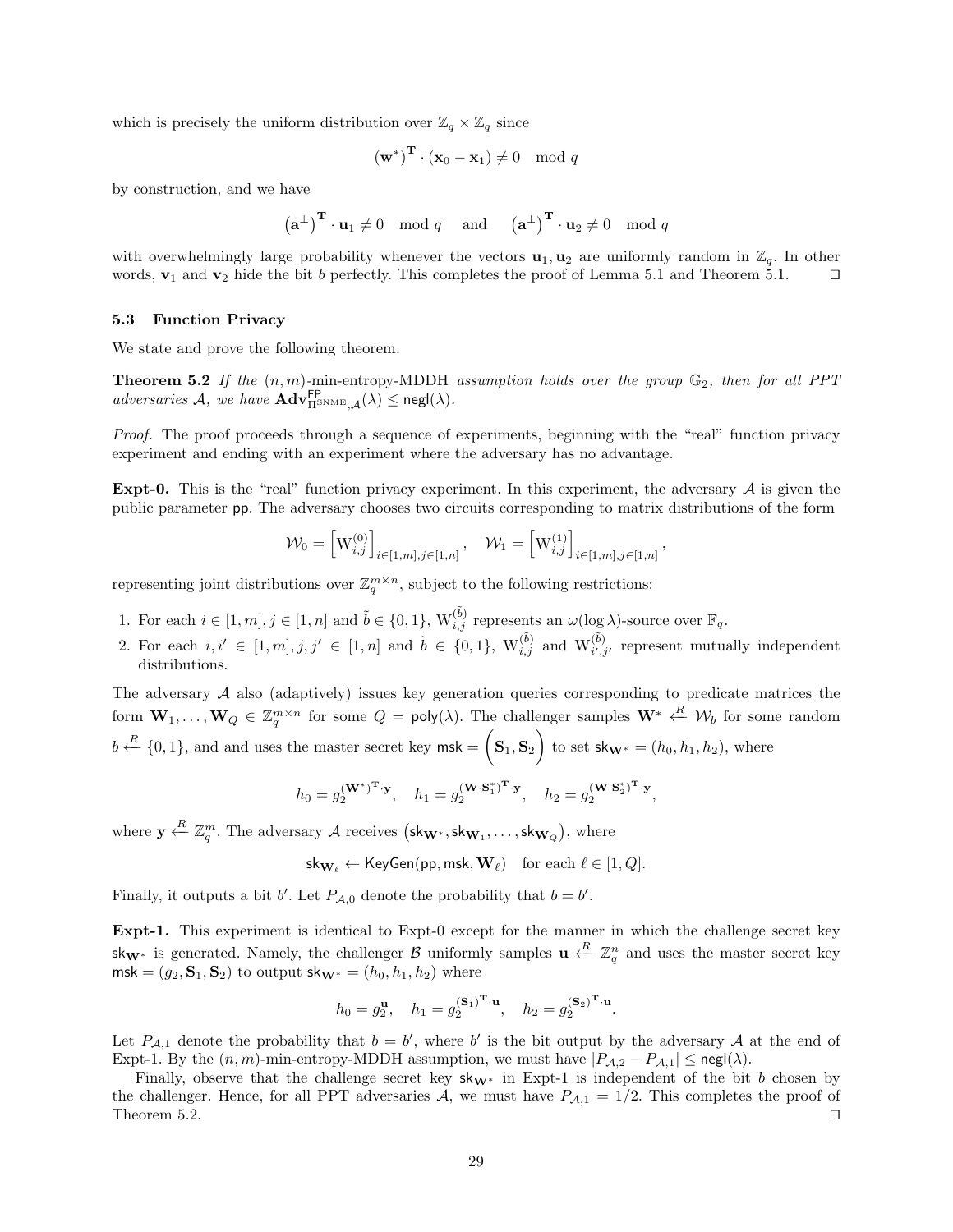# 6 Function Private Hidden Vector Encryption

In this section, we present a function private HVE scheme. Although attribute private SME is known to imply attribute private HVE [30], the same implication does not hold w.r.t. function privacy. In particular, the presence of wildcard characters in HVE implies that the function privacy definitions for SME do not naturally apply to HVE. This necessitates separate definitions for function private HVE, which we present before our construction.

Hidden Vector Encryption. Hidden-vector encryption (HVE) [14], also known as "wildcard IBE", is a PE scheme that supports conjunctive equality, range-membership and subset-membership predicates. Formally, an HVE scheme is a PE over an attribute space  $\Sigma^n$  ( $\Sigma$  being an alphabet), a "wildcard" symbol  $\star \notin \Sigma$ , and a set of Boolean predicates  $f_{\mathbf{v}} : \Sigma \longrightarrow \{0,1\}$  such that for each  $\mathbf{y} = [y_1 \dots y_n] \in (\Sigma \cup {\{\star\}})^n$  and  $\mathbf{x} = [x_1 \dots x_n] \in \Sigma^n$ , we have

$$
f_{\mathbf{y}}(\mathbf{x}) = \begin{cases} 1 & \text{if } (y_j = x_j) \lor (y_j = \star) \quad \text{for each } j \in [1, n] \\ 0 & \text{otherwise.} \end{cases}
$$

## 6.1 Function Privacy of HVE

Let  $\Pi^{\text{HVE}} = (\textsf{Setup}, \textsf{KeyGen}, \textsf{Enc}, \textsf{Dec})$  be an HVE scheme. Define the experiment  $\textsf{Expt}^{(b)}_{\textsf{FP}, \Pi^{\text{HVE}}, \mathcal{A}}(\lambda)$  as in Fig. 3 for a security parameter  $\lambda \in \mathbb{N}$  and a bit  $b \in \{0,1\}$ . Let  $\mathbf{Adv}_{\Pi^{\text{HVE}},\mathcal{A}}^{\text{FP}}(\lambda)$  denote the advantage of the adversary A in the aforementioned experiment, defined as

$$
\mathbf{Adv}_{\Pi^{\mathrm{HVE}},\mathcal{A}}^{\mathsf{FP}}(\lambda) := \bigg|\Pr\left[\mathsf{Expt}_{\mathsf{FP},\Pi^{\mathrm{HVE}},\mathcal{A}}^{(0)}(\lambda) = 1\right] - \Pr\left[\mathsf{Expt}_{\mathsf{FP},\Pi^{\mathrm{HVE}},\mathcal{A}}^{(1)}(\lambda) = 1\right]\bigg| \leq \mathsf{negl}(\lambda).
$$

Definition 5. (Function Private HVE.) A HVE scheme Π<sup>HVE</sup> is said to be *function private* if for all security parameters  $\lambda \in \mathbb{N}$  and for all PPT adversaries A, it holds that  $\mathbf{Adv}_{\Pi^{\text{HVE}}, \mathcal{A}}^{\text{FP}}(\lambda) \leq \mathsf{negl}(\lambda)$ .

The Wildcard Characters. Note the aforementioned definition of function privacy for HVE is weak in the sense that it does not require the secret key sk<sup>y</sup> to hide the positions of the wildcard characters in the vector y. While a stronger notion of function privacy that also hides the positions of the wildcard characters is desirable, our HVE construction only satisfies the weaker notion of function privacy as described above. We leave it open to design a function private HVE scheme where the secret key also hides the location of the wildcard characters. It is interesting to note that even in the non-function private setting, all known constructions of HVE [14, 30] have secret keys that reveal the positions of the wildcard characters.

Multi-Challenge vs. Single-Challenge. As in the case of SME/SNME, the function privacy definition for HVE is also "single-challenge". Once again, as the adversary is also given access to the key-generation oracle, this definition is polynomially equivalent to a "multi-challenge" variant where the adversary is allowed polynomially many challenge queries. This equivalence follows by the same hybrid argument as for SME/SNME, where the hybrids are constructed such that only one query is forwarded to the function privacy oracle, and all other queries are answered using the key-generation oracle.

#### 6.2 A Function Private HVE Scheme

We now construct an HVE scheme that is function private under this definition. The scheme uses techniques similar to the function private SME scheme that was described in Section 4, with subtle differences to account for the presence of the wildcard characters.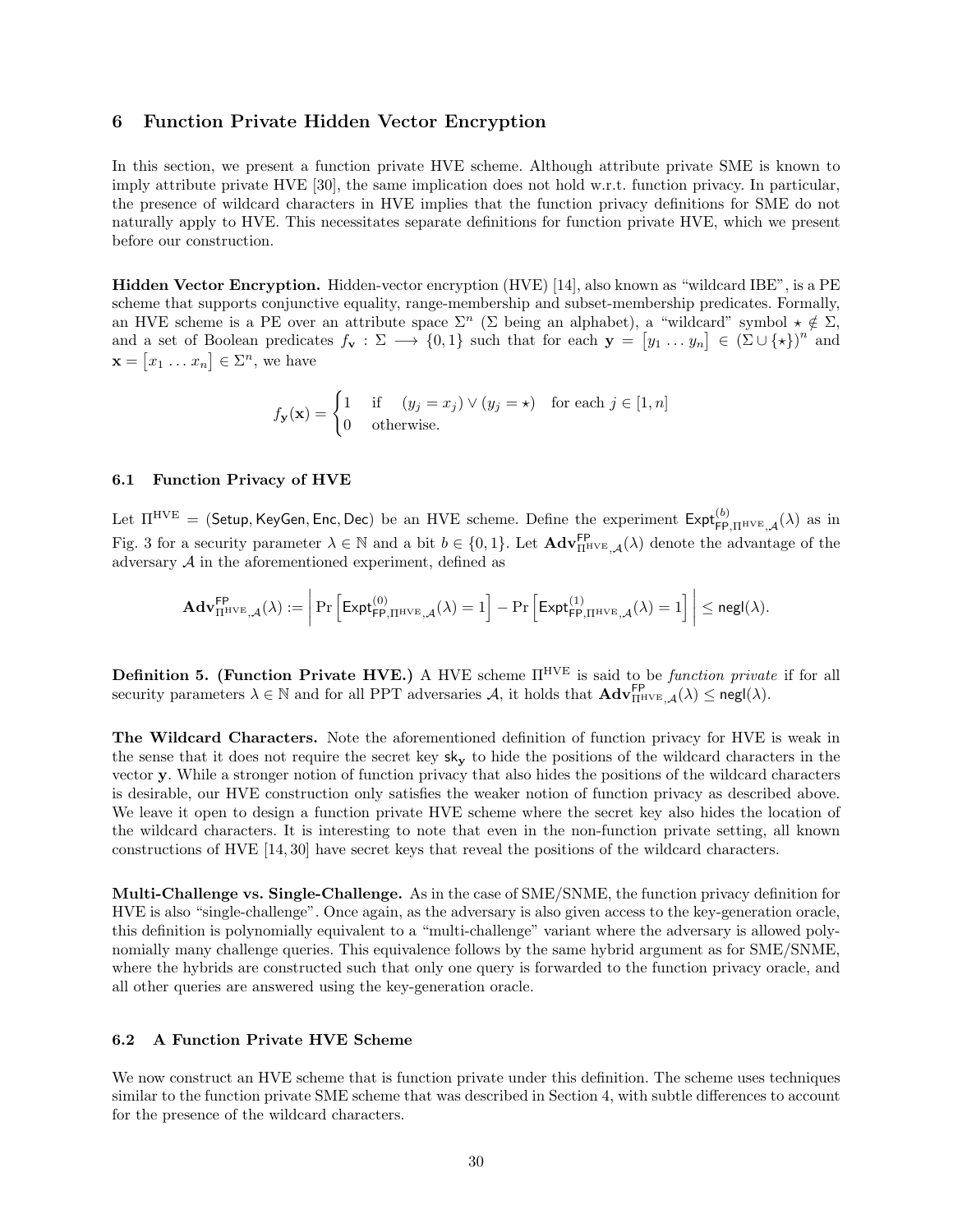${\rm Experiment ~{\rm Ext}_{\rm FP, II^{HVE}, \mathcal{A}}^{(b)}(\lambda)}$ :

- 1. The challenger samples  $(pp, msk) \leftarrow$  Setup $(1^{\lambda})$  and provides pp to A.
- 2. The adversary  $A$  adaptively issues key-generation queries. For each query vector  $y$ , the challenger responds with

 $sk_y \leftarrow KeyGen(pp, msk, y)$ .

3. The adversary A outputs a set  $S \subset [1, n]$  and circuits of the form

$$
\mathcal{Y}_0 = \left[ Y_j^{(0)} \right]_{j \in [1,n]}, \quad \mathcal{Y}_1 = \left[ Y_j^{(0)} \right]_{j \in [1,n]}
$$

,

representing joint distributions over  $\Sigma<sup>n</sup>$ , subject to the following restrictions:

- (a) For each  $j \in [1, n]$  and  $\tilde{b} \in \{0, 1\}$ ,  $Y_j^{(\tilde{b})}$  represents an  $\omega(\log \lambda)$ -source over  $\Sigma$ .
- (b) For each  $j, j' \in [1, n]$  and  $\tilde{b} \in \{0, 1\}$ ,  $Y_j^{(\tilde{b})}$  and  $Y_{j'}^{(\tilde{b})}$  represent mutually independent distributions.

The challenger samples  $\mathbf{y} = (y_1, \ldots, y_n) \stackrel{R}{\leftarrow} \mathcal{Y}_b$  and creates a new vector  $\tilde{\mathbf{y}} = (\tilde{y}_1, \ldots, \tilde{y}_n)$  such that for each  $j \in [1, n]$ , the following holds:

$$
\tilde{y}_j = \begin{cases} y_j & \text{if } j \in \mathcal{S} \\ \star & \text{otherwise.} \end{cases}
$$

The challenger then responds to the adversary  $A$  with the secret-key

$$
sk_{\tilde{y}} = \text{KeyGen}(\text{msk}, \tilde{y}).
$$

4. The adversary  $A$  continues to adaptively issue key-generation queries. The challenger responds as above.

5. Eventually, the adversary  $A$  outputs a bit  $b'$ .



The Scheme. Our scheme  $\Pi^{\text{HVE}}$  is parameterized by  $n = \text{poly}(\lambda)$  in the sense that it supports predicate vectors of the form  $y \in (\mathbb{Z}_q \cup {\{\star\}})^n$ , and attribute vectors of the form  $x \in \mathbb{Z}_q^n$ . The payload message space M for this scheme is assumed to a "small" subset of  $\mathbb{G}_T$ , namely  $|\mathcal{M}| < |\mathbb{G}_T|^{1/2}$ . The scheme works as follows.

• Setup(1<sup> $\lambda$ </sup>): Uniformly sample  $(\mathbb{G}_1, \mathbb{G}_2, \mathbb{G}_T, q, g_1, g_2, e)$  ← GroupGen(1 $\lambda$ ). Also, uniformly sample  $\mathbf{A} \xleftarrow{R}$  $\mathbb{Z}_q^{(k+1)\times k}$ ,  $\mathbf{S}_0, \mathbf{S}_1, \ldots, \mathbf{S}_n, \mathbf{K} \stackrel{R}{\leftarrow} \mathbb{Z}_q^{(2k+1)\times (k+1)}$  and  $\mathbf{B} \stackrel{R}{\leftarrow} \mathbb{Z}_q^{(2k+1)\times k}$  for some constant  $k > 0$ . Output

$$
\mathsf{pp} = \left(g_1, g_2, g_1^{\mathbf{A}}, g_1^{\mathbf{S}_0 \cdot \mathbf{A}}, g_1^{\mathbf{S}_1 \cdot \mathbf{A}}, \dots, g_1^{\mathbf{S}_n \cdot \mathbf{A}}, e(g_1, g_2)^{\mathbf{K} \cdot \mathbf{A}}\right),
$$
  

$$
\mathsf{msk} = (\mathbf{S}_0, \mathbf{S}_1, \dots, \mathbf{S}_n, \mathbf{K}, \mathbf{B}).
$$

• KeyGen(pp, msk, y): Given a predicate vector  $y \in (\mathbb{Z}_q \cup {\{\star\}})^n$ , parse it as  $y = [y_1 \dots y_n]$  and collect all non-wildcard indices of  $y$  in the set  $S$  as

$$
S = \{ j \in [1, n] : y_j \neq \star \} := \{ j_1, j_2, \ldots, j_{|S|} \},
$$

Create the truncated vector

$$
\mathbf{y}_{\mathcal{S}} = [y_{j_1} \dots y_{j_{|\mathcal{S}|}}]^{\mathbf{T}} \in \mathbb{Z}_q^{|\mathcal{S}|}.
$$

Next, sample a random *invertible* matrix  $\mathbf{U} \leftarrow \mathbb{Z}_q^{|\mathcal{S}| \times |\mathcal{S}|}$  and set

$$
\mathbf{W}_{\mathbf{y}} = \begin{bmatrix} \mathbf{U} \mid \mathbf{U} \cdot \mathbf{y}_{\mathcal{S}} \end{bmatrix} \vcentcolon= \begin{bmatrix} w_{i,j} \end{bmatrix}_{i \in [1,|\mathcal{S}|], j \in [1,|\mathcal{S}|+1]}
$$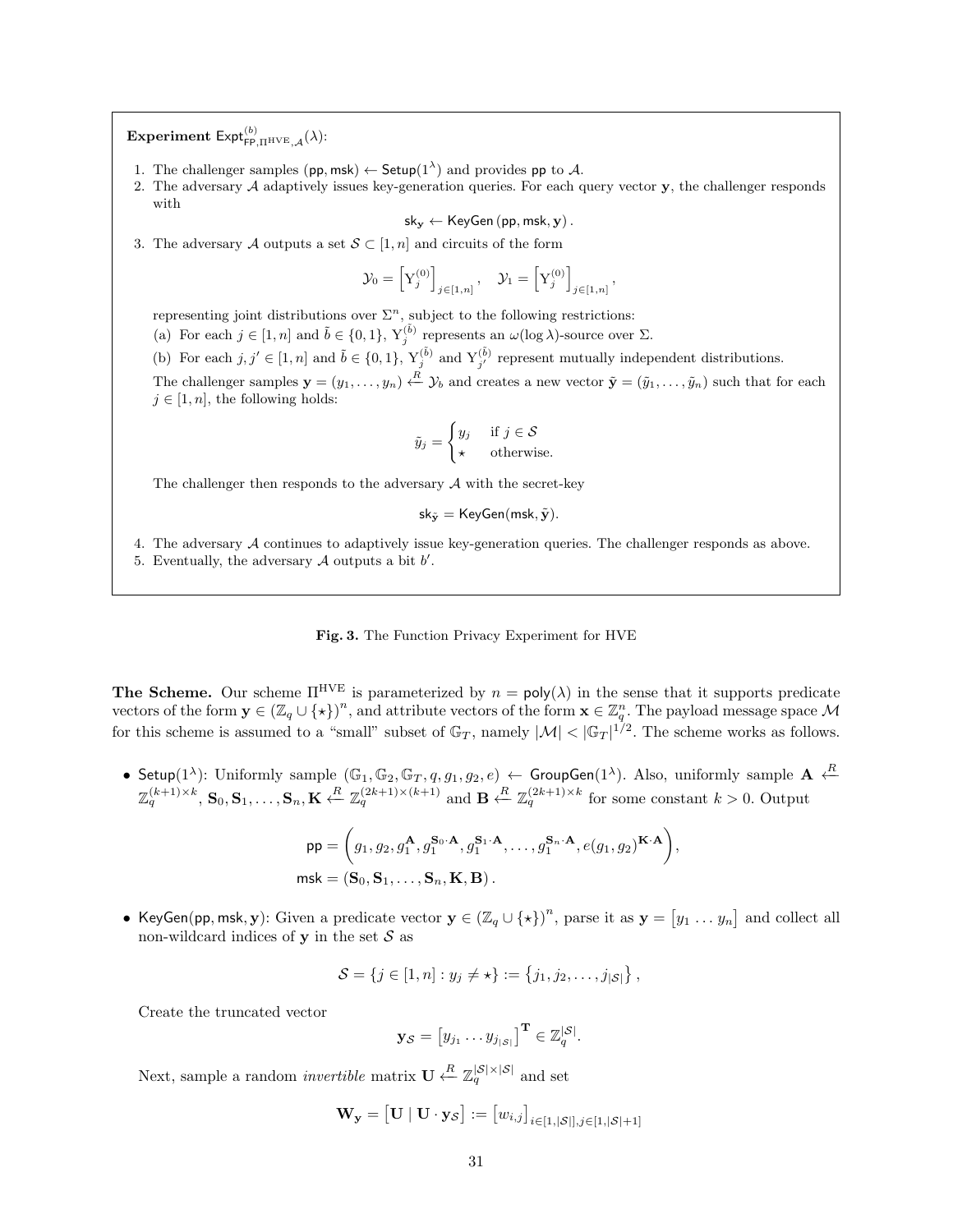Uniformly sample  $\mathbf{s} \leftarrow R \mathbb{Z}_q^k$  and set  $\mathbf{t} = (\mathbf{B} \cdot \mathbf{s})^T$ . Finally, pick uniform  $z_1, \ldots, z_{|\mathcal{S}|} \leftarrow R \mathbb{Z}_q$  and output  $\mathsf{sk}_{\mathbf{y}} = \left(\mathcal{S}, \left\{h_j\right\}_{j \in [0,|\mathcal{S}|+1]}\right) \text{ where }$ 

$$
\begin{aligned} h_0 &= g_2^{\left(\mathbf{K}+\sum_{i=1}^{|\mathcal{S}|}z_i\cdot\left(\sum_{j=1}^{|\mathcal{S}|+1}w_{i,j}\cdot\mathbf{t}\cdot\mathbf{S}_j\right)\right)^{\text{T}}}, \\ h_j &= g_2^{\left(\sum_{i=1}^{|\mathcal{S}|}z_i\cdot w_{i,j}\cdot\mathbf{t}\right)^{\text{T}}} \quad \text{for } j \in [1,|\mathcal{S}|+1]. \end{aligned}
$$

• Enc(pp, x, M): Given  $\mathbf{x} = \begin{bmatrix} x_1 \dots x_n \end{bmatrix}^{\mathbf{T}} \in \mathbb{Z}_q^n$  and  $M \in \mathcal{M} \subset \mathbb{G}_T$ , set an additional component  $x_{n+1}$  to  $(q-1)$ , uniformly sample  $\mathbf{r} \stackrel{R}{\leftarrow} \mathbb{Z}_q^n$  and output  $\mathbf{ct} = \left(\{c_j\}_{j \in [0, n+2]} \right)$  where

$$
c_0 = g_1^{M \cdot (\mathbf{A} \cdot \mathbf{r})^{\mathbf{T}}}
$$
  
\n
$$
c_j = g_1^{((x_j \cdot \mathbf{S}_0 + \mathbf{S}_j) \cdot \mathbf{A} \cdot \mathbf{r})^{\mathbf{T}}}
$$
 for  $j \in [1, n + 1]$   
\n
$$
c_{n+2} = M \cdot e(g_1, g_2)^{(\mathbf{K} \cdot \mathbf{A} \cdot \mathbf{r})^{\mathbf{T}}}
$$

•  $\Pi^{\text{HVE}}$  · Dec(pp, sk<sub>W</sub>, ct): Parse the ciphertext as  $ct = (\{c_j\}_{j\in[0,n+2]})$  and the secret key as sk<sub>y</sub> =  $(S, \{h_j\}_{j\in[0,|\mathcal{S}|]})$ . Compute

$$
M = \left(c_{n+1} \cdot \left(\prod_{j \in S} e(c_j, h_j)\right) \cdot e(c_{n+1}, h_{|S|+1})\right) / e(c_0, h_0).
$$

If  $M \in \mathcal{M}$ , return  $M$ . Else return  $\perp$ .

**Correctness.** Given a predicate vector  $\mathbf{y} \in (\mathbb{Z}_q \cup {\star})^n$  and an attribute vector  $\mathbf{x} \in (\mathbb{Z}_q \cup {\star})^n$ , let

$$
S = \{ j \in [1, n] : y_j \neq \star \} := \{ j_1, j_2, \dots, j_{|S|} \},
$$
  
\n
$$
\mathbf{y}_{S} = [y_{j_1} \dots y_{j_{|S|}}]^{\mathbf{T}}
$$
  
\n
$$
\mathbf{x}_{S} = [\tilde{x}_{j_1} \dots \tilde{x}_{j_{|S|}} x_{n+1}]^{\mathbf{T}} := [\tilde{x}_1 \dots \tilde{x}_{|S|} \tilde{x}_{|S|+1}]^{\mathbf{T}}
$$

.

Observe the following.

$$
\left(\prod_{j\in S}e(c_j, h_j)\right) \cdot e(c_{n+1}, h_{|S|+1}) = \prod_{j=1}^{|S+1|} e(g_1, g_2)^{\left(\sum_{i=1}^{|S|} z_i \cdot w_{i,j} \cdot \mathbf{t} \cdot (\tilde{x}_j \cdot \mathbf{S}_0 + \mathbf{S}_j) \cdot \mathbf{A} \cdot \mathbf{r}\right)^{\mathrm{T}}}
$$
\n
$$
= e(g_1, g_2)^{\left(\left(\sum_{j=1}^{|S|} z_i \cdot w_{i,j} \cdot \tilde{x}_j \cdot \mathbf{t} \cdot \mathbf{S}_0 + \sum_{j=1}^{|S|} z_i \cdot w_{i,j} \cdot \mathbf{t} \cdot \mathbf{S}_0\right) \cdot \mathbf{A} \cdot \mathbf{r}\right)^{\mathrm{T}}}
$$
\n
$$
= e(g_1, g_2)^{\left(\sum_{i=1}^{|S|} z_i \cdot \sum_{j=1}^{|S+1|} w_{i,j} \cdot \tilde{x}_j \cdot \mathbf{t} \cdot \mathbf{S}_0 \cdot \mathbf{A} \cdot \mathbf{r}\right)^{\mathrm{T}}} \cdot e(g_1, g_2)^{\left(\sum_{i=1}^{|S|} z_i \cdot \sum_{j=1}^{|S+1|} w_{i,j} \cdot \tilde{x}_j \cdot \mathbf{t} \cdot \mathbf{S}_0 \cdot \mathbf{A} \cdot \mathbf{r}\right)^{\mathrm{T}}} \cdot e\left(g_1, g_2\right)^{\left(\sum_{i=1}^{|S|} z_i \cdot \sum_{j=1}^{|S+1|} w_{i,j} \cdot \tilde{x}_j \cdot \mathbf{t} \cdot \mathbf{S}_0 \cdot \mathbf{A} \cdot \mathbf{r}\right)^{\mathrm{T}}} \cdot e\left(g_1^{(\mathbf{A} \cdot \mathbf{r})^{\mathrm{T}}, g_2^{\left(\sum_{i=1}^{|S|} z_i \cdot \sum_{j=1}^{|S+1|} w_{i,j} \cdot \mathbf{t} \cdot \mathbf{S}_0\right)\right)^{\mathrm{T}}}\right)
$$
\n
$$
= M \cdot (c_{n+1})^{-1} \cdot e(c_0, h_0) \cdot e(g_1, g_2)^{\left((\mathbf{z} \cdot \mathbf{W}_\mathbf{y} \cdot \mathbf{x}_S) \cdot \mathbf{t} \cdot \mathbf{
$$

where  $\mathbf{z} = [z_1 \dots z_m]$ . Recall that when  $f_{\mathbf{y}}(\mathbf{x}) = 1$ , we must have

$$
(y_j = x_j) \vee (y_j = \star)
$$
 for each  $j \in [1, n],$ 

which in turn implies that the following hold:

$$
\mathbf{x}_{\mathcal{S}} = \begin{bmatrix} \mathbf{y}_{\mathcal{S}} \\ x_{n+1} \end{bmatrix} = \begin{bmatrix} \mathbf{y}_{\mathcal{S}} \\ q - 1 \end{bmatrix},
$$

$$
\mathbf{W}_{\mathbf{y}} \cdot \mathbf{x}_{\mathcal{S}} = \begin{bmatrix} \mathbf{U} | \mathbf{U} \cdot \mathbf{y}_{\mathcal{S}} \end{bmatrix} \cdot \begin{bmatrix} y_{\mathcal{S}} \\ q - 1 \end{bmatrix} = \mathbf{0} \mod q
$$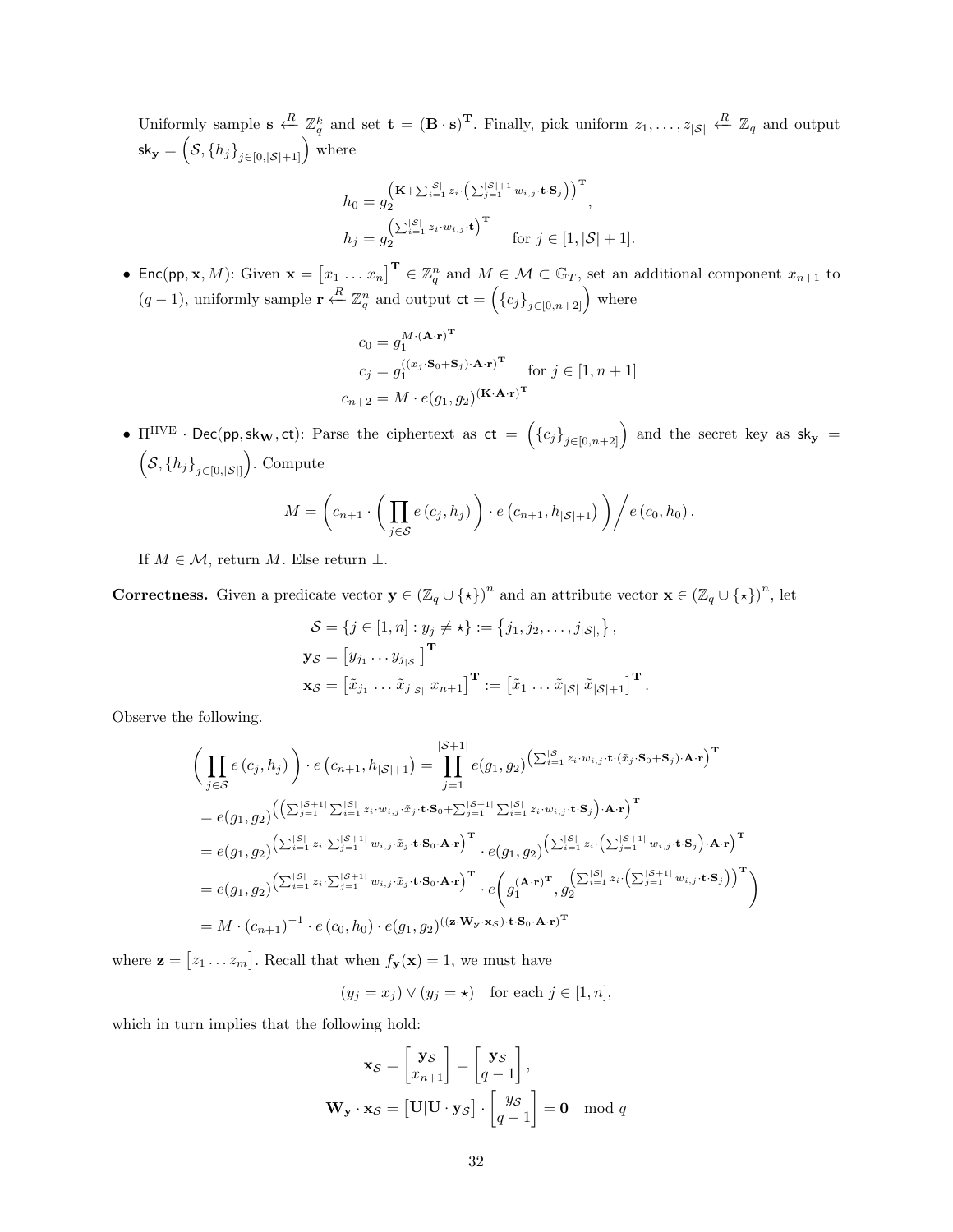Hence, when  $f_{\mathbf{v}}(\mathbf{x}) = 1$ , the decryption algorithm recovers M correctly with overwhelmingly large probability. Again, when  $f_{\mathbf{y}}(\mathbf{x}) = 0$ , the distribution of M' satisfying the decryption equation is uniformly random over  $\mathbb{Z}_q$ , and hence, with overwhelmingly large probability over the randomness of KeyGen and Enc, the decryption algorithm returns  $\bot$ .

Attribute and Function Privacy. The attribute and function privacy guarantees of the HVE scheme essentially follow from the corresponding guarantees for the SME scheme presented in Section 4.

# References

- 1. Michel Abdalla, Mihir Bellare, Dario Catalano, Eike Kiltz, Tadayoshi Kohno, Tanja Lange, John Malone-Lee, Gregory Neven, Pascal Paillier, and Haixia Shi. Searchable Encryption Revisited: Consistency Properties, Relation to Anonymous IBE, and Extensions. J. Cryptology, pages 350–391, 2008.
- 2. Michel Abdalla, Florian Bourse, Angelo De Caro, and David Pointcheval. Simple functional encryption schemes for inner products. In PKC 2015, pages 733–751, 2015.
- 3. Shashank Agrawal, Shweta Agrawal, Saikrishna Badrinarayanan, Abishek Kumarasubramanian, Manoj Prabhakaran, and Amit Sahai. On the practical security of inner product functional encryption. In PKC 2015, pages 777–798, 2015.
- 4. Shweta Agrawal, Sanjay Bhattacherjee, Duong Hieu Phan, Damien Stehl´e, and Shota Yamada. Efficient public trace and revoke from standard assumptions: Extended abstract. In CCS 2017, pages 2277–2293, 2017.
- 5. Shweta Agrawal, David Mandell Freeman, and Vinod Vaikuntanathan. Functional Encryption for Inner Product Predicates from Learning with Errors. In ASIACRYPT 2011, pages 21–40, 2011.
- 6. Shweta Agrawal, Benoît Libert, and Damien Stehlé. Fully secure functional encryption for inner products, from standard assumptions. In CRYPTO 2016, pages 333–362, 2016.
- 7. Nuttapong Attrapadung and Benoît Libert. Functional encryption for inner product: Achieving constant-size ciphertexts with adaptive security or support for negation. In PKC 2010, pages 384–402, 2010.
- 8. Allison Bishop, Abhishek Jain, and Lucas Kowalczyk. Function-hiding inner product encryption. In ASIACRYPT 2015, pages 470–491, 2015.
- 9. Dan Boneh, Giovanni Di Crescenzo, Rafail Ostrovsky, and Giuseppe Persiano. Public Key Encryption with Keyword Search. In EUROCRYPT 2004, pages 506–522, 2004.
- 10. Dan Boneh and Matthew K. Franklin. Identity-based encryption from the weil pairing. In CRYPTO 2001, pages 213–229, 2001.
- 11. Dan Boneh, Craig Gentry, Sergey Gorbunov, Shai Halevi, Valeria Nikolaenko, Gil Segev, Vinod Vaikuntanathan, and Dhinakaran Vinayagamurthy. Fully key-homomorphic encryption, arithmetic circuit ABE and compact garbled circuits. In EUROCRYPT 2014, pages 533–556, 2014.
- 12. Dan Boneh, Ananth Raghunathan, and Gil Segev. Function-Private Identity-Based Encryption: Hiding the Function in Functional Encryption. In CRYPTO 2013, pages 461–478, 2013.
- 13. Dan Boneh, Ananth Raghunathan, and Gil Segev. Function-Private Subspace-Membership Encryption and Its Applications. In *ASIACRYPT 2013*, pages 255-275, 2013.
- 14. Dan Boneh and Brent Waters. Conjunctive, Subset, and Range Queries on Encrypted Data. In TCC 2007, pages 535–554, 2007.
- 15. Zvika Brakerski and Gil Segev. Function-Private Functional Encryption in the Private-Key Setting. In TCC 2015, pages 306–324, 2015.
- 16. Jie Chen, Romain Gay, and Hoeteck Wee. Improved dual system ABE in prime-order groups via predicate encodings. In EUROCRYPT 2015, pages 595–624, 2015.
- 17. Jie Chen, Junqing Gong, Lucas Kowalczyk, and Hoeteck Wee. Unbounded ABE via bilinear entropy expansion, revisited. In  $EUROCRYPT 2018$ , pages 503–534, 2018.
- 18. Ronald Cramer and Victor Shoup. A practical public key cryptosystem provably secure against adaptive chosen ciphertext attack. In CRYPTO '98, pages 13–25, 1998.
- 19. Ronald Cramer and Victor Shoup. Universal hash proofs and a paradigm for adaptive chosen ciphertext secure public-key encryption. In EUROCRYPT 2002, pages 45–64, 2002.
- 20. Pratish Datta, Ratna Dutta, and Sourav Mukhopadhyay. Functional encryption for inner product with full function privacy. In PKC 2016, pages 164–195, 2016.
- 21. Alex Escala, Gottfried Herold, Eike Kiltz, Carla Ràfols, and Jorge L. Villar. An algebraic framework for diffiehellman assumptions. In *CRYPTO 2013*, pages 129–147, 2013.
- 22. Sanjam Garg, Craig Gentry, Shai Halevi, Amit Sahai, and Brent Waters. Attribute-based encryption for circuits from multilinear maps. In CRYPTO 2013, pages 479–499, 2013.